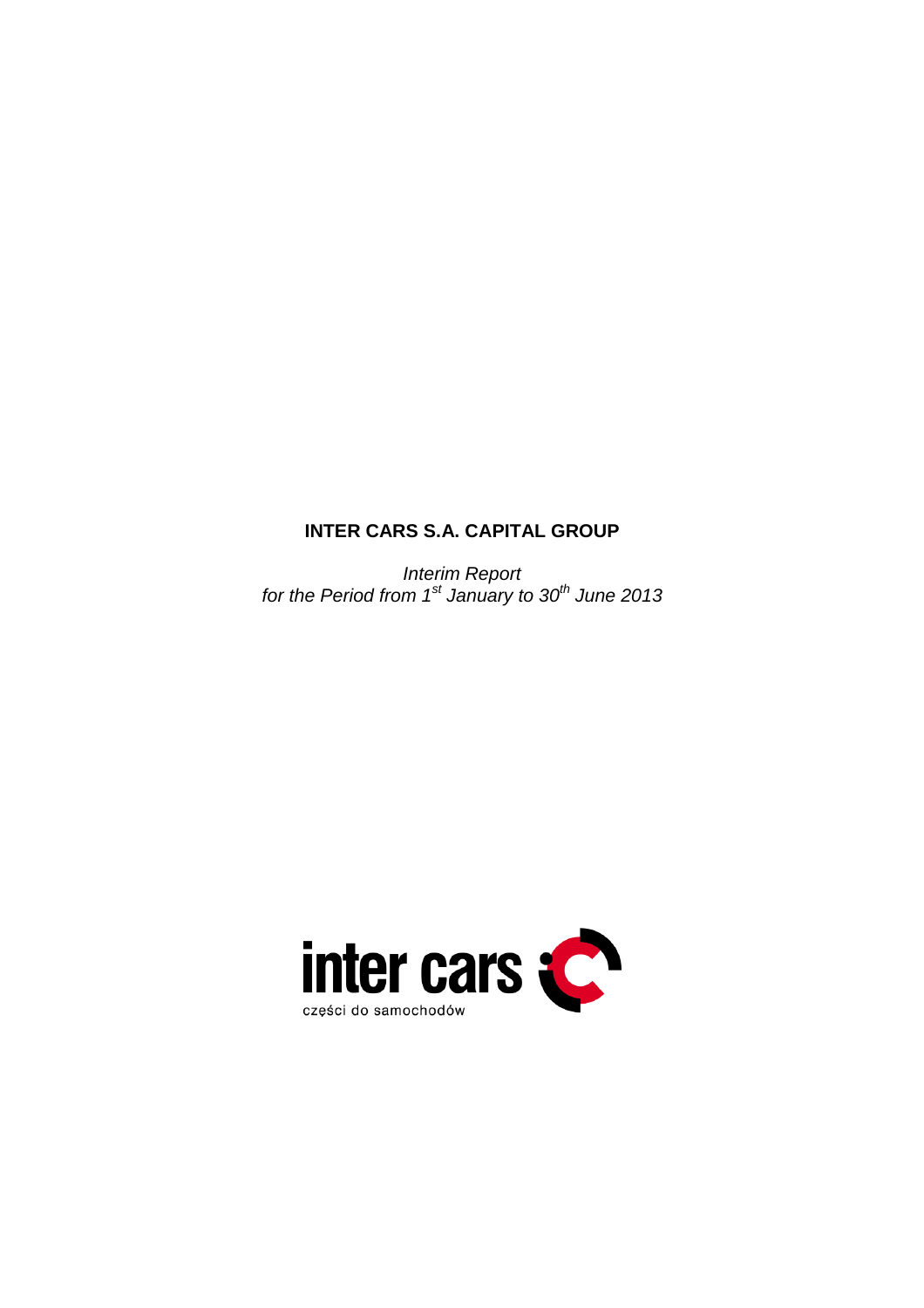

# **Contents**

|    | THE INTERIM CONSOLIDATED FINANCIAL STATEMENTS OF THE INTER CARS GROUP6                                                                                                                                                                                                                   |  |
|----|------------------------------------------------------------------------------------------------------------------------------------------------------------------------------------------------------------------------------------------------------------------------------------------|--|
|    |                                                                                                                                                                                                                                                                                          |  |
|    |                                                                                                                                                                                                                                                                                          |  |
|    |                                                                                                                                                                                                                                                                                          |  |
|    |                                                                                                                                                                                                                                                                                          |  |
|    | Explanatory information to the interim condensed consolidated financial statements prepared for                                                                                                                                                                                          |  |
| 1. |                                                                                                                                                                                                                                                                                          |  |
|    |                                                                                                                                                                                                                                                                                          |  |
| 2. | Information about the accounting principles applied in the preparation of the condensed                                                                                                                                                                                                  |  |
|    |                                                                                                                                                                                                                                                                                          |  |
|    | 2.2. Basis of preparing the condensed interim consolidated financial statements15<br>The attached condensed interim financial statements were prepared in accordance with the same<br>accounting standards as those applied to prepare the annual financial statements for the financial |  |
|    |                                                                                                                                                                                                                                                                                          |  |
|    | 2.5. Foreign exchange rates applied to calculate the figures for the 1 <sup>st</sup> half of 2013 16                                                                                                                                                                                     |  |
|    |                                                                                                                                                                                                                                                                                          |  |
| 3. |                                                                                                                                                                                                                                                                                          |  |
|    |                                                                                                                                                                                                                                                                                          |  |
|    |                                                                                                                                                                                                                                                                                          |  |
|    |                                                                                                                                                                                                                                                                                          |  |
|    |                                                                                                                                                                                                                                                                                          |  |
|    |                                                                                                                                                                                                                                                                                          |  |
|    | 3.8. Contingent liabilities, security and future liabilities (including those resulting from operating                                                                                                                                                                                   |  |
|    |                                                                                                                                                                                                                                                                                          |  |
|    | 3.10. Events subsequent to the reporting date with a potential material bearing on the Company's                                                                                                                                                                                         |  |
|    | MANAGEMENT BOARD'S REPORT ON THE ACTIVITIES OF THE CAPITAL GROUP  20                                                                                                                                                                                                                     |  |
| 1. | Organizational structure of the Inter Cars Group, including entities subject to consolidation20                                                                                                                                                                                          |  |
| 2. | Basis of preparing the condensed interim consolidated financial statements20                                                                                                                                                                                                             |  |
| 3. | Overview of the Group's operations on consolidated and separate basis for the period from                                                                                                                                                                                                |  |
| 4. | Factors and events of a non-recurring nature having a material bearing on the financial<br>result, and a description of of the Company's material achievements and failures along with a                                                                                                 |  |
| 5. |                                                                                                                                                                                                                                                                                          |  |
| 6. | The Management Board's standpoint on the feasibility of meeting the previously published                                                                                                                                                                                                 |  |
| 7. | The List of shareholders holding at least 5% of the total number of votes as at the date of                                                                                                                                                                                              |  |
| 8. |                                                                                                                                                                                                                                                                                          |  |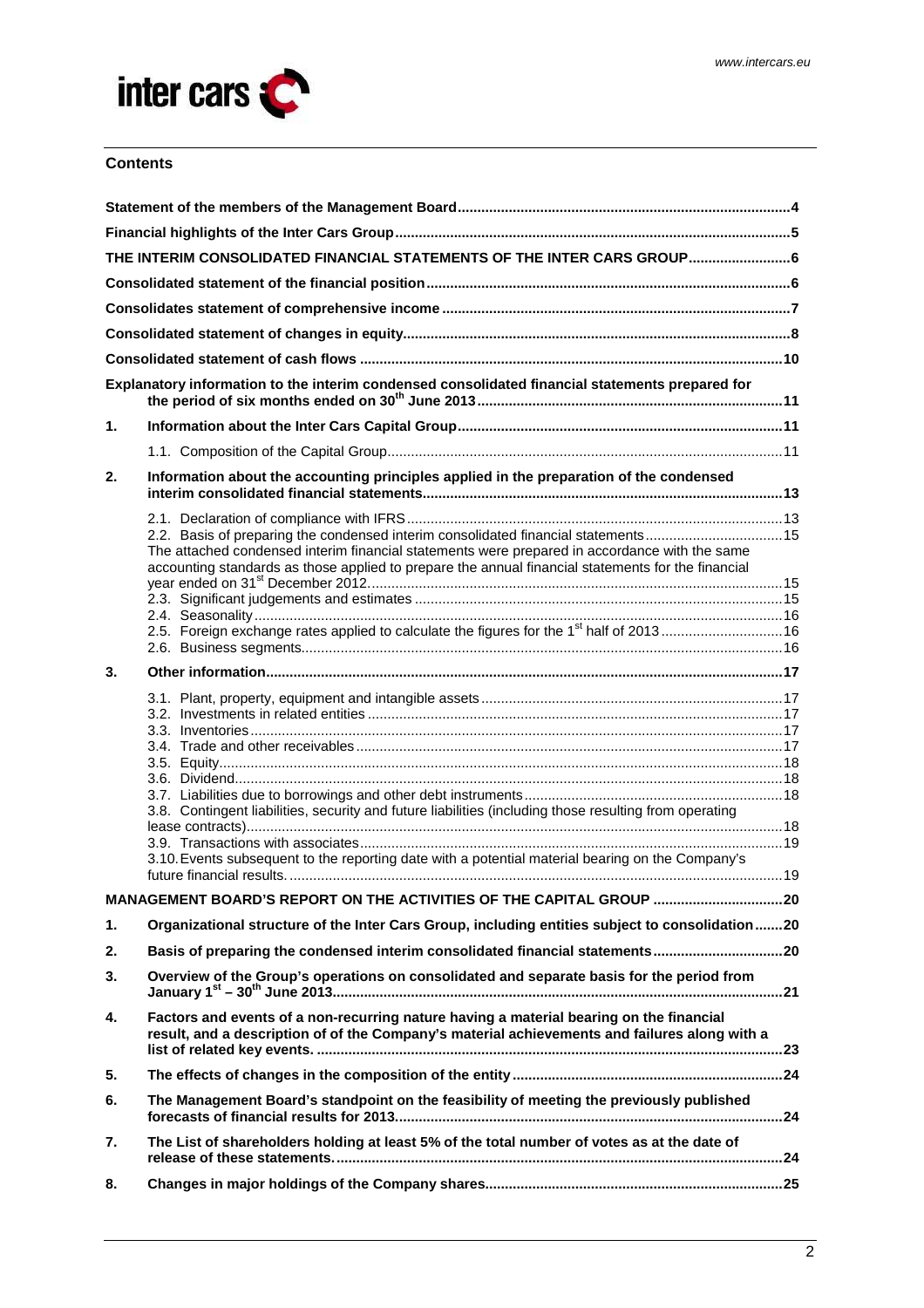

| 9.  | Changes in the number of shares and rights to shares (options) in Inter Cars S.A. held by the<br>Company's Management and supervisory personnel since the publication of the most recent                                                                                                  |  |
|-----|-------------------------------------------------------------------------------------------------------------------------------------------------------------------------------------------------------------------------------------------------------------------------------------------|--|
|     | Changes in ownership of the Company shares held by the Company's management and<br>supervisory personnel since the publication of the most recent quarterly report: 25                                                                                                                    |  |
| 10. |                                                                                                                                                                                                                                                                                           |  |
| 11. | Other information which the Company deems relevant for the assessment of its personnel,<br>assets, financial position and financial result or changes in any of the foregoing, and for the                                                                                                |  |
| 12. | Factors which in the Company's opinion will affect its financial results in the period covering                                                                                                                                                                                           |  |
| 13. | Key threats and risks affecting the remaining months of the financial year 26                                                                                                                                                                                                             |  |
| 14. | Information on conclusion by the Company or its subsidiaries of a single or more<br>transactions with related entities if such transactions are jointly or separately material and                                                                                                        |  |
| 15. | Information on sureties issued by the Company or its subsidiary in respect of loans or<br>borrowings or guarantees issued - jointly to a single entity or its subsidiary, where the total<br>value of such sureties or guarantees is equivalent to at least 10% of the Company's equity26 |  |
|     | <b>INTERIM CONDENSED SEPARATE FINANCIAL STATEMENTS OF INTER CARS S.A. FOR THE</b>                                                                                                                                                                                                         |  |
|     |                                                                                                                                                                                                                                                                                           |  |
|     |                                                                                                                                                                                                                                                                                           |  |
|     |                                                                                                                                                                                                                                                                                           |  |
|     |                                                                                                                                                                                                                                                                                           |  |
|     | Explanatory information to the abbreviate standalone financial statements prepared for the period                                                                                                                                                                                         |  |
|     |                                                                                                                                                                                                                                                                                           |  |
|     | 1.3. Transactions with related entities in the condensed separate financial statements32                                                                                                                                                                                                  |  |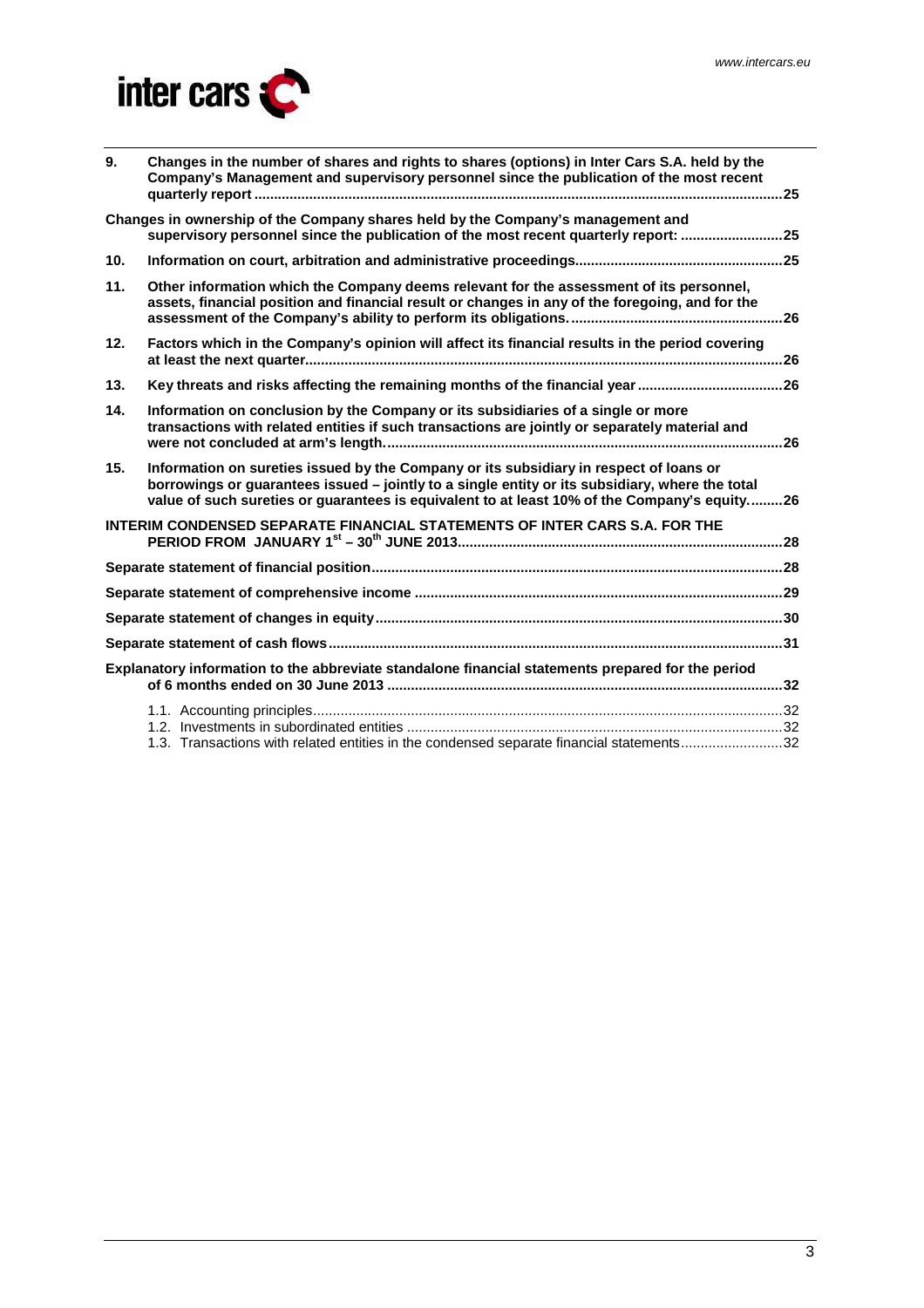# **Statement of the members of the Management Board**

Pursuant to the Ordinance of the Minister of Finance of 19 February 2009 on current and periodical information provided by issuers of securities, the Management Board of Inter Cars S.A. hereby declares that:

- the condensed interim consolidated financial statements and the condensed interim separate financial statements for the period from  $1<sup>st</sup>$  January 2013 to 30<sup>th</sup> June 2013, and the comparable data were prepared, according to its best knowledge, in accordance with the existing accounting principles, and that they give a true and fair view of the assets and liabilities and financial position of the Inter Cars S.A. Capital Group and Inter Cars S.A., respectively, as well as their financial result.
- the comments to the interim report constituting an interim report on the activities of the Inter Cars Group gives a true and fair view of the development, achievements and situation of the Inter Cars Group.
- KPMG Audyt Spółka z ograniczoną odpowiedzialnością sp. k., an entity authorized to audit financial statements, which reviewed the condensed interim consolidated financial statements of the Inter Cars Group and the condensed interim separate financial statements of Inter Cars S.A. was appointed in accordance with the provisions of law, and that this entity and the statutory auditor that performed the audit met the requirements entitling them to release an objective and independent audit report in compliance with the existing law.

| Robert Kierzek                    | Krzysztof Soszyński                       |
|-----------------------------------|-------------------------------------------|
| President of the Management Board | Vice-President of the Management<br>Board |
| Krzysztof Oleksowicz              | <b>Witold Kmieciak</b>                    |
| Member of the Management Board    | Member of the Management Board            |
| Wojciech Twaróg                   |                                           |
| Member of the Management Board    |                                           |

#### **Warsaw, 28th August 2013**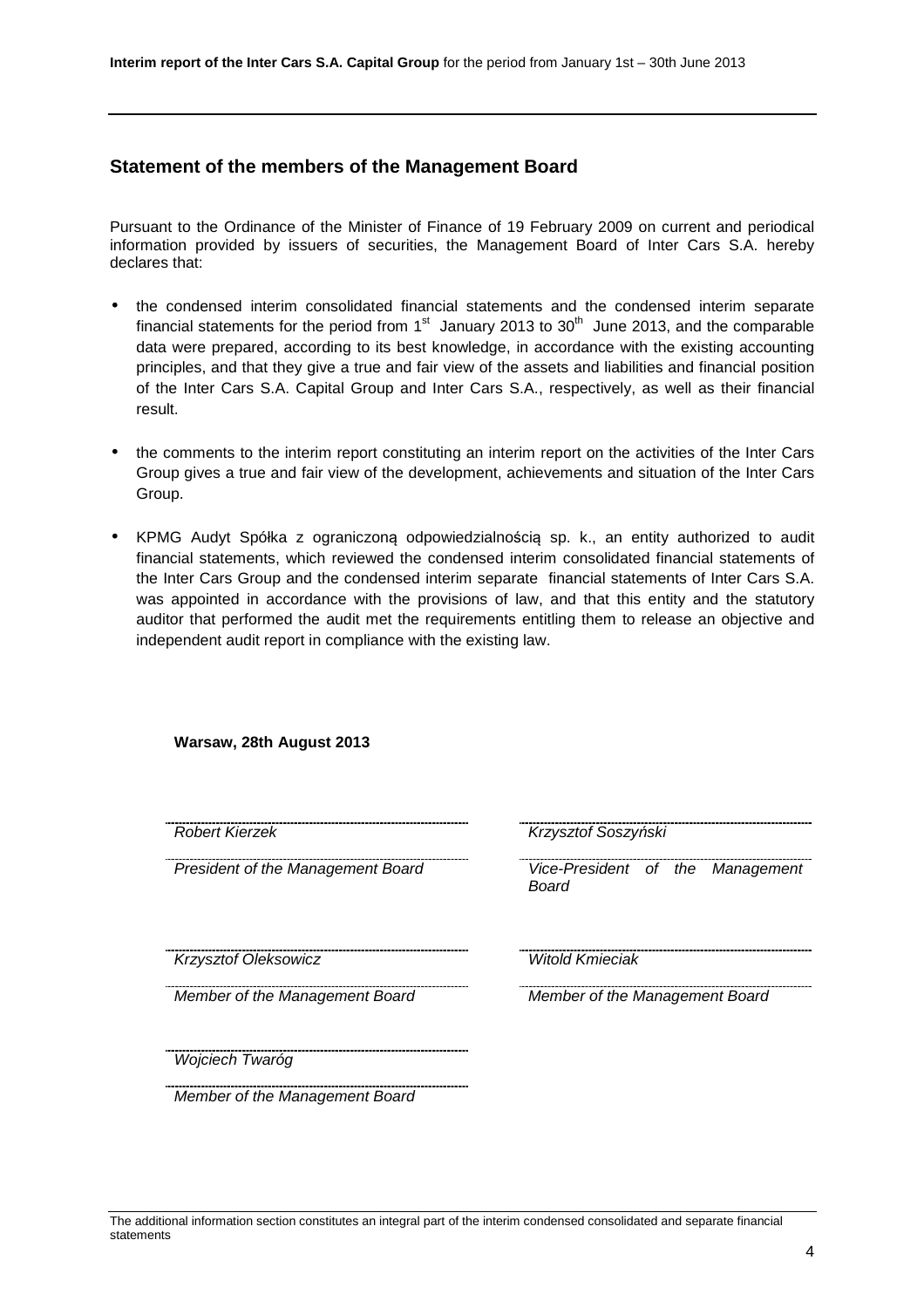# **Financial highlights of the Inter Cars Group**

|                                                | for a six months' period ended on 30 <sup>th</sup><br>June |                       |            |                       |  |  |
|------------------------------------------------|------------------------------------------------------------|-----------------------|------------|-----------------------|--|--|
|                                                | 2013                                                       | 2012                  | 2013       | 2012                  |  |  |
|                                                | <b>PLN</b>                                                 | <b>PLN</b>            | <b>EUR</b> | <b>EUR</b>            |  |  |
|                                                | thousand                                                   | thousand              | thousand   | thousand              |  |  |
| Data regarding growth and profits              |                                                            |                       |            |                       |  |  |
| Sales margin                                   | 31.5                                                       | 31.3%                 |            |                       |  |  |
| EBITDA (cumulatively for the past 12 months)   | 198 791                                                    | 198 324               | 47 174     | 46 945                |  |  |
| Net debt / EBITDA                              | 1,91                                                       | 2,05                  |            |                       |  |  |
| Basic earnings rate per share (in PLN)         | 4,34                                                       | 3,42                  | 1,00       | 0,80                  |  |  |
| Diluted earnings rate per share (in PLN)       | 4,34                                                       | 3,42                  | 1,00       | 0,80                  |  |  |
| Operating profit                               | 86 500                                                     | 75 019                | 20 5 27    | 17758                 |  |  |
| Net profit                                     | 61 553                                                     | 48 386                | 14 607     | 11 453                |  |  |
| <b>Cash flows</b>                              |                                                            |                       |            |                       |  |  |
| Operating cash flows                           | 115 388                                                    | 79 166                | 27 382     | 18739                 |  |  |
| Investing cash flows                           | (21 216)                                                   | (29 292)              | (5035)     | (6934)                |  |  |
| Financing cash flows                           | (57387)                                                    | (49 460)              | (13618)    | (11708)               |  |  |
| <b>Employment and branches</b>                 |                                                            |                       |            |                       |  |  |
| Employees                                      |                                                            |                       |            |                       |  |  |
| Parent company                                 | 385                                                        | 1 309                 |            |                       |  |  |
| <b>Subsidiaries</b>                            | 1 1 5 1                                                    | 1 0 3 0               |            |                       |  |  |
| <b>Branches</b>                                |                                                            |                       |            |                       |  |  |
| Parent company                                 | 156                                                        | 149                   |            |                       |  |  |
| <b>Subsidiaries</b>                            | 131                                                        | 115                   |            |                       |  |  |
|                                                |                                                            | as at                 | as at      |                       |  |  |
|                                                |                                                            | 30.06.2013 31.12.2012 |            | 30.06.2013 31.12.2012 |  |  |
|                                                | In PLN                                                     | In PLN                | In EUR     | In EUR                |  |  |
|                                                | thousand                                                   | thousand              | thousand   | thousand              |  |  |
| <b>Consolidated statement of the financial</b> |                                                            |                       |            |                       |  |  |
| position                                       |                                                            |                       |            |                       |  |  |
| Cash and cash equivalents                      | 73733                                                      | 36 948                | 17 032     | 9038                  |  |  |
| Balance sheet total                            | 1752818                                                    | 1 548 391             | 404 883    | 378 746               |  |  |
| Credits, Ioans, finance lease                  | 453 518                                                    | 495 383               | 104 758    | 121 174               |  |  |
| Equity attributable to the shareholders of the |                                                            |                       |            |                       |  |  |
| parent company                                 | 821 062                                                    | 757 247               | 189 657    | 185 227               |  |  |
| Non-controlling interest                       |                                                            |                       |            |                       |  |  |

The EBITDA ratio is calculated as the total of the operating profit and depreciation for the reporting period.

The following exchange rates were applied to calculate selected financial data in EUR:

- for the financial position statement items the National Bank of Poland exchange rate of 30 June 2013 1 EUR = PLN 4.3292, exchange rate of 31<sup>st</sup> December 2012 – 1 EUR = PLN 4.0882.
- for the total income and cash flow statement items an exchange rate constituting the average National Bank of Poland exchange rate announced on the last day of each month of the first 6 months of 2013 and 2012, respectively: 1 EUR = PLN 4.2140 and 1 EUR = PLN 4.2246.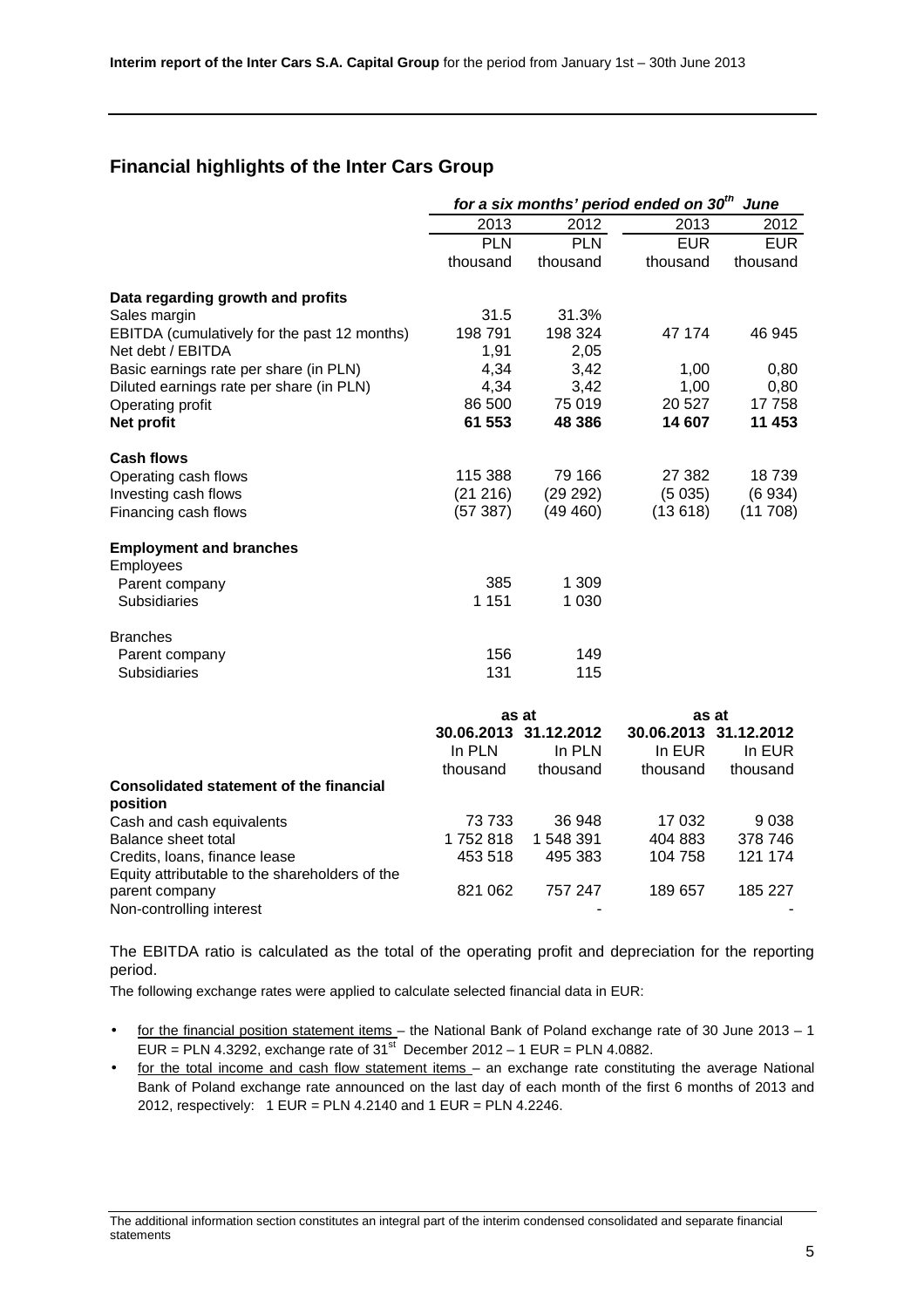# **THE INTERIM CONSOLIDATED FINANCIAL STATEMENTS OF THE INTER CARS GROUP**

#### **Consolidated statement of the financial position**

| <b>Assets</b><br>226 030<br>Property, plant and equipment<br>220 183<br>27 229<br>27 229<br>Investment property<br>Intangible assets<br>158 109<br>141 845<br>Investments in related entities<br>3795<br>13<br>Investments available for sale<br>301<br>301<br>14 107<br>13 050<br>Receivables<br>19771<br>Deferred corporate income tax assets<br>22 459<br>442 401<br>432 021<br><b>Current assets</b><br>844 382<br>734 967<br>Inventories<br>Trade and other receivables<br>343 522<br>392 302<br>933<br>Corporate income tax receivables<br>36 948<br>Cash and cash equivalents<br>73733<br>1 310 417<br>1 116 370<br><b>TOTAL ASSETS</b><br>1752818<br>1 548 391<br><b>LIABILITIES</b><br>28 336<br>28 336<br>Share capital<br>Share premium account<br>259 530<br>259 530<br>Statutory reserve funds<br>446 251<br>373 750<br>Other capital reserves<br>5935<br>5935<br>Foreign exchange gains/losses<br>(138)<br>(2, 400)<br>Retained earnings<br>81 148<br>92 096<br>Equity attributable to the shareholders of the parent<br>821 062<br>757 247<br>entity |
|---------------------------------------------------------------------------------------------------------------------------------------------------------------------------------------------------------------------------------------------------------------------------------------------------------------------------------------------------------------------------------------------------------------------------------------------------------------------------------------------------------------------------------------------------------------------------------------------------------------------------------------------------------------------------------------------------------------------------------------------------------------------------------------------------------------------------------------------------------------------------------------------------------------------------------------------------------------------------------------------------------------------------------------------------------------------|
|                                                                                                                                                                                                                                                                                                                                                                                                                                                                                                                                                                                                                                                                                                                                                                                                                                                                                                                                                                                                                                                                     |
|                                                                                                                                                                                                                                                                                                                                                                                                                                                                                                                                                                                                                                                                                                                                                                                                                                                                                                                                                                                                                                                                     |
|                                                                                                                                                                                                                                                                                                                                                                                                                                                                                                                                                                                                                                                                                                                                                                                                                                                                                                                                                                                                                                                                     |
|                                                                                                                                                                                                                                                                                                                                                                                                                                                                                                                                                                                                                                                                                                                                                                                                                                                                                                                                                                                                                                                                     |
|                                                                                                                                                                                                                                                                                                                                                                                                                                                                                                                                                                                                                                                                                                                                                                                                                                                                                                                                                                                                                                                                     |
|                                                                                                                                                                                                                                                                                                                                                                                                                                                                                                                                                                                                                                                                                                                                                                                                                                                                                                                                                                                                                                                                     |
|                                                                                                                                                                                                                                                                                                                                                                                                                                                                                                                                                                                                                                                                                                                                                                                                                                                                                                                                                                                                                                                                     |
|                                                                                                                                                                                                                                                                                                                                                                                                                                                                                                                                                                                                                                                                                                                                                                                                                                                                                                                                                                                                                                                                     |
|                                                                                                                                                                                                                                                                                                                                                                                                                                                                                                                                                                                                                                                                                                                                                                                                                                                                                                                                                                                                                                                                     |
|                                                                                                                                                                                                                                                                                                                                                                                                                                                                                                                                                                                                                                                                                                                                                                                                                                                                                                                                                                                                                                                                     |
|                                                                                                                                                                                                                                                                                                                                                                                                                                                                                                                                                                                                                                                                                                                                                                                                                                                                                                                                                                                                                                                                     |
|                                                                                                                                                                                                                                                                                                                                                                                                                                                                                                                                                                                                                                                                                                                                                                                                                                                                                                                                                                                                                                                                     |
|                                                                                                                                                                                                                                                                                                                                                                                                                                                                                                                                                                                                                                                                                                                                                                                                                                                                                                                                                                                                                                                                     |
|                                                                                                                                                                                                                                                                                                                                                                                                                                                                                                                                                                                                                                                                                                                                                                                                                                                                                                                                                                                                                                                                     |
|                                                                                                                                                                                                                                                                                                                                                                                                                                                                                                                                                                                                                                                                                                                                                                                                                                                                                                                                                                                                                                                                     |
|                                                                                                                                                                                                                                                                                                                                                                                                                                                                                                                                                                                                                                                                                                                                                                                                                                                                                                                                                                                                                                                                     |
|                                                                                                                                                                                                                                                                                                                                                                                                                                                                                                                                                                                                                                                                                                                                                                                                                                                                                                                                                                                                                                                                     |
|                                                                                                                                                                                                                                                                                                                                                                                                                                                                                                                                                                                                                                                                                                                                                                                                                                                                                                                                                                                                                                                                     |
|                                                                                                                                                                                                                                                                                                                                                                                                                                                                                                                                                                                                                                                                                                                                                                                                                                                                                                                                                                                                                                                                     |
|                                                                                                                                                                                                                                                                                                                                                                                                                                                                                                                                                                                                                                                                                                                                                                                                                                                                                                                                                                                                                                                                     |
|                                                                                                                                                                                                                                                                                                                                                                                                                                                                                                                                                                                                                                                                                                                                                                                                                                                                                                                                                                                                                                                                     |
|                                                                                                                                                                                                                                                                                                                                                                                                                                                                                                                                                                                                                                                                                                                                                                                                                                                                                                                                                                                                                                                                     |
|                                                                                                                                                                                                                                                                                                                                                                                                                                                                                                                                                                                                                                                                                                                                                                                                                                                                                                                                                                                                                                                                     |
|                                                                                                                                                                                                                                                                                                                                                                                                                                                                                                                                                                                                                                                                                                                                                                                                                                                                                                                                                                                                                                                                     |
| <b>Non-controlling interest</b>                                                                                                                                                                                                                                                                                                                                                                                                                                                                                                                                                                                                                                                                                                                                                                                                                                                                                                                                                                                                                                     |
| <b>Total equity</b><br>821 062<br>757 247                                                                                                                                                                                                                                                                                                                                                                                                                                                                                                                                                                                                                                                                                                                                                                                                                                                                                                                                                                                                                           |
| <b>Long-term liabilities</b>                                                                                                                                                                                                                                                                                                                                                                                                                                                                                                                                                                                                                                                                                                                                                                                                                                                                                                                                                                                                                                        |
| Borrowings and finance liabilities<br>34 997<br>36 474                                                                                                                                                                                                                                                                                                                                                                                                                                                                                                                                                                                                                                                                                                                                                                                                                                                                                                                                                                                                              |
| Deferred corporate income tax reserve<br>322<br>303                                                                                                                                                                                                                                                                                                                                                                                                                                                                                                                                                                                                                                                                                                                                                                                                                                                                                                                                                                                                                 |
| Other long term liabilities<br>1 277<br>6 1 3 0                                                                                                                                                                                                                                                                                                                                                                                                                                                                                                                                                                                                                                                                                                                                                                                                                                                                                                                                                                                                                     |
| 41 449<br>38 054                                                                                                                                                                                                                                                                                                                                                                                                                                                                                                                                                                                                                                                                                                                                                                                                                                                                                                                                                                                                                                                    |
| <b>Short-term liabilities</b>                                                                                                                                                                                                                                                                                                                                                                                                                                                                                                                                                                                                                                                                                                                                                                                                                                                                                                                                                                                                                                       |
| Trade and other liabilities<br>277 876<br>467 387                                                                                                                                                                                                                                                                                                                                                                                                                                                                                                                                                                                                                                                                                                                                                                                                                                                                                                                                                                                                                   |
| Borrowings and finance lease<br>417 044<br>460 386                                                                                                                                                                                                                                                                                                                                                                                                                                                                                                                                                                                                                                                                                                                                                                                                                                                                                                                                                                                                                  |
| Employee benefits<br>4 3 3 3<br>5 716                                                                                                                                                                                                                                                                                                                                                                                                                                                                                                                                                                                                                                                                                                                                                                                                                                                                                                                                                                                                                               |
| Corporate income tax<br>4938<br>5717                                                                                                                                                                                                                                                                                                                                                                                                                                                                                                                                                                                                                                                                                                                                                                                                                                                                                                                                                                                                                                |
| 893 702<br>749 695                                                                                                                                                                                                                                                                                                                                                                                                                                                                                                                                                                                                                                                                                                                                                                                                                                                                                                                                                                                                                                                  |
| <b>TOTAL LIABILITIES</b><br>1752818<br>1 548 391                                                                                                                                                                                                                                                                                                                                                                                                                                                                                                                                                                                                                                                                                                                                                                                                                                                                                                                                                                                                                    |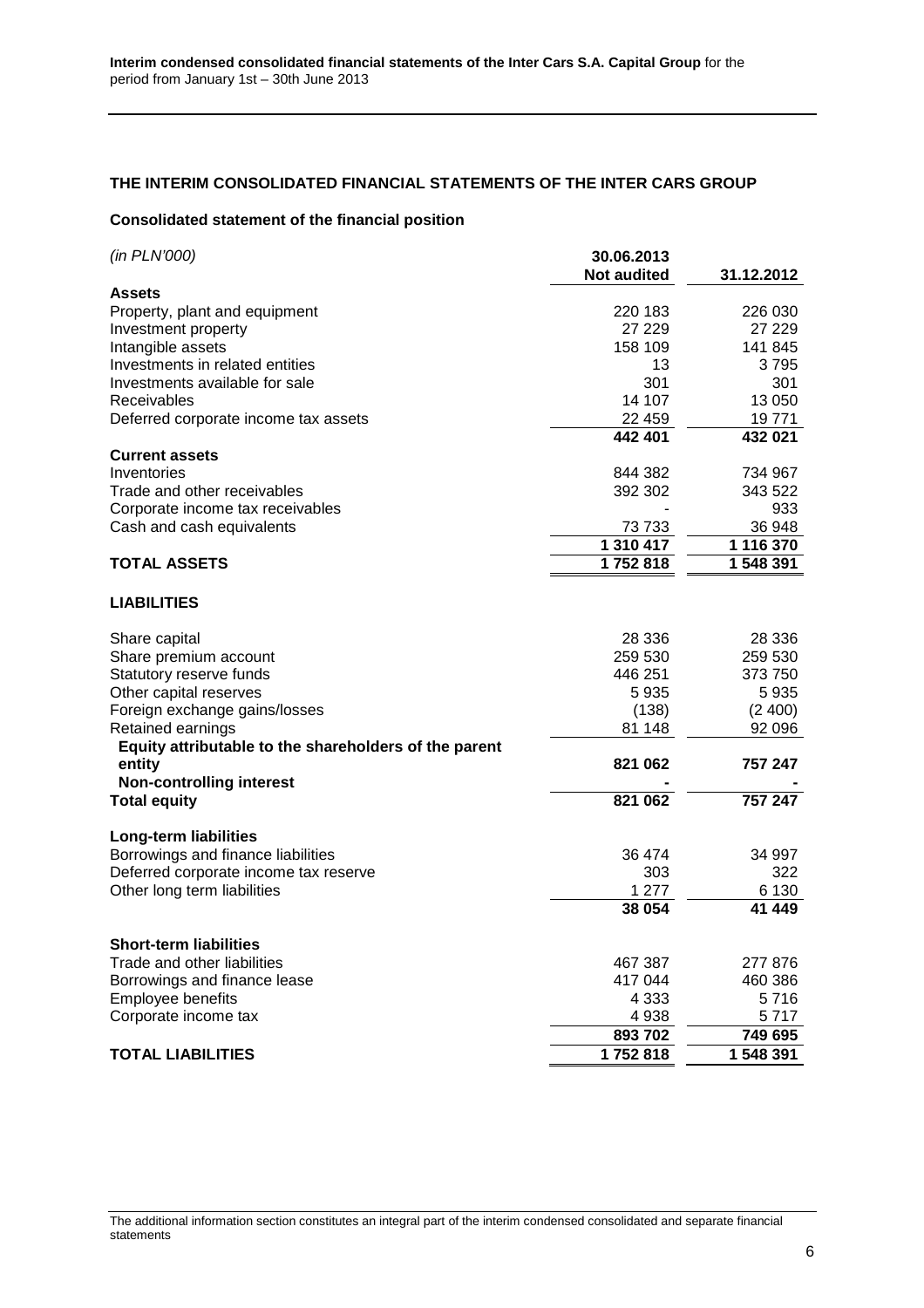## **Consolidates statement of comprehensive income**

(in PLN'000)

| (III FLIV UUU)                                     | $1.01.2013 -$<br>30.06.2013<br>Not audited | $1.01.2012 -$<br>30.06.2012<br>Not audited |
|----------------------------------------------------|--------------------------------------------|--------------------------------------------|
| Sales income                                       | 1 627 837                                  | 1 421 858                                  |
| Sales costs                                        | (1115144)                                  | (977 056)                                  |
| <b>Gross sales profit</b>                          | 512 693                                    | 444 802                                    |
| Other operating income                             |                                            | 3989                                       |
| Selling costs, general and administration expenses | (230901)                                   | (208537)                                   |
| <b>Distribution costs</b>                          | (180971)                                   | (155 779)                                  |
| Other operating expenses                           | (14321)                                    | (9456)                                     |
| <b>Operating profit</b>                            | 86 500                                     | 75 019                                     |
| Financial income                                   | 1 1 3 5                                    | 1601                                       |
| Foreign exchange gains/losses                      | (229)                                      | (692)                                      |
| Financing costs                                    | (15243)                                    | (17161)                                    |
| <b>Profit before tax</b>                           | 72 163                                     | 58767                                      |
| Corporate income tax                               | (10610)                                    | (10381)                                    |
| Net profit                                         | 61 553                                     | 48 386                                     |
| <b>OTHER COMPREHENSIVE INCOME</b>                  |                                            |                                            |
| Foreign exchange gains /losses                     | 2 2 6 2                                    | (1 293)                                    |
| Total other comprehensive income                   | 2 2 6 2                                    | (1293)                                     |
| <b>COMPREHENSIVE INCOME</b>                        | 63815                                      | 47 093                                     |
| Net profit attributable to:                        |                                            |                                            |
| -the shareholders of the parent entity             | 61 553                                     | 48 831                                     |
| -non-controlling interest                          |                                            | (445)                                      |
|                                                    | 61 553                                     | 48 386                                     |
| Comprehensive income attributable to:              |                                            |                                            |
| -the shareholders of the parent entity             | 63815                                      | 47 538                                     |
| -non-controlling interest                          |                                            | (445)                                      |
|                                                    | 63815                                      | 47 093                                     |
|                                                    |                                            |                                            |
| Net profit                                         | 61 553                                     | 48 386                                     |
| Weighted-average number of ordinary shares         | 14 168 100                                 | 14 168 100                                 |
| Earnings per ordinary share (in PLN)               | 4,34                                       | 3,42                                       |
| Weighted-average diluted number of ordinary shares | 14 168 100                                 | 14 168 100                                 |
| Diluted earnings per ordinary share (in PLN)       | 4.34                                       | 3.42                                       |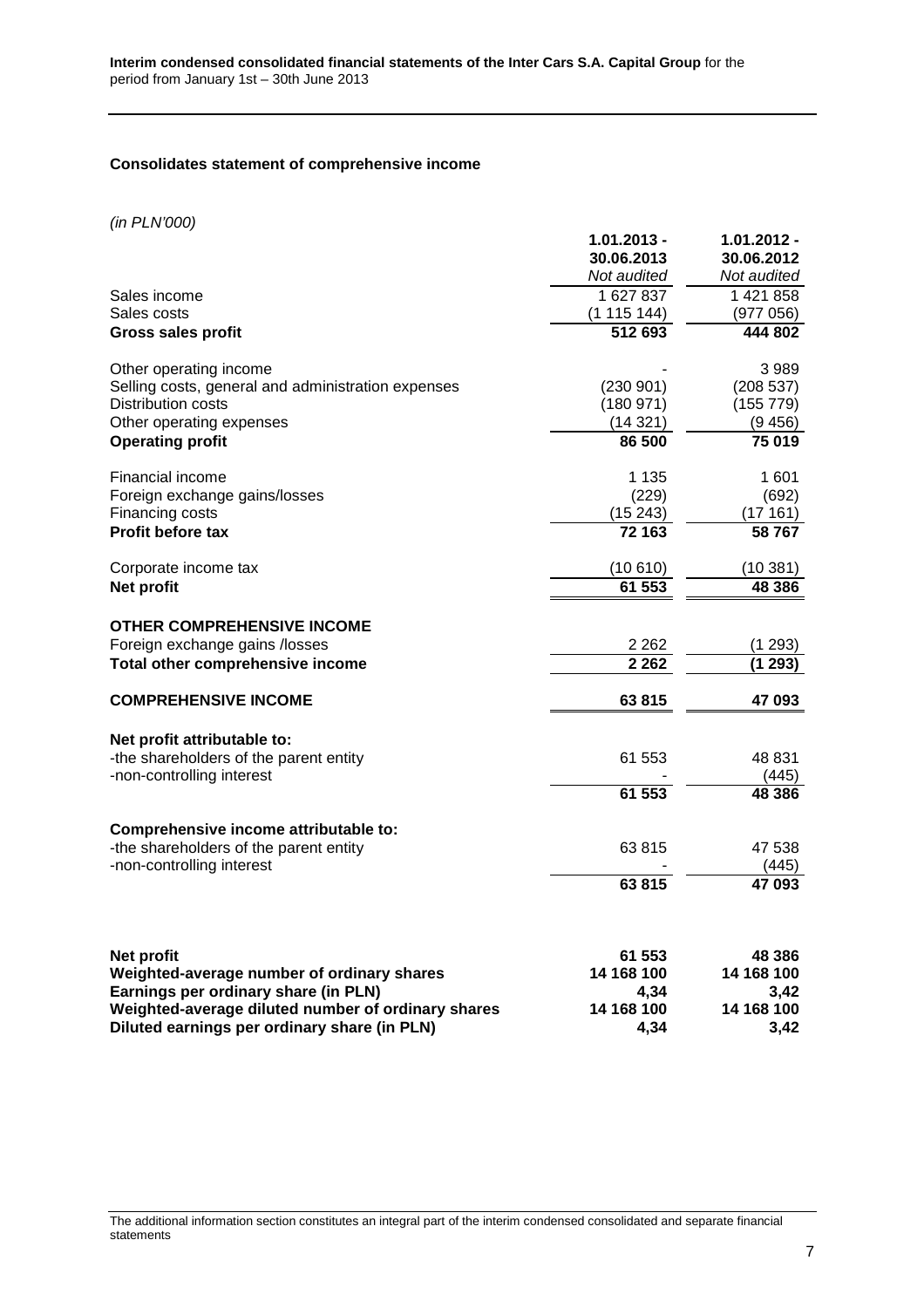# **Consolidated statement of changes in equity**

# **for the period from 1stJanuary 2013 to 30th June 2013**

|                                                                   |         |         |           |          |                |          | <b>Equity</b><br>attributable to |                 |                     |
|-------------------------------------------------------------------|---------|---------|-----------|----------|----------------|----------|----------------------------------|-----------------|---------------------|
|                                                                   |         |         |           | Foreign  |                |          | the                              |                 |                     |
|                                                                   |         | Share   | Statutory | exchange | Other          |          | shareholders                     |                 |                     |
|                                                                   | Share   | premium | reserve   | gains    | capital        | Retained | of the parent                    | Non-controlling |                     |
| (in PLN'000)                                                      | capital | account | funds     | /losses  | reserves       | earnings | entity                           | interest        | <b>Total equity</b> |
| as at 1 January 2013                                              | 28 336  | 259 530 | 373 750   | (2400)   | 5 9 3 5        | 92 096   | 757 247                          |                 | 757 247             |
| <b>Statement of</b><br>comprehensive<br>income                    |         |         |           |          |                |          |                                  |                 |                     |
| Net profit in the                                                 |         |         |           |          |                |          |                                  |                 |                     |
| reporting period                                                  |         |         |           |          |                | 61 553   | 61 553                           |                 | 61 553              |
| Other comprehensive<br>income<br>Foreign exchange                 |         |         |           |          |                |          |                                  |                 |                     |
| gains /losses                                                     |         |         |           | 2 2 6 2  |                |          | 2 2 6 2                          |                 | 2 2 6 2             |
| <b>Total comprehensive</b>                                        |         |         |           |          |                |          |                                  |                 |                     |
| income                                                            |         |         |           | 2 2 6 2  |                | 61 553   | 63815                            |                 | 63815               |
| <b>Transactions with</b><br>shareholders                          |         |         |           |          |                |          |                                  |                 |                     |
| Distribution of prior<br>period profit -<br>allocation to reserve |         |         |           |          |                |          |                                  |                 |                     |
| funds                                                             |         | $\sim$  | 72 501    |          | $\blacksquare$ | (72501)  |                                  |                 |                     |
| As at 30 June 2013<br>(not audited)                               | 28 336  | 259 530 | 446 251   | (138)    | 5935           | 81 148   | 821 062                          |                 | 821 062             |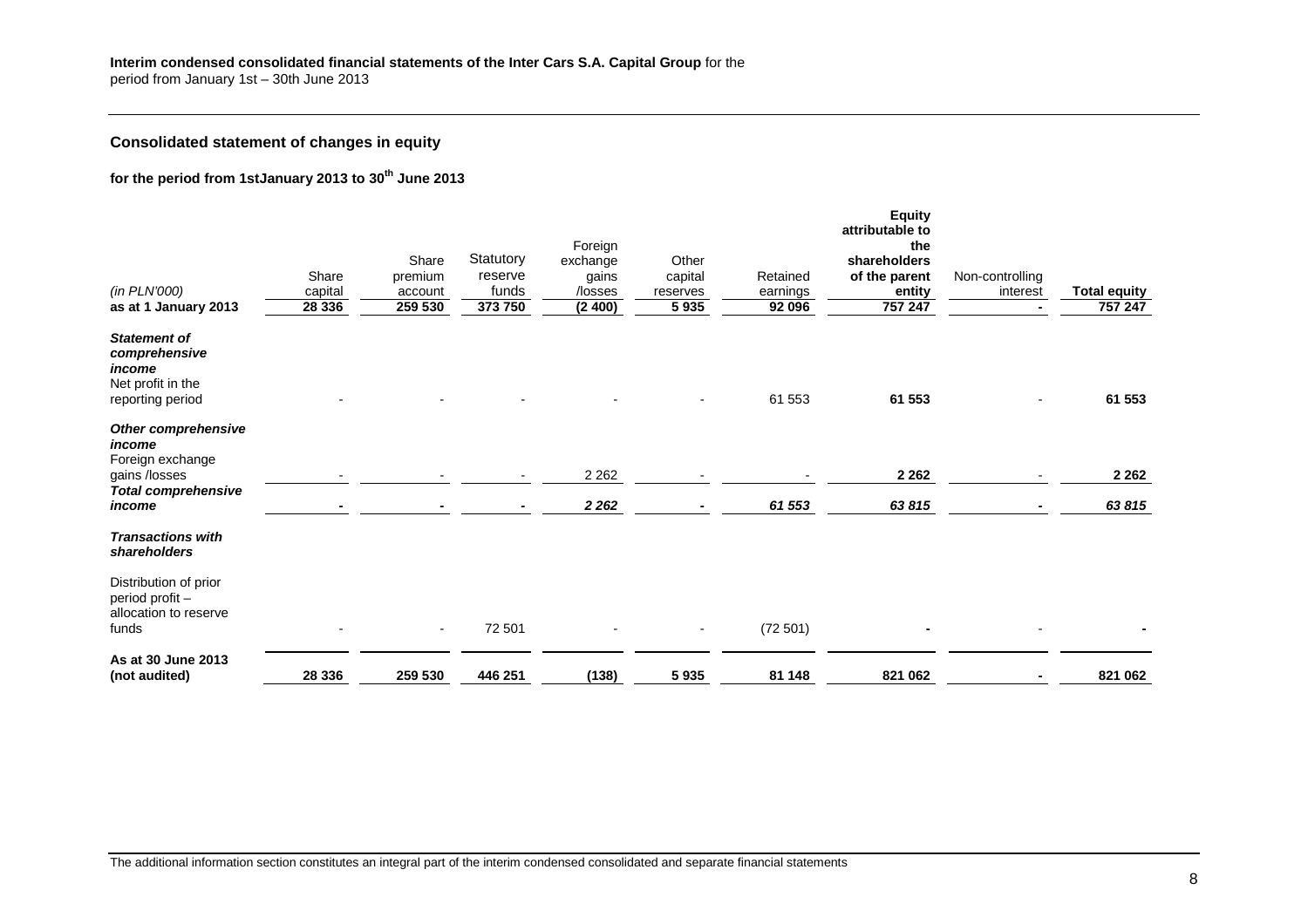# **for the period from 1st January 2012 to 30th June 2012**

| (in PLN'000)<br>As at 1 January 2012                                                    | Share<br>capital<br>28 336 | Share premium<br>account<br>259 530 | Statutory<br>reserve<br>funds<br>258 686 | Foreign<br>exchange<br>gains<br>/losses<br>(838) | Other<br>capital<br>reserves<br>5 9 3 5 | Retained<br>profit<br>117 155 | <b>Equity</b><br>attributable to<br>the<br>shareholders<br>of the parent<br>entity<br>668 804 | Non-controlling<br>interest<br>(3853) | <b>Total equity</b><br>664 951 |
|-----------------------------------------------------------------------------------------|----------------------------|-------------------------------------|------------------------------------------|--------------------------------------------------|-----------------------------------------|-------------------------------|-----------------------------------------------------------------------------------------------|---------------------------------------|--------------------------------|
|                                                                                         |                            |                                     |                                          |                                                  |                                         |                               |                                                                                               |                                       |                                |
| <b>Statement of</b><br>comprehensive<br>income<br>Net profit in the<br>reporting period |                            |                                     |                                          |                                                  |                                         | 48 831                        | 48 831                                                                                        | (445)                                 | 48 386                         |
| Other comprehensive<br>income<br>Foreign exchange                                       |                            |                                     |                                          |                                                  |                                         |                               |                                                                                               |                                       |                                |
| gains /losses                                                                           |                            |                                     |                                          | (1293)                                           |                                         |                               | (1293)                                                                                        |                                       | (1 293)                        |
| <b>Total comprehensive</b><br>income                                                    |                            |                                     |                                          | (1293)                                           |                                         | 48 831                        | 47 538                                                                                        | (445)                                 | 47 093                         |
| <b>Transactions with</b><br>shareholders<br>Distribution of prior<br>period profit      |                            |                                     |                                          |                                                  |                                         |                               |                                                                                               |                                       |                                |
| dividend<br>Distribution of prior<br>period profit -<br>allocation to reserve           |                            |                                     |                                          |                                                  |                                         | (4 250)                       | (4250)                                                                                        |                                       | (4250)                         |
| capitals                                                                                |                            | ٠                                   | 100 088                                  |                                                  |                                         | (100088)                      |                                                                                               |                                       |                                |
| As at 30 June 2012<br>(not audited)                                                     | 28 336                     | 259 530                             | 358 774                                  | (2 131)                                          | 5935                                    | 61 648                        | 712 092                                                                                       | (4298)                                | 707 794                        |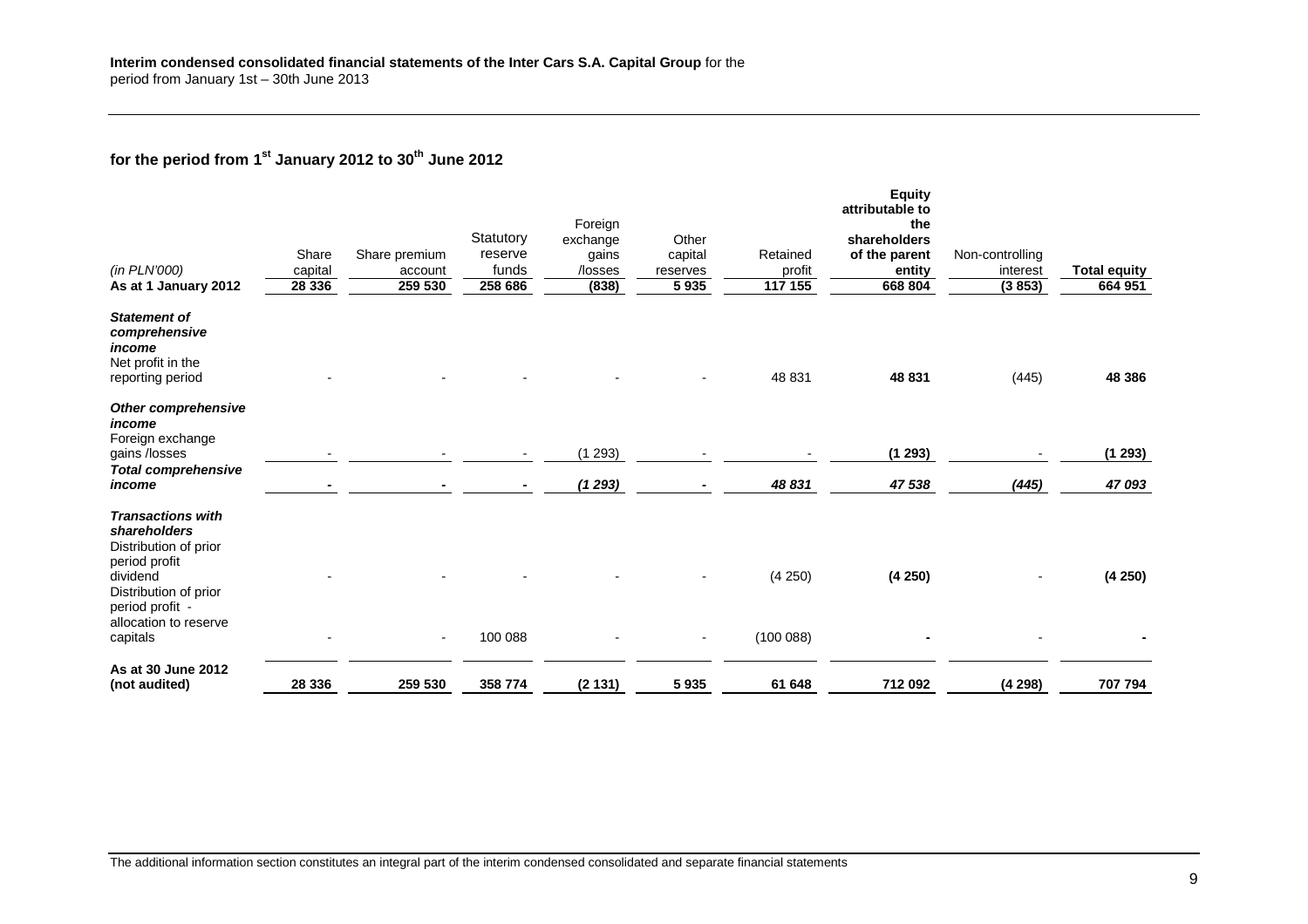# **Consolidated statement of cash flows**

| (in PLN'000)                                                        | $1.01.2013 -$<br>30.06.2013<br>Not audited | $1.01.2012 -$<br>30.06.2012<br>Not audited |
|---------------------------------------------------------------------|--------------------------------------------|--------------------------------------------|
| Cash flows from operating activities                                |                                            |                                            |
| Profit before tax                                                   | 72 163                                     | 58 767                                     |
| Adjustments:                                                        |                                            |                                            |
| Depreciation and amortization                                       | 19838                                      | 18 378                                     |
| Foreign exchange gains/losses                                       | 2 0 3 3                                    | (1 293)                                    |
| (Profit) /loss on the sale of property, plant and equipment         | (333)                                      | 41                                         |
| Net interest                                                        | 10 166                                     | 14 649                                     |
| Other adjustments - net                                             | 6 104                                      | (1 000)                                    |
| Operating profit before changes in the working capital              | 109 971                                    | 89 542                                     |
| Change in inventories                                               | (109 416)                                  | (31 397)                                   |
| Change in receivables                                               | (55139)                                    | (2953)                                     |
| Change in short-term liabilities                                    | 188 128                                    | 42916                                      |
| Cash generated by operating activities                              | 133 544                                    | 98 108                                     |
| Corporate income tax paid                                           | (18156)                                    | (18 942)                                   |
| Net cash from operating activities                                  | 115 388                                    | 79 166                                     |
|                                                                     |                                            |                                            |
| Cash flow from investing activities                                 |                                            |                                            |
| Proceeds from the sale of plant, property, equipment and intangible | 5 5 6 0                                    | 1 548                                      |
| assets<br>Proceeds from the sale of shares                          |                                            | 2 2 0 0                                    |
| Purchase of property, plant, equipment and intangible assets        | (30 153)                                   | (32607)                                    |
| Purchase of shares in other entities                                |                                            | 208                                        |
| Repayment of loans granted                                          | 7 0 9 7                                    | 2 4 2 3                                    |
| Loans granted                                                       | (4008)                                     | (3 201)                                    |
| Interest received                                                   | 288                                        | 137                                        |
| Net cash from investing activities                                  | (21 216)                                   | (29 292)                                   |
|                                                                     |                                            |                                            |
| <b>Cash flow from financing activities</b>                          |                                            |                                            |
| (Repayments) / proceeds from credits and loans                      | (44 480)                                   | (31 201)                                   |
| Interest paid                                                       | (10421)                                    | (14859)                                    |
| Payment of finance lease liabilities                                | (2486)                                     | (3400)                                     |
| Net cash from financing activities                                  | (57387)                                    | (49 460)                                   |
| Movement in net cash and cash equivalents                           | 36785                                      | 414                                        |
|                                                                     |                                            |                                            |
| Cash and cash equivalents at the beginning of the period            | 36 948                                     | 60 696                                     |
| Cash and cash equivalents at the end of the period                  | 73733                                      | 61 110                                     |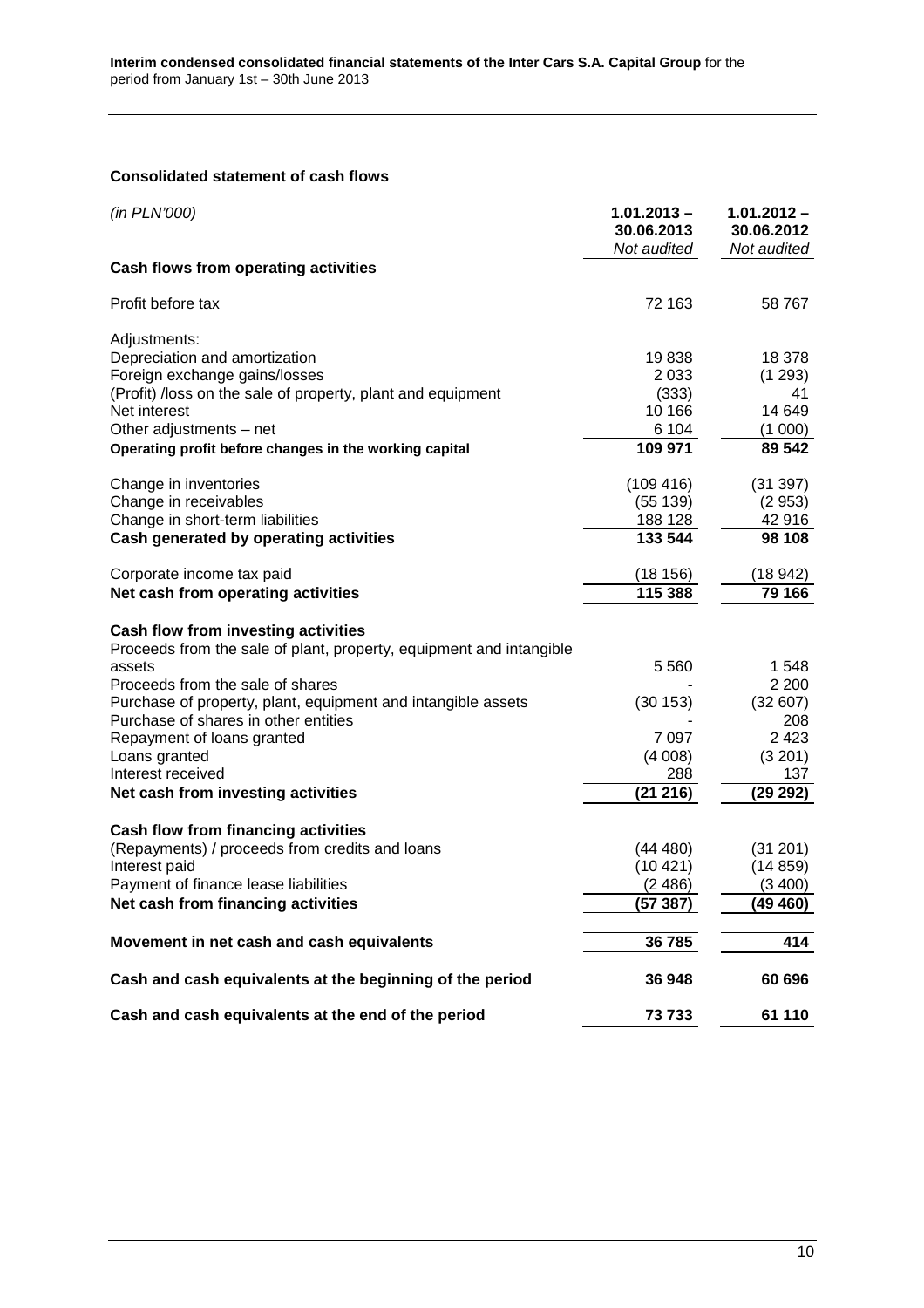### **Explanatory information to the interim condensed consolidated financial statements prepared for the period of six months ended on 30th June 2013**

### **1. Information about the Inter Cars Capital Group**

#### **The scope of activity**

The principal activities of Grupa Kapitałowa Inter Cars Spółka Akcyjna (hereinafter referred to as "the Group," "the Inter Cars Capital Group," the Inter Cars Group") are import and distribution of spare parts for passenger cars and utility vehicles.

### **Registered seat – the parent entity**

Inter Cars S.A. ul. Powsińska 64 02-903 Warszawa Poland Central Warehouse: ul. Gdańska 15 05-152 Czosnów k/Warszawy

## **Contact details**

tel. (+48-22) 714 19 16 fax. (+49-22) 714 19 18 bzarzadu@intercars.eu relacje.inwestorskie@intercars.eu www.intercars.com.pl

## **Supervisory Board**

Andrzej Oliszewski, President Piotr Płoszajski Maciej Oleksowicz Michał Marczak Jacek Klimczak

## **Management Board (as at the date of approval of the financial statements)**

Robert Kierzek, President Krzysztof Soszyński, Vice-President Krzysztof Oleksowicz Witold Kmieciak Wojciech Twaróg

## **Statutory Auditor**

KPMG Audyt Spółka z ograniczoną odpowiedzialnością sp. k. ul. Chłodna 51 00-867 Warszawa

## **1.1. Composition of the Capital Group**

The parent company, Inter Cars S.A. ("the Company") is registered in Poland. The interim consolidated financial statements for the period ended on  $30<sup>th</sup>$  June 2013, contain information about the company, its subsidiaries referred to as the Inter Cars Capital Group ("the Group"), and on the Group's share in related entities.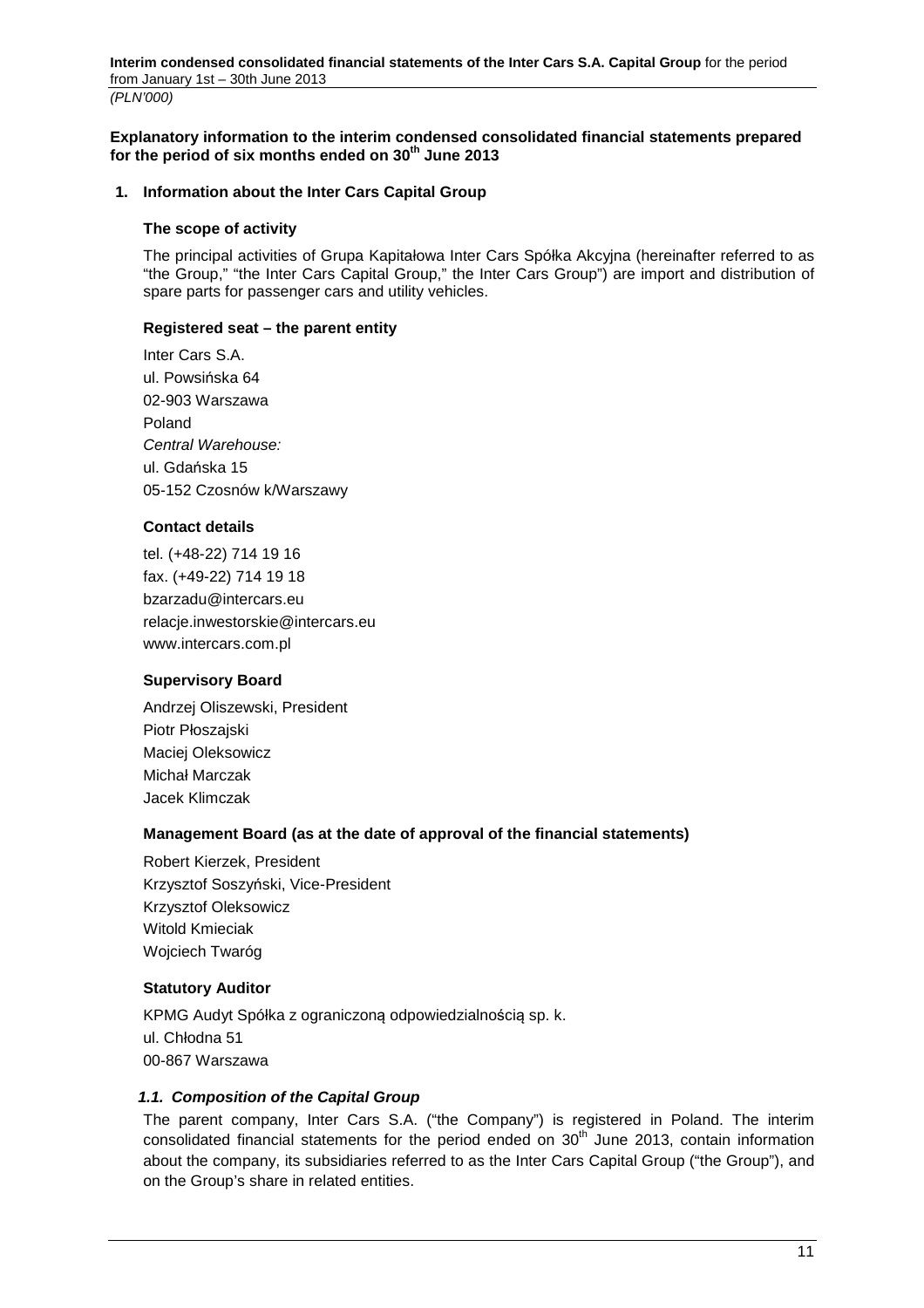The consolidated financial statements of the Inter Cars Capital Group for the period ended on 31<sup>st</sup> December 2012 are available at www.intercars.com.pl.

As at 30<sup>th</sup> June 2013, the following entities comprised the Inter Cars Capital Group: Inter Cars S.A. as the parent entity, and 23 other entities, including:

22 subsidiaries of Inter Cars S.A.

1 indirect subsidiary of Inter Cars S.A.

The Group also holds shares in a related entity.

| Name of entity                           | Registered                               | Objects                                                                                                                           | Consolidatio             | % of the Group's share in the share<br>capital |                          |                          |
|------------------------------------------|------------------------------------------|-----------------------------------------------------------------------------------------------------------------------------------|--------------------------|------------------------------------------------|--------------------------|--------------------------|
|                                          | seat                                     |                                                                                                                                   | n method                 | 30.06.2013                                     | 31.12.2012               | 30.06.2012               |
| <b>Parent entity</b>                     |                                          |                                                                                                                                   |                          |                                                |                          |                          |
| Inter Cars S.A.                          | Warsaw                                   | Import and distribution<br>of spare parts for<br>passenger cars and<br>utility vehicles                                           | <b>Not</b><br>applicable | <b>Not</b><br>applicable                       | <b>Not</b><br>applicable | <b>Not</b><br>applicable |
| <b>Direct subsidiaries</b>               |                                          |                                                                                                                                   |                          |                                                |                          |                          |
| Inter Cars Ukraine                       | Ukraine,<br>Khmelnytskyi                 | Distribution of spare<br>parts for passenger<br>cars and utility vehicles                                                         | full                     | 100%                                           | 100%                     | 70%                      |
| Q-service Sp. z o.o.                     | Czastków<br>Mazowiecki                   | Advisory services,<br>organization of<br>trainings and seminars<br>related to automotive<br>services and the<br>automotive market | full                     | 100%                                           | 100%                     | 100%                     |
| Lauber Sp. z o.o.                        | Słupsk                                   | Recovery of car parts                                                                                                             | full                     | 100%                                           | 100%                     | 100%                     |
| Inter Cars Česká<br>republika s.r.o.     | Czech<br>Republic,<br>Prague             | Distribution of spare<br>parts for passenger<br>cars and utility vehicles                                                         | full                     | 100%                                           | 100%                     | 100%                     |
| Feber Sp. z o.o.                         | Warsaw                                   | Manufacture of motor<br>vehicles, trailers and<br>semi-trailers                                                                   | full                     | 100%                                           | 100%                     | 100%                     |
| IC Development &<br>Finance Sp. z o.o    | Warsaw                                   | Real estate<br>development and lease                                                                                              | full                     | 100%                                           | 100%                     | 100%                     |
| Armatus sp. z o.o.                       | Warsaw                                   | Distribution of spare<br>parts for passenger<br>cars and utility vehicles                                                         | full                     | 100%                                           | 100%                     | 100%                     |
| Inter Cars Slovenská<br>republika s.r.o. | Slovakia,<br><b>Bratislava</b>           | Distribution of spare<br>parts for passenger<br>cars and utility vehicles                                                         | full                     | 100%                                           | 100%                     | 100%                     |
| Inter Cars Lietuva UAB                   | Lithuania,<br>Vilnus                     | Distribution of spare<br>parts for passenger<br>cars and utility vehicles                                                         | full                     | 100%                                           | 100%                     | 100%                     |
| JC Auto s.r.o.                           | Czech<br>Republic,<br>Karvina-<br>Darkom | The Company does not<br>carry out operating<br>activities                                                                         | full                     | 100%                                           | 100%                     | 100%                     |
| JC Auto S.A.                             | Belgium,<br>BrainL'Allued                | Distribution of spare<br>parts for passenger<br>cars and utility vehicles                                                         | full                     | 100%                                           | 100%                     | 100%                     |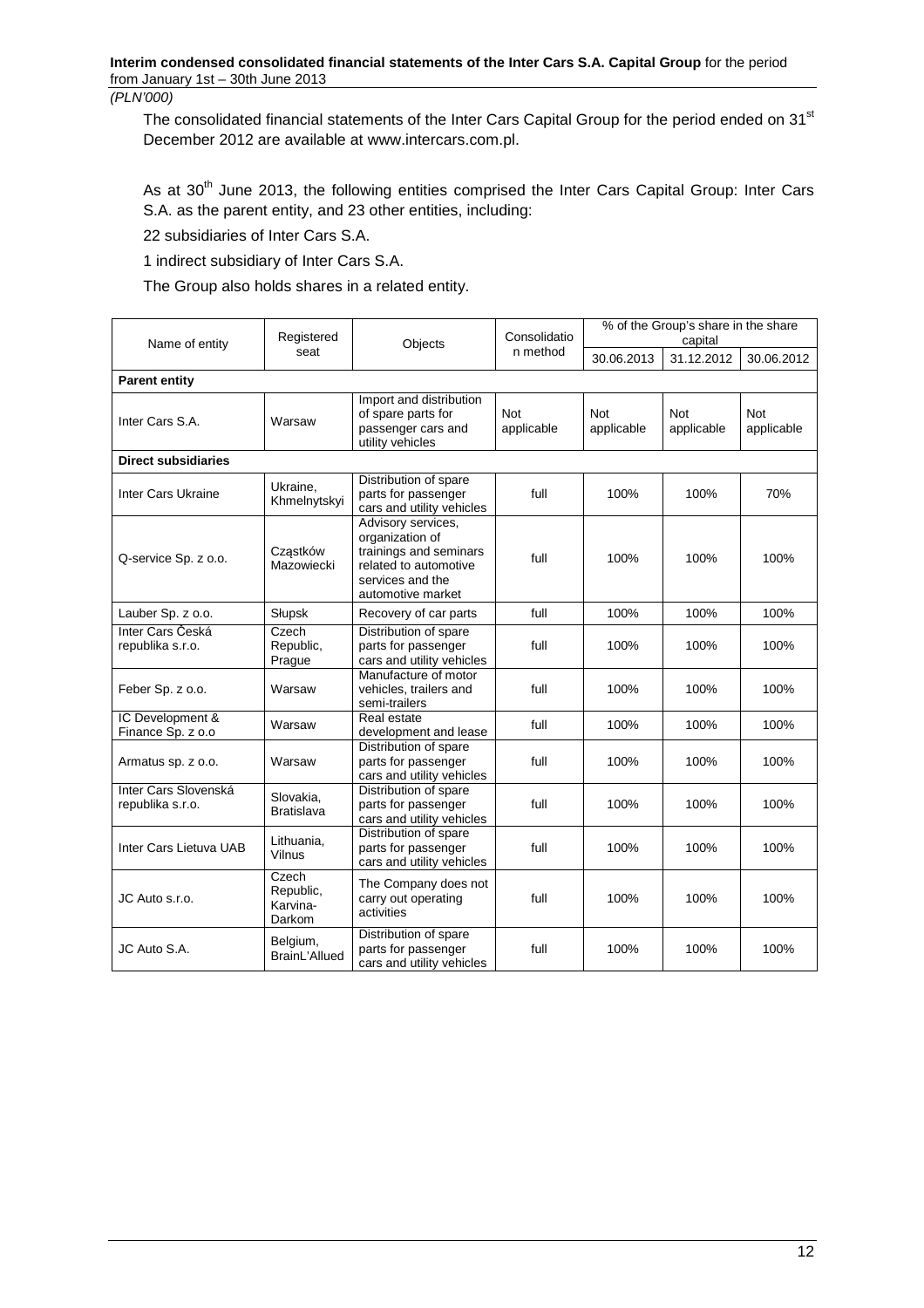#### **Interim condensed consolidated financial statements of the Inter Cars S.A. Capital Group** for the period from January 1st – 30th June 2013

(PLN'000)

|                                              | Registered                  |                                                                                                                | Consolidatio     | % of the Group's share in the share |                       |                |
|----------------------------------------------|-----------------------------|----------------------------------------------------------------------------------------------------------------|------------------|-------------------------------------|-----------------------|----------------|
| Name of entity                               | Objects<br>seat             |                                                                                                                | n method         | 31.03.2013                          | capital<br>31.12.2012 | 31.03.2012     |
| Inter Cars Hungária Kft                      | Hungary,<br><b>Budapest</b> | Distribution of spare<br>parts for passenger<br>cars and utility vehicles                                      | full             | 100%                                | 100%                  | 100%           |
| JC Auto s.r.l.                               | Italy, Milan                | Distribution of spare<br>parts for passenger<br>cars and utility vehicles                                      | full             | 100%                                | 100%                  | 100%           |
| Inter Cars d.o.o.                            | Croatia,<br>Zagreb          | Distribution of spare<br>parts for passenger<br>cars and utility vehicles                                      | full             | 100%                                | 100%                  | 100%           |
| Inter Cars Romania s.r.l.                    | Romania.<br>Cluj-Napoca     | Distribution of spare<br>parts for passenger<br>cars and utility vehicles                                      | full             | 100%                                | 100%                  | 100%           |
| Inter Cars Cyprus<br>Limited                 | Cyprus,<br>Nicosia          | Distribution of spare<br>parts for passenger<br>cars and utility vehicles                                      | full             | 100%                                | 100%                  | 100%           |
| Inter Cars Latvija SIA                       | Latvia, Riga                | Distribution of spare<br>parts for passenger<br>cars and utility vehicles                                      | full             | 100%                                | 100%                  | 100%           |
| Cleverlog-Autoteile<br>GmbH                  | Germany,<br>Berlin          | Distribution of spare<br>parts for passenger<br>cars and utility vehicles                                      | full             | 100%                                | 100%                  | 100%           |
| Inter Cars Bulgaria Ltd.                     | Bulgaria,<br>Sofia          | Distribution of spare<br>parts for passenger<br>cars and utility vehicles                                      | full             | 100%                                | 100%                  | 100%           |
| Inter Cars Marketing<br>Services Sp. z o.o.  | Warsaw                      | Advertising, market<br>and public opinion<br>research, management<br>of trademarks                             | full             | 100%                                | 100%                  | 100%           |
| ILS Sp. z o.o.                               | Nadarzyn                    | Logistics services                                                                                             | full             | 100%                                | 100%                  | $\blacksquare$ |
| Inter Cars Malta Holding<br>Limited          | Malta                       | Assets management                                                                                              | full             | 100%                                |                       |                |
| <b>Indirect subsidiaries</b>                 |                             |                                                                                                                |                  |                                     |                       |                |
| Inter Cars Malta Limited                     | Malta                       | Sale of spare parts and<br>advisory services<br>related to automotive<br>services and the<br>automotive market | full             | 100%                                |                       |                |
| <b>Associated entities</b>                   |                             |                                                                                                                |                  |                                     |                       |                |
| SMIOC FRENOPLAST<br>Bułhak i Cieślawski S.A. | Szczytno                    | Manufacture of friction<br>linings and materials                                                               | equity<br>method | 49%                                 | 49%                   | 49%            |

- As a result of a reorganization, on  $2^{nd}$  April 2013, Inter Cars S.A. made an in-kind contribution to ILS Sp. z o.o. with its registered seat in Kajetany (a wholly-owned subsidiary of Inter Cars S.A.) of an organized part of its enterprise in the form of a separate Logistic Division. The results of ILS Sp. z o.o. shall be analysed together with the other segments of the group.
- On 27<sup>th</sup> February 2013, Inter Cars S.A. purchased shares in the newly created company under the name of Inter Cars Malta Holding Limited, with its registered seat in Malta.

# **Stock exchange listings**

The shares of Inter Cars S.A., i.e. the parent entity, are listed on the Warsaw Stock Exchange in the continuous trading system.

**2. Information about the accounting principles applied in the preparation of the condensed interim consolidated financial statements.** 

# **2.1. Declaration of compliance with IFRS**

The condensed interim consolidated financial statements of the Inter Cars Capital Group and the condensed interim separate financial statements of Inter Cars S.A. (hereinafter referred to as "the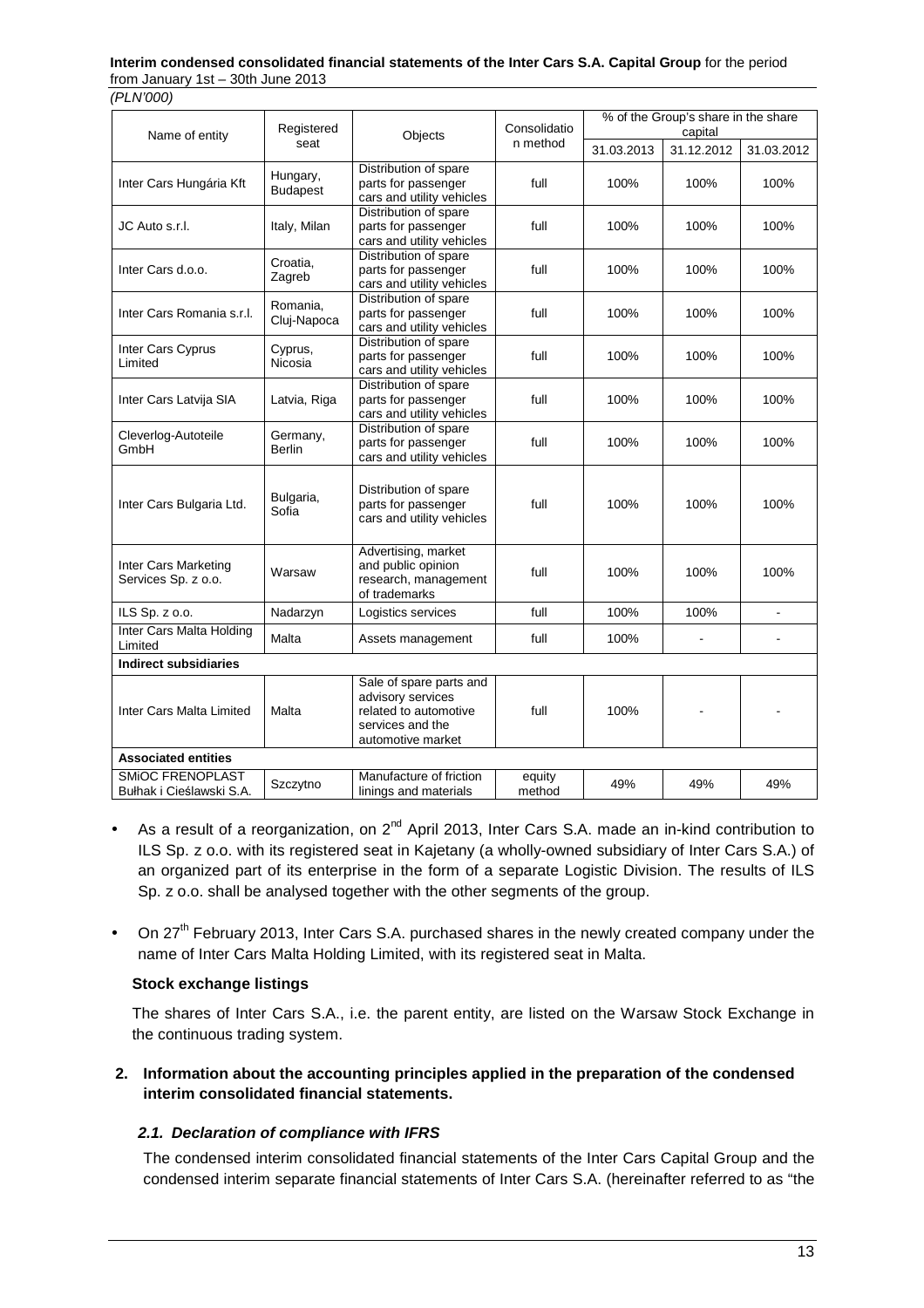**Interim condensed consolidated financial statements of the Inter Cars S.A. Capital Group** for the period from January 1st – 30th June 2013

(PLN'000)

condensed interim financial statements") were prepared for the period of 6 months ended on  $30<sup>th</sup>$ June 2013.

The condensed interim financial statements comply with the requirements of the International Accounting Standard IAS 34 "Interim Financial Reporting" related to interim financial statements, and do not contain all the information required for annual financial statements. The condensed interim financial statements should be read together with the annual financial statements (consolidated and separate, respectively).

**The following standards, amendments to the existing standards and interpretations (adopted or in the process of adoption by the European Union) apply to the annual periods commencing on 1 January 2013:** 

- Amendments to the International Financial Reporting Standards 2009-2011 (applicable to annual periods commencing on  $1<sup>st</sup>$  January 2013 or thereafter) :
- Amendments to IFRS 1 "**Severe Hyperinflation and Removal of Fixed Dates for First-Time Adopters**" – apply to annual periods commencing on 1<sup>st</sup> January 2013 or thereafter;
- Amendments to IFRS 7 "**Financial Instruments: Disclosures Offsetting Financial Assets and Liabilities**" – apply to annual periods commencing on 1<sup>st</sup> January 2013 or thereafter;
- IFRS 13 "Measuring of the Fair Value" applies to annual periods commencing on 1<sup>st</sup> January 2013 or thereafter;
- Amendments to IAS 1 "**Presentation of Financial Statements: Presentation of Items of Other Comprehensive Income**" – apply to annual periods commencing on 1<sup>st</sup> July 2012 or therafter;
- Amendments to IAS 12 "**Taxes Deferred Income Tax: Future Recovery Underlying**  Assets<sup>"</sup> – apply to annual periods commencing on 1<sup>st</sup> January 2013 or thereafter;
- Amendments to IAS 19 issued in 2011 "**Employee Benefits**" apply to annual periods commencing on 1<sup>st</sup> January 2013 or thereafter;
- INFRIC 20 "**Stripping Costs in the Production Phase of a Surface** Mine" applies to annual periods commencing on  $1<sup>st</sup>$  January 2013 or thereafter;

Application of the aforementioned standards and interpretations did not result in significant changes to the Group's accounting policy, nor in the presentation of information in the financial statements.

The new Standards, amendments to Standards and Interpretations presented below do not yet apply to annual periods ended on  $31<sup>st</sup>$  December 2013, and were applied in the condensed interim consolidated financial statements. The Group intends to apply them with regard to periods for which they apply for the first time.

According to the Company's estimates, the standards, interpretations and amendments to the standards presented below would not have had a significant impact on the financial statements if they had been applied by the Company as at the balance sheet day.

## **Standards and Interpretations adopted by IASB and approved by the EU**:

- IFRS 10 "**Consolidated Financial Statements**" (applicable to annual periods commencing on 1<sup>st</sup> January 2014 or thereafter),
- IFRS 12 "**Disclosure of Interest in Other Entities**" (applicable to annual periods commencing on  $1<sup>st</sup>$  January 2014 or thereafter),
- Amendments to IFRS 10, IFRS 11 and IFRS 12: "**Consolidated Financial Statements, Joint Arrangements and Disclosure of Interest in Other Entities**" (applicable to annual periods commencing on  $1<sup>st</sup>$  January 2014 or thereafter),
- IAS 28 (2011) "**Investments in Associates and Joint Ventures**" applicable to annual periods commencing on  $1<sup>st</sup>$  January 2014 or thereafter).
- IFRS 11 "Joint Arrangements" (applicable to annual periods commencing on 1<sup>st</sup> January 2014 or thereafter),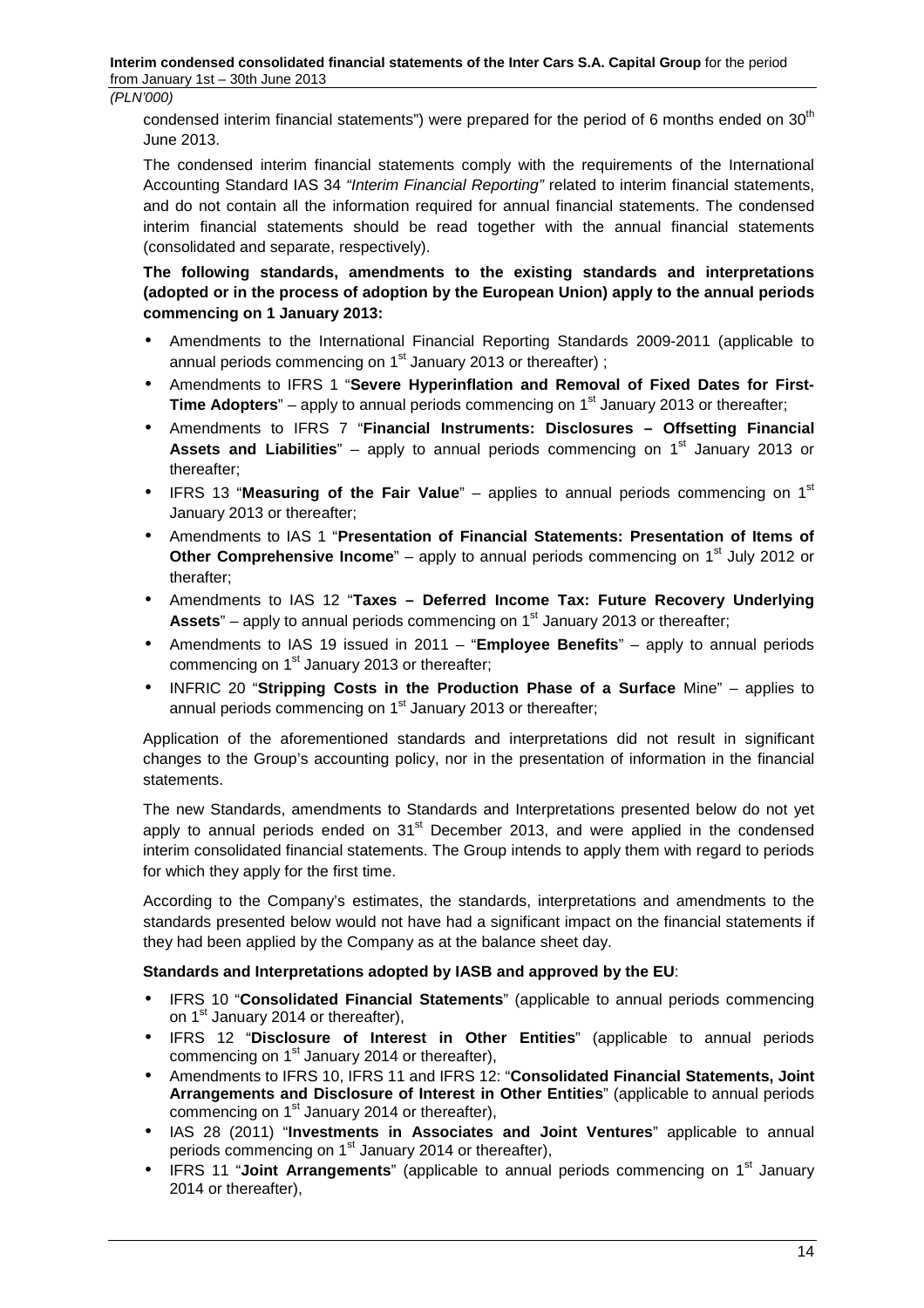- IAS 27 (2011) "**Separate Financial Statements**" (applicable to annual periods commencing on 1<sup>st</sup> January 2014 or thereafter),
- Amendments to IAS 32 "**Financial Instruments: Presentation Offsetting financial assets and liabilities**" (applicable to annual periods commencing on 1<sup>st</sup> January 2014 or thereafter),

# **Standards and interpretations adopted by IASB awaiting EU's approval as at 31st May 2013:**

- IFRS 9 "**Financial Instruments**" (2009) (applicable to annual periods commencing on 1<sup>st</sup> January 2015 or thereafter),
- Amendments to IFRS 9 "**Financial Instruments**" (2010) (applicable to annual periods commencing on  $1<sup>st</sup>$  January 2015 or thereafter).
- Amendments to IFRS 9 "**Financial Instruments**" and IFRS 7 "**Financial Instruments: Disclosures**" (applicable to annual periods commencing on 1<sup>st</sup> January 2015 or thereafter),
- Amendments to IFRS 10, IFRS 12 and IAS 27, "**Consolidated Financial Statements**," "**Disclosure of Interest in Other Entities**," "**Separate Financial Statements**" (applicable to annual periods commencing on  $1<sup>st</sup>$  January 2014 or thereafter),
- Amendments to IAS 36 "**Impairment of Assets**" (applicable to annual periods commencing on 1<sup>st</sup> January 2014 or thereafter).
- IFRIC "**Levies**" (applicable to annual periods commencing on 1 January 2014 or thereafter) ,
- Amendments to IAS 39 "**Financial Instruments: Recognition and Measurement**" (applicable to annual periods commencing on  $1<sup>st</sup>$  January 2014 or thereafter)

Preparation of financial statements in accordance with IFRS requires application of specific accounting estimates. It also requires form the Management Board to use its own judgement with regard to application of the accounting standards adopted by the Group. The areas a higher degree of judgement or complexity, or areas where assumptions and estimates are significant to the financial statements are presented in 2.3.

The condensed interim consolidated financial statements of the Inter Cars S.A. Capital Group and the condensed interim financial statements of Inter Cars S.A. were approved for publication by the Management Board on 28 August 2013.

# **2.2. Basis of preparing the condensed interim consolidated financial statements**

The attached condensed interim financial statements were prepared in accordance with the same accounting standards as those applied to prepare the annual financial statements for the financial year ended on 31<sup>st</sup> December 2012.

Both the condensed interim consolidated financial statements of the Inter Cars S.A. Capital Group and the condensed financial statements of Inter Cars S.A. were prepared under the assumption that the entities in question will continue as a going concern in the foreseeable future. All values presented in the condensed interim financial statements are quoted in PLN, unless otherwise indicated.

# **2.3. Significant judgements and estimates**

Preparation of the interim condensed consolidated financial statements in conformity with the EU IFRS requires the Company's Management Board to exercise its judgment and estimates that affect the application of accounting policies and reported amounts of assets and liabilities, income and expenses. The judgments and estimates are verified on an ongoing basis. Changes to estimates are recognized in the period in which a change occurred.

In the reporting period in question there were no important changes in judgements or estimates described in the annual consolidated financial statements for 2012.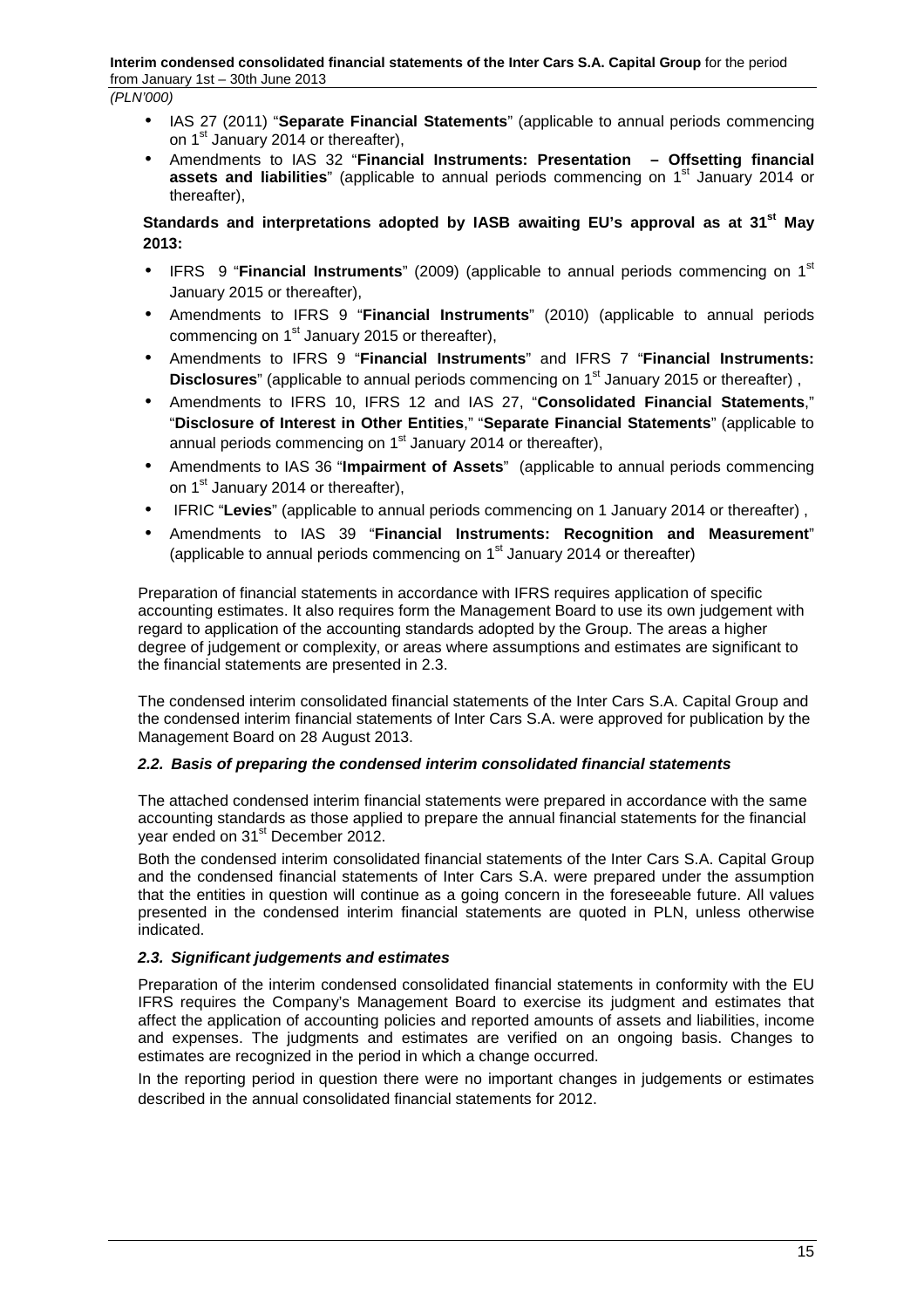### **2.4. Seasonality**

The demand for spare parts is seasonal. The peak season falls on the second and third quarters. The demand decreases at the beginning and at end of the year.

This is directly linked to the seasonal nature of some repairs for which the spare parts are required, and to the smaller number of repairs made by "do-it-yourself" clients during winter.

## **2.5. Foreign exchange rates applied to calculate the figures for the 1st half of 2013**

All financial figures presented in the report in EUR were translated according to the following exchange rates:

|                                                                                       | 2013   | 2012   |
|---------------------------------------------------------------------------------------|--------|--------|
| Exchange rate as at 30 <sup>th</sup> June<br>Average exchange rate in the period from | 4.3292 | 4.2613 |
| January 1 <sup>st</sup> to 30 <sup>th</sup> June                                      | 4.2140 | 4.2246 |

The selected financial figures presented in EUR thousand were translated as follows:

• the figures resulting from the statement of comprehensive income – the average exchange rate constituting the arithmetic mean of the exchange rates announced by President of the National Bank of Poland on the last day of each month of a given period;

• the figures resulting from the statement of the financial position – the exchange rate as at 30<sup>th</sup> June constituting the average EUR exchange rate announced on  $30<sup>th</sup>$  June by the President of the National Bank of Poland;

• for translating the value of the share capital – the average EUR exchange rates applicable on the day on which an increase in the share capital was registered.

#### **2.6. Business segments**

The core business of the Inter Cars S.A. Capital Group is the sale of spare parts. In addition, the companies Feber, Lauber, IC Development and ILS Sp. z o.o. are active in other business segments, such as the manufacture of semi-trailers, recovery of spare parts, real estate development and logistics; however, if considered separately, they do not meet the criteria of operating segments.

The Inter Cars Capital Group applies uniform accounting principles to all segments. Transactions between particular segments are carried out at arm's length.

## **Revenues and financial result by operating segments**

#### **for the period of 6 months ended on 30th June 2013**

|                          | Sale of     | Other    |                          |         |
|--------------------------|-------------|----------|--------------------------|---------|
|                          | spare parts | segments | <b>Eliminations</b>      | Total   |
| External sales           | 1 602 174   | 25 663   | $\overline{\phantom{a}}$ | 1627837 |
| Inter-segment sales      | 6 3 5 5     | 56 165   | (62520)                  |         |
| <b>Profit before tax</b> | 73 459      | 8898     | (10 194)                 | 72 163  |

**for the period of 6 months ended on 30th June 2012** 

|                          | Sale of<br>spare parts | Other<br>segments | <b>Eliminations</b> | Total   |
|--------------------------|------------------------|-------------------|---------------------|---------|
| External sales           | 1 400 335              | 21 5 23           | $\sim$              | 1421858 |
| Inter-segment sales      | 3754                   | 19843             | (23 597)            |         |
| <b>Profit before tax</b> | 53 900                 | 90                | 4 777               | 58767   |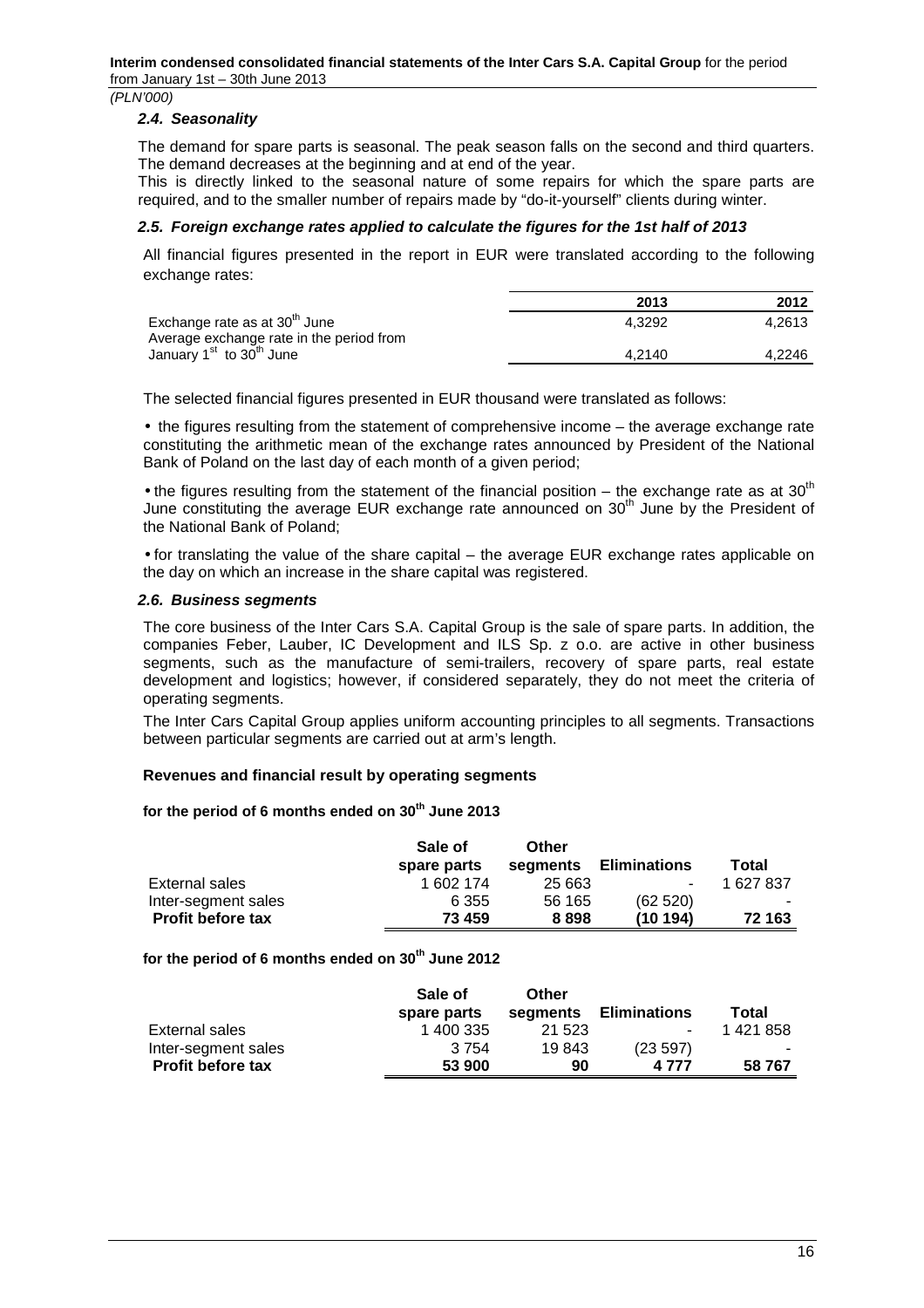#### **Assets by operating segments**

|                             | Status as at | Status as at |
|-----------------------------|--------------|--------------|
|                             | 30.06.2013   | 31.12.2012   |
| Sale of spare parts segment | 1 628 923    | 1 381 587    |
| Other segments              | 183 264      | 109 477      |
| Eliminations                | (59 369)     | (57 327)     |
|                             | 1752818      | 1 548 391    |

# **3. Other information**

# **3.1. Plant, property, equipment and intangible assets**

During the reporting period, the Group purchased land of the total value of PLN 7,590 thousand, on which a new logistics and warehouse centre is to be built. The investments in new solutions related to the ERP system and the Motointegrator platform commenced in the previous periods were completed successfully in the current period, thus increasing the value of intangible assets by PLN 14,614 thousand.

# **3.2. Investments in related entities**

In the opinion of the Management Board, there are grounds to create an impairment write-down on shares and receivables due to a loan of PLN 5, 338 thousand granted to the affiliated company Frenoplast.

# **3.3. Inventories**

|                                    | 30.06.2013 | 31.12.2012 |
|------------------------------------|------------|------------|
| <b>Materials</b>                   | 19 2 21    | 17 903     |
| Half-products and work in progress | 5 5 2 4    | 4 4 8 4    |
| Finished goods                     | 10893      | 8 2 9 4    |
| Merchandise                        | 808 744    | 704 286    |
|                                    | 844 382    | 734 967    |
|                                    |            |            |
| Merchandize                        | 834 446    | 731 117    |
| Rebates on goods                   | (25 550)   | (25 697)   |
| Revaluation write-downs on goods   | (152)      | (1 134)    |
|                                    | 808744     | 704 286    |

# **3.4. Trade and other receivables**

|                                                         | 30.06.2013 | 31.12.2012 |
|---------------------------------------------------------|------------|------------|
| Trade                                                   | 371831     | 320 745    |
| Taxis, grants, tariffs, social and health insurance and |            |            |
| other benefits                                          | 15 987     | 16840      |
| Loans granted                                           | 4898       | 8 3 1 6    |
| Other receivables                                       | 15 3 58    | 16 232     |
| Short term trade and other receivables - gross          | 408 074    | 362 133    |
| Revaluation write-down on receivables                   | (15772)    | (18611)    |
| Short-term trade and other receivables - net            | 392 302    | 343 522    |
|                                                         |            |            |

| Changes in trade revaluation write-downs | 30.06.2013 | 31.12.2012 |
|------------------------------------------|------------|------------|
| Status as at the beginning of the period | (18611)    | (19833)    |
| Increase                                 | (45)       | (2428)     |
| Used                                     | 2884       | 3650       |
| Status as at the end of the period       | (15772)    | (18 611)   |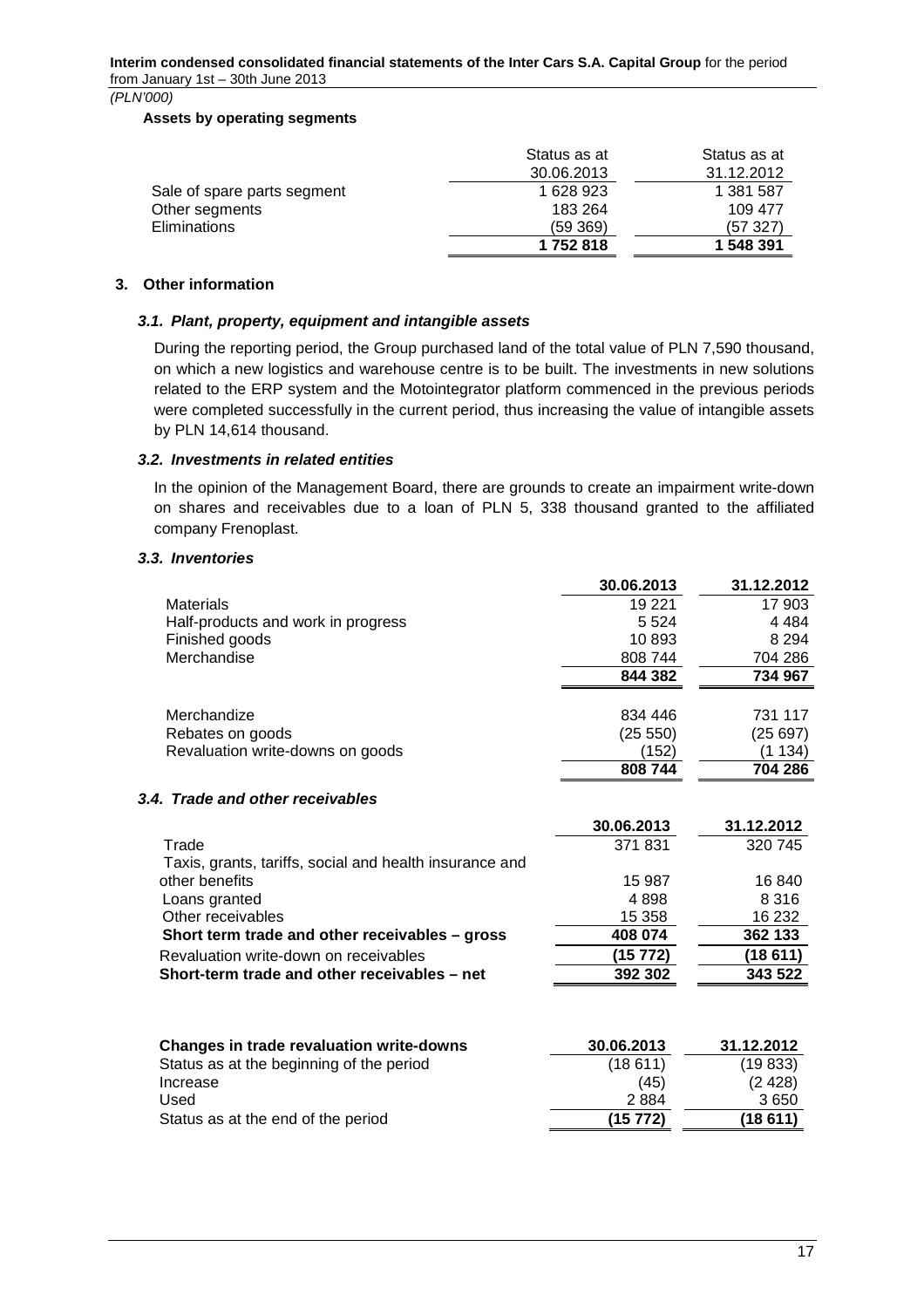Compared to 31 December 2012, there were significant changes to the Group's credit risk management policy, and the decrease in the revaluation write-down results from a more efficient recoverability of overdue amounts.

# **3.5. Equity**

Equity includes funds and capital reserves created in accordance with the applicable laws and regulations, i.e. statutory provisions and provisions of the Company's Articles of Association . The share capital comprises 14,168,100 shares with the total par value of PLN 28,336,200. Its amount remained unchanged in the reporting period. The share premium account also remained unchanged at PLN 259,530,475.

# **3.6. Dividend**

The profit of the parent entity for the financial year ended on  $31<sup>st</sup>$  December 2012 was – by virtue of a resolution of the General Shareholders Meeting – allocated to statutory reserve funds, in the amount of PLN 72,501 thousand. During the reporting period, the parent entity did not pay a dividend.

# **3.7. Liabilities due to borrowings and other debt instruments**

# **The consortium credit facility agreement**

On 22<sup>nd</sup> November 2012, annexes were signed to the consortium credit agreement, postponing the deadline for the repayment of the credit in such a way that long-term part should be repaid by 29<sup>th</sup> November 2013, while the short-term part – by  $23^{\text{rd}}$  November 2013, see the table below.

Furthermore, pursuant to this annex, Inter Cars Marketing Services Sp. z o.o., joined the agreement as a co-debtor.

On 2 April 20012, an annex was signed to the consortium credit agreement, pursuant to which ILS Sp. z o.o. joined the agreement as a co-debtor.

The credit interest rate is variable and shall depend on the WIBOR, EURIBOR and LIBOR rates plus bank margins (determined based on the market conditions) for each interest period.

| <b>Bank credits</b>       | Amount acc.<br>to the<br>agreement<br>(limit) | Balance sheet value<br>as at 30.06.2013 |                 | Repayment<br>date |
|---------------------------|-----------------------------------------------|-----------------------------------------|-----------------|-------------------|
|                           | In PLN<br>thousand                            | In PLN thousand                         |                 |                   |
| <b>Bank</b><br>consortium | 480 000                                       | 409 885                                 | Short-term part | 29.11.2013        |
|                           |                                               | 409 885                                 |                 |                   |

The Company did not issue any bonds during the reporting period.

## **Cash flow hedges**

As at  $30<sup>th</sup>$  June 2013, the Group did not have any open futures contracts serving as cash flow hedges.

## **3.8. Contingent liabilities, security and future liabilities (including those resulting from operating lease contracts)**

Contingent liabilities, security and future liabilities (including those resulting from operating lease contracts) did not change significantly compared to those described in the financial statements prepared as at 31<sup>st</sup> December 2012.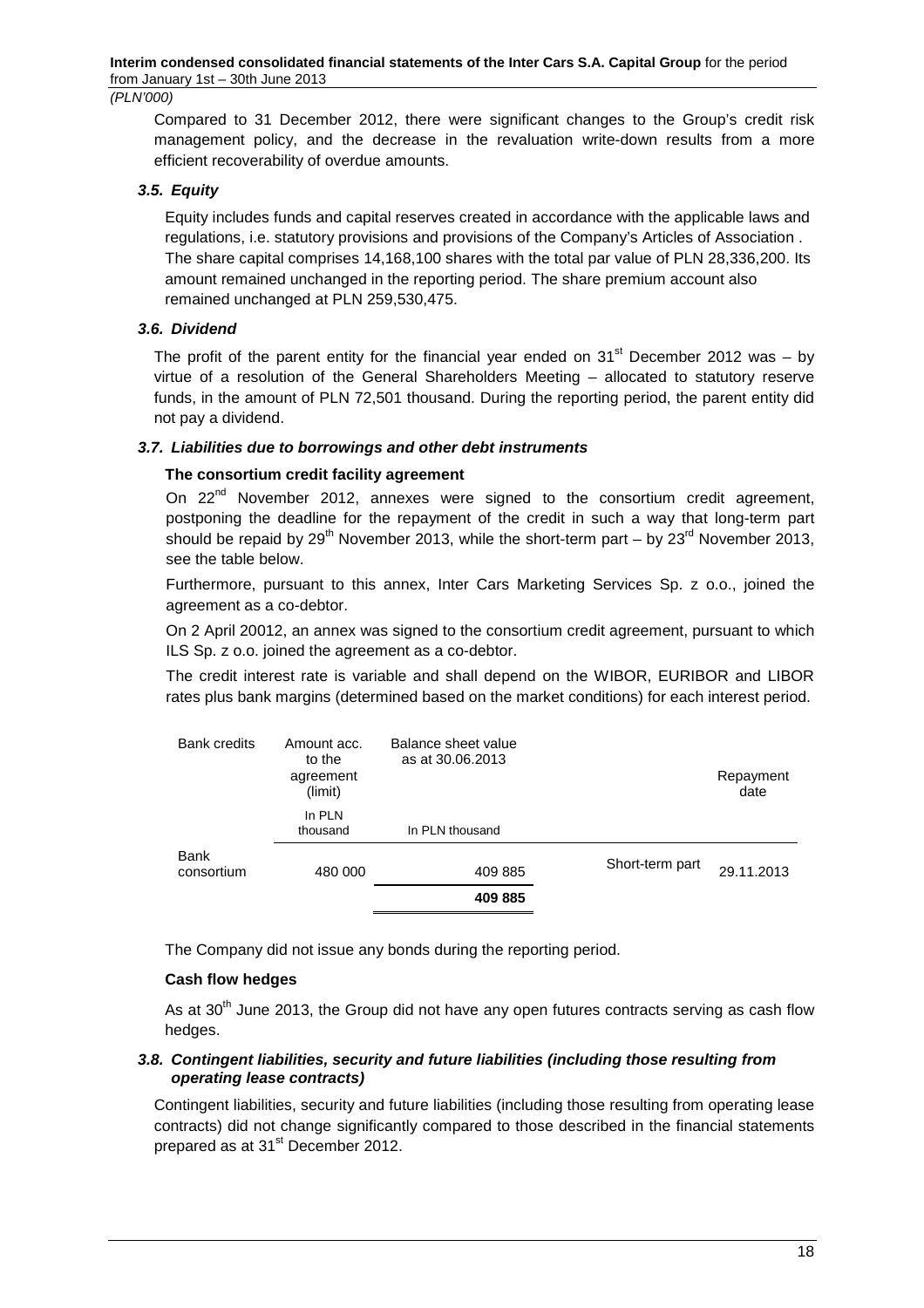#### **3.9. Transactions with associates**

All transactions with associates are carried at arm's length. The parent entity transacts with entities related to the members of the Supervisory Board and the Management Board and their family members. The value of these transactions is shown in the table below.

|                                                                                                                                    | $1.1.2013 -$<br>30.06.2013 | $1.1.2012 -$<br>30.06.2012 |
|------------------------------------------------------------------------------------------------------------------------------------|----------------------------|----------------------------|
| Remuneration of the members of the Supervisory<br>Board and the Management Board<br>Remuneration of the members of the Supervisory |                            |                            |
| Board and the Management Board                                                                                                     | 109                        | 111                        |
| Remuneration of the Management Board                                                                                               | 5 1 4 7                    | 4 0 2 3                    |
|                                                                                                                                    | 5 2 5 6                    | 4 1 3 4                    |
|                                                                                                                                    | $1.1.2013 -$<br>30.06.2013 | $1.1.2012 -$<br>30.06.2012 |
| Transactions with related entities                                                                                                 |                            |                            |
| Revenue from sales to related entities                                                                                             | 760                        | 858                        |
| Purchase of goods and services from related entities                                                                               | 4416                       | 6 138                      |
|                                                                                                                                    | 30.06.2013                 | 30.06.2012                 |
| Settlements with related entities                                                                                                  |                            |                            |
| Receivables from related entities                                                                                                  | 709                        | 445                        |
| Liabilities to related entities                                                                                                    | 49                         | 225                        |

#### **3.10. Events subsequent to the reporting date with a potential material bearing on the Company's future financial results.**

On 16 July 2013, the Supervisory Board of Inter Cars S.A. appointed Mr. Wojciech Twaróg a Member of the Management Board.

**Warsaw, 28th August 2013** 

President of the Management Board Member of the Management Board

Krzysztof Soszy*ń*ski Witold Kmieciak

Vice-President of the Management Board Member of the Management Board

<u>wojciech Twaróg american metallicznego do startiera informational de Julita Pałyska</u>

**Member of the Management Board Chief Accountant** 

Robert Kierzek Krzysztof Oleksowicz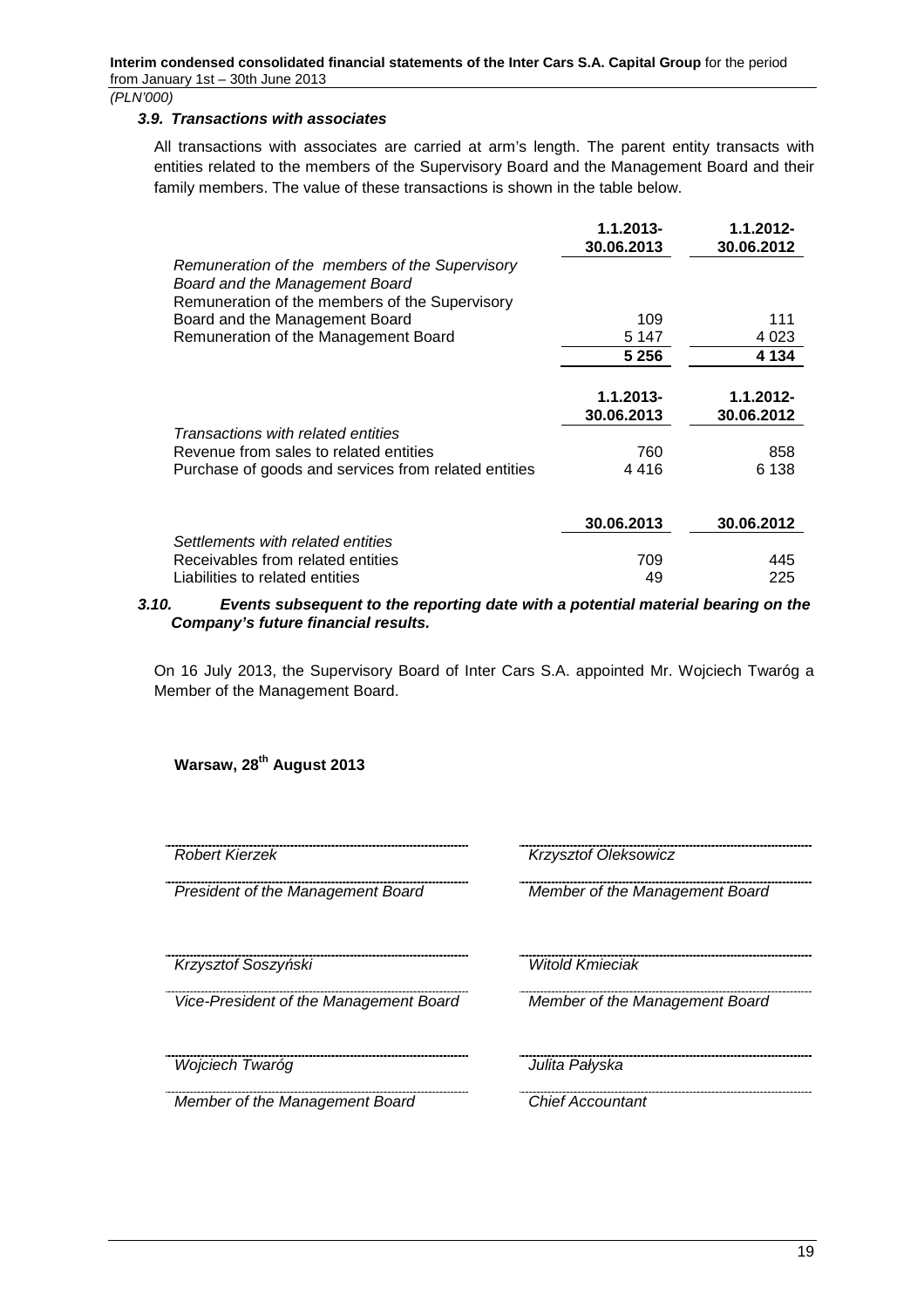# **MANAGEMENT BOARD'S REPORT ON THE ACTIVITIES OF THE CAPITAL GROUP**

# **1. Organizational structure of the Inter Cars Group, including entities subject to consolidation**

The parent company, Inter Cars S.A. (hereinafter referred to as "the Company" / "the parent entity") is registered in Poland. The condensed interim consolidated financial statements of the Inter Cars S.A. Capital Group for the period from 1<sup>st</sup> January to 30<sup>th</sup> June 2013 contain the details of the parent entity and its subsidiaries referred to as the Inter Cars S.A. Capital Group (hereinafter referred to as "the Group") and the Group's interest in related entities.

The financial statements of the following entities were subject to consolidation ("the Capital Group"):

- the parent entity: Inter Cars S.A., with its registered seat in Warsaw,
- subsidiaries: Inter Cars Ukraine LLC, with its registered seat in Khmelnytskyi, Ukraine (100% of Inter Cars S.A.'s interest in the company's capital), Lauber Sp. z o.o., with its registered seat in Słupsk (100%), Q-Service Sp. z o.o., with its registered seat in Warsaw (100%), Inter Cars Česká Republika, with its registered seat in Prgaue (100%), Feber Sp. z o.o., with its registered seat in Warsaw (100%), Inter Cars Slovenska Republika, with its registered seat in Bratislava (100%), Inter Cars Lietuva UAB, with its registered seat in Vilnius (100%), IC Development & Finance Sp. z o.o., with registered seat in Warsaw (100%), Armatus Sp. z o.o., with its registered seat in Warsaw (100%), JC Auto s.r.o., with its registered seat in Karvina - Darkow (100%), Inter Cars Hungária Kft, with its registered seat in Budapest (100%), JC Auto S.A., with its registered seat in Braine L'Allued (100%), Inter Cars d.o.o., with its registered seat in Zagreb (100%), JC Auto s.r.l., with its registered seat Milan (99%) (1% held by JC Auto s.r.o.), Inter Cars Romania s.r.l., with its registered seat in Cluj-Napoca (100%), Inter Cars Cyprus Limited, with its registered seat in Nicosia (100%), Inter Cars Latvija SIA, having its registered seat in Riga (100%), Inter Cars Bulgaria, with its registered seat in Sophia (100%), Cleverlog Autoteile GmbH, with its registered seat in Reinbek (100%), Inter Cars Marketing Services Sp. z o.o., with its registered seat in Warsaw (100%), ILS Sp; z o.o., with its registered seat in Nadarzyn (100%), Inter Cars Malta Holding Limited, with its registered seat in Quormi (100%).

## **2. Basis of preparing the condensed interim consolidated financial statements**

The condensed interim consolidated financial statements of the Inter Cars S.A. Capital Group were prepared for the period of 6 months ended on  $30<sup>th</sup>$  June 2013.

These condensed interim consolidated financial statements comply with the requirements of the International Accounting Standard IAS 34 "Interim Financial Reporting" related to interim financial statements, and do not contain all the information required for annual financial statements. These condensed interim financial statements should be read together with the annual financial statements.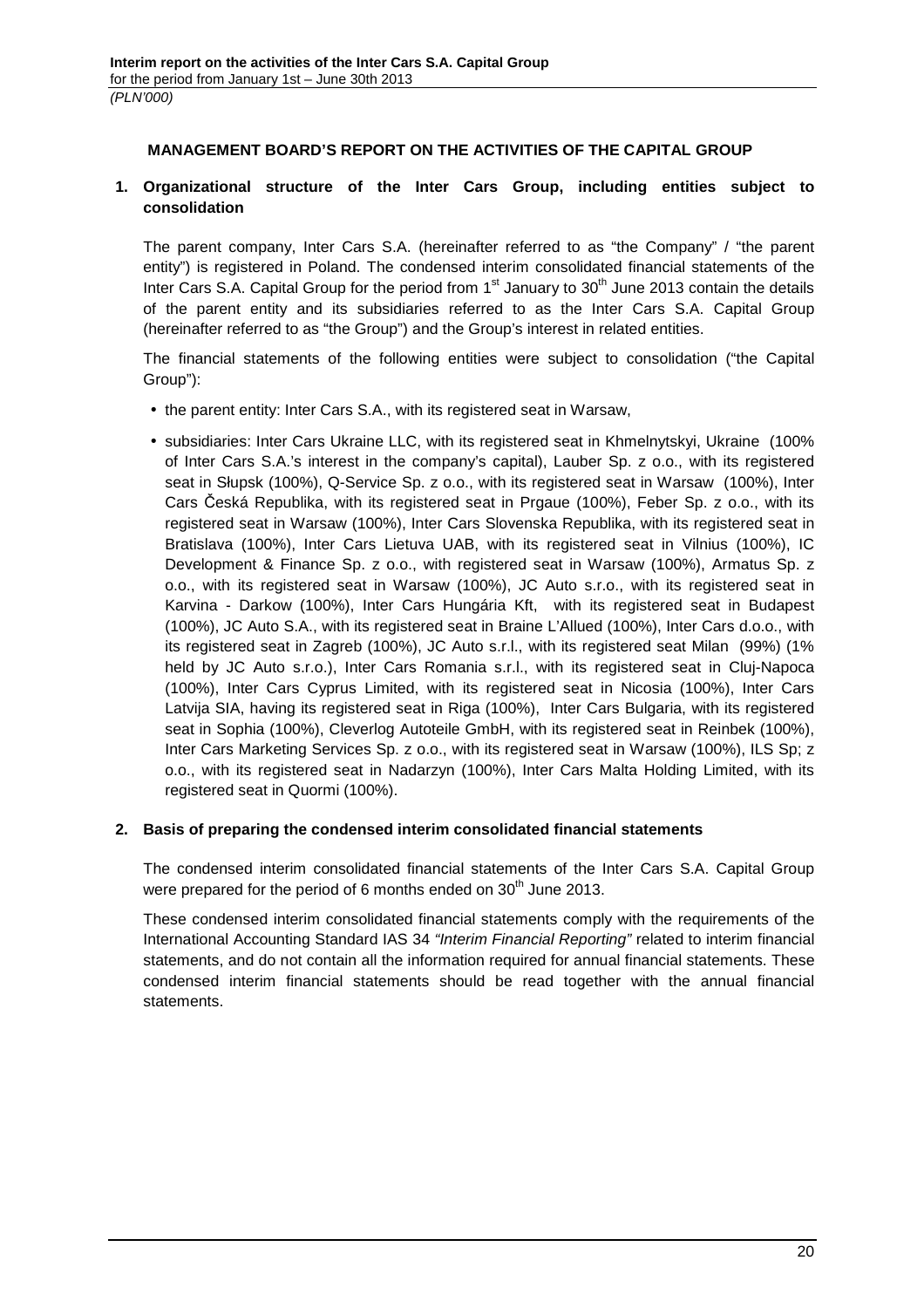**3. Overview of the Group's operations on consolidated and separate basis for the period from January 1st – 30th June 2013** 





- The consolidated revenues on the Group's sales increased by **14.5%** compared to the same period of 2012.
- Export sales understood as direct sales (from Inter Cars S.A.) to overseas contractors (mainly from Eastern European markets) and to overseas distribution companies increased by 19% compared to the same period of the previous year, where:
- direct sales to overseas contractors in the first half of 2013 amounted to PLN 121 m, i.e. a 2% growth, where these revenues were much higher than expected,
- sales by overseas distribution companies in the first half of 2012 amounted to PLN 408 m ,i.e. accounting for a 25% growth.

As a result, the sales of the overseas distribution companies have been more dynamic than the export sales of Inter Cars S.A.

The revenues of Inter Cars at home accounted for app. 64% (compared to 67% after the first half of 2012) of the total revenues of the Capital Group (taking into account consolidation exclusions). The Polish market remains the basic sales market for the Capital Group.

- The consolidated margin on the sale of goods increased from 31.3% to 31.5%, i.e. by **0.2 %**  after six months of 2013. In comparable periods, the impact of exchange rate gains / losses on the margin was very small (0.05%).
- The consolidated margin on the operating activities for the first half of 2013 **increased by 15.3%** compared to the same period of the previous year.
- The consolidated net profit for 6 months of 2013 **increased by 27.2%** compared to the same period of the previous year.
- The costs of sales and administration for 6 months of 2013 decreased by 0.05% and amounted to 14.2% compared to the same period of the previous year.
- The effective tax rate for the Group for 6 months of 2013 cumulatively was 14.7%.
- Cash generated by operating activities amounted to **PLN 115 m.** A significant improvement in the cash flows results mainly from an improved stock turnover. The stock turnover for the Group was **136** days – a difference of **5 days** compared to the same period of the previous year.

# **Overview of the financial results of the Inter Cars Group for the first half of 2013**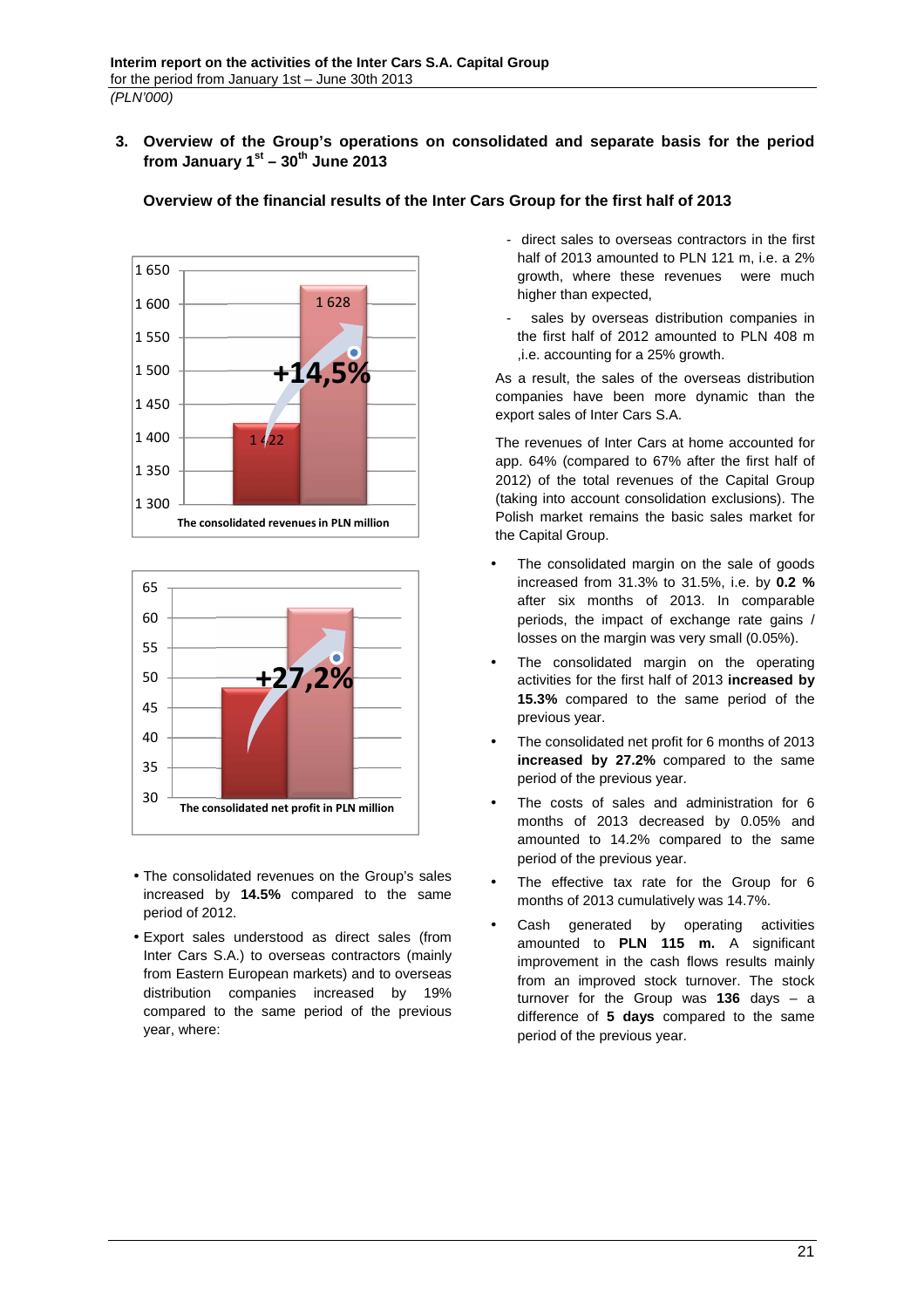**Revenues increased in all geographical markets.** The Company has been consistently expanding its business in Central and Eastern Europe. This market displays a large potential of growth and a net profitability higher than the domestic market. The highest sales dynamics in the  $1<sup>st</sup>$  half of 2013 – compared to the same period of the previous year – (after translation to PLN and consolidation exclusions) was recorded by companies in the following countries: Bulgaria (a growth of 353%), Latvia (103%), Romania (43%), Croatia (27%), Lithuania (24%) and Ukraine (20%), Slovakia (2%) and the Czech Republic (10%).

# **The underlying financial data of the Inter Cars S.A. Group in the 1st half of 2013 were as follows:**

|                                                                 | for the period of 6 months ended on 30 <sup>th</sup> June |            |             |             |
|-----------------------------------------------------------------|-----------------------------------------------------------|------------|-------------|-------------|
| (000)                                                           | 2013                                                      | 2012       | 2013        | 2012        |
|                                                                 | <b>PLN</b>                                                | <b>PLN</b> | <b>EURO</b> | <b>EURO</b> |
| Sales revenues                                                  | 1 627 837                                                 | 1421858    | 386 293     | 336 566     |
| Gross profit (loss) on sales                                    | 512 693                                                   | 444 802    | 121 664     | 105 289     |
| Net financial revenues/costs                                    | (14337)                                                   | (16252)    | (3 402)     | (3847)      |
| Operating profit (loss)                                         | 86 500                                                    | 75 019     | 20 5 27     | 17 758      |
| Net profit (loss)                                               | 61 553                                                    | 48 386     | 14 607      | 11 453      |
| <b>Other financial data</b>                                     |                                                           |            |             |             |
| Operating cash flows                                            | 115 388                                                   | 79 166     | 27 382      | 18739       |
| Investing cash flows                                            | (21 216)                                                  | (29 292)   | (5035)      | (6934)      |
| Financing cash flows                                            | (57 387)                                                  | (49 460)   | (13618)     | (11708)     |
| Basic profit per share                                          | 4,34                                                      | 3,42       | 1,03        | 0,81        |
| Sales margin                                                    | 31,5%                                                     | 31,3%      |             |             |
| <b>EBITDA</b> margin                                            | 6,5%                                                      | 6,6%       |             |             |
|                                                                 |                                                           | as at      |             |             |
|                                                                 | 30.06.2013                                                | 31.12.2012 | 30.06.2013  | 31.12.2012  |
| Consolidated statement of the financial                         |                                                           |            |             |             |
| position                                                        | <b>PLN</b>                                                | <b>PLN</b> | <b>EUR</b>  | <b>EUR</b>  |
| Cash and cash equivalents                                       | 73 733                                                    | 36 948     | 17 032      | 9038        |
| Balance sheet total                                             | 1752818                                                   | 1 548 391  | 404 883     | 378 746     |
| Borrowings and finance lease                                    | 453 518                                                   | 495 383    | 104 758     | 121 174     |
| Equity attributable to the shareholders of the<br>parent entity | 821 062                                                   | 757 247    | 189 657     | 185 227     |
| Non-controlling interest                                        |                                                           |            |             |             |

The following exchange rates were applied to calculate selected financial data in EUR:

- for the financial position statement items the National Bank of Poland exchange rate of  $30<sup>th</sup>$  June 2013 – 1 EUR = PLN 4.3292, exchange rate of  $31^{st}$  December 2012 – 1 EUR = PLN 4.0882
- for the total income and cash flow statement items an exchange rate constituting the average National Bank of Poland exchange rate announced on the last day of each month of the first six months of 2013 and 2012, respectively:  $1$  EUR = PLN 4.2140 and  $1$  EUR = PLN 4.2246.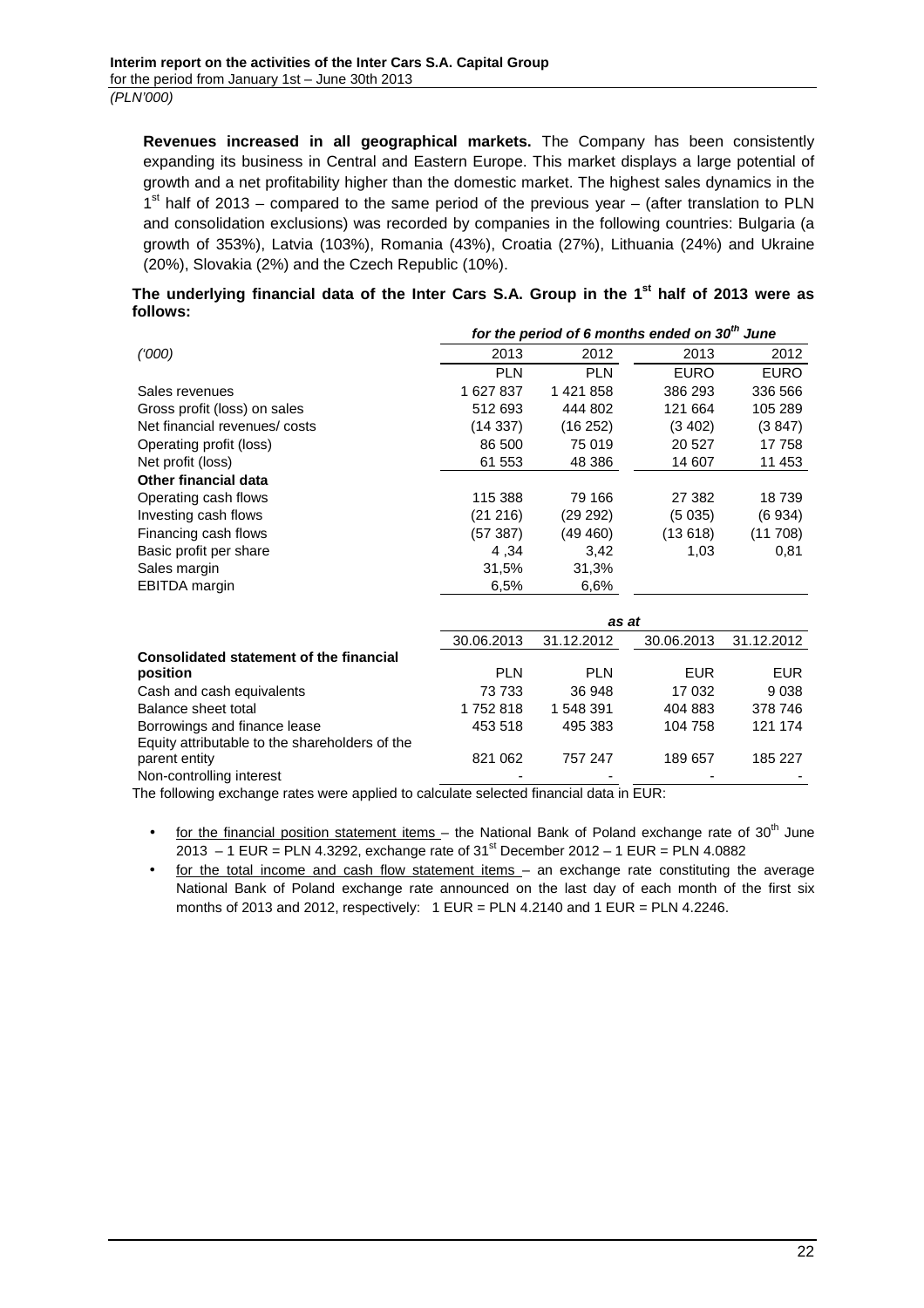## **Overview of the financial results of the parent company – Inter Cars**

The underlying financial data of Inter Cars S.A. were as follows:

|                                              | for the period of 6 months ended on 30 <sup>th</sup> June |            |             |             |
|----------------------------------------------|-----------------------------------------------------------|------------|-------------|-------------|
| (000)                                        | 2013                                                      | 2012       | 2013        | 2012        |
| Separate statement of comprehensive          |                                                           |            |             |             |
| income                                       | <b>PLN</b>                                                | <b>PLN</b> | <b>EURO</b> | <b>EURO</b> |
| Sales revenues                               | 1 409 748                                                 | 1 242 916  | 334 539     | 294 209     |
| Gross profit (loss) on sales                 | 385 739                                                   | 330 735    | 91 537      | 78 288      |
| License fees                                 | (21532)                                                   | (3501)     | (5110)      | (746)       |
| Net financial revenues / costs               | (3564)                                                    | 1 1 5 7    | (846)       | 274         |
| Operating profit (loss)                      | 47 203                                                    | 59 320     | 11 201      | 14 042      |
| Net profit (loss)                            | 35 601                                                    | 51 002     | 8448        | 12 073      |
|                                              |                                                           |            |             |             |
| <b>Other financial data</b>                  |                                                           |            |             |             |
| Operating cash flows                         | 111 315                                                   | 73 185     | 26 416      | 17 324      |
| Investing cash flows                         | (28810)                                                   | (8971)     | (6837)      | (2 124)     |
| Financing cash flows                         | (57 004)                                                  | (58980)    | (13527)     | (13961)     |
| Basic profit per share                       | 2,51                                                      | 3,60       | 0.60        | 0,85        |
| Sales margin                                 | 27,4%                                                     | 26,6%      |             |             |
|                                              |                                                           |            |             |             |
|                                              |                                                           |            | as at       |             |
|                                              | 30.06.2013                                                | 31.12.2012 | 30.06.2013  | 31.12.2012  |
|                                              | <b>PLN</b>                                                | <b>PLN</b> | <b>EUR</b>  | <b>EUR</b>  |
| Separate statement of the financial position |                                                           |            |             |             |
| Cash and cash equivalents                    | 38 291                                                    | 12790      | 8845        | 3 1 2 9     |
| Balance sheet total                          | 1681285                                                   | 1484993    | 388 359     | 363 239     |
| Borrowings and finance lease                 | 438 584                                                   | 480 660    | 101 308     | 117 573     |
| Equity                                       | 734 423                                                   | 698 822    | 169 644     | 170 936     |

The sales revenues in the 1<sup>st</sup> half of 2013 were 13.4% higher than in the same period of 2012.

The gross sales profit (for the 1<sup>st</sup> half of 2013) was 16.6% higher than in the same period of 2012. By contrast, the gross profit for the  $1<sup>st</sup>$  half of 2013 was 27.8% lower than in the same period of 2012, mainly as a result of an increase in the licence fee costs. In 2012 a licence fee was charged for 1 month. **The sales margin** for the 1<sup>st</sup> half of 2013 was 27.4% (compared to 26.6% in the  $1<sup>st</sup>$  half of 2012).

**Distribution service costs** – the share of the branch managing entity in the margin. The sales margin generated by a branch is divided between the branch and Inter Cars in the 50/50 ratio. The branch system is based on the assumption of entrusting management of a distribution point (branch) to external entities. Sales are made on behalf of Inter Cars.

**Financial revenues and costs** include primarily costs and revenues due to interest. In 2013, the Company incurred PLN 10,186 thousand of these costs, compared to PLN 14,627 thousand in the same period of 2012.

Liabilities resulting from credits, loans, debt securities and finance lease as at 30<sup>th</sup> June 2013 amounted to PLN 438,584 thousand, i.e. 9% less compared to PLN 480,660 thousand as at 31<sup>st</sup> December 2012.

**4. Factors and events of a non-recurring nature having a material bearing on the financial result, and a description of of the Company's material achievements and failures along with a list of related key events.**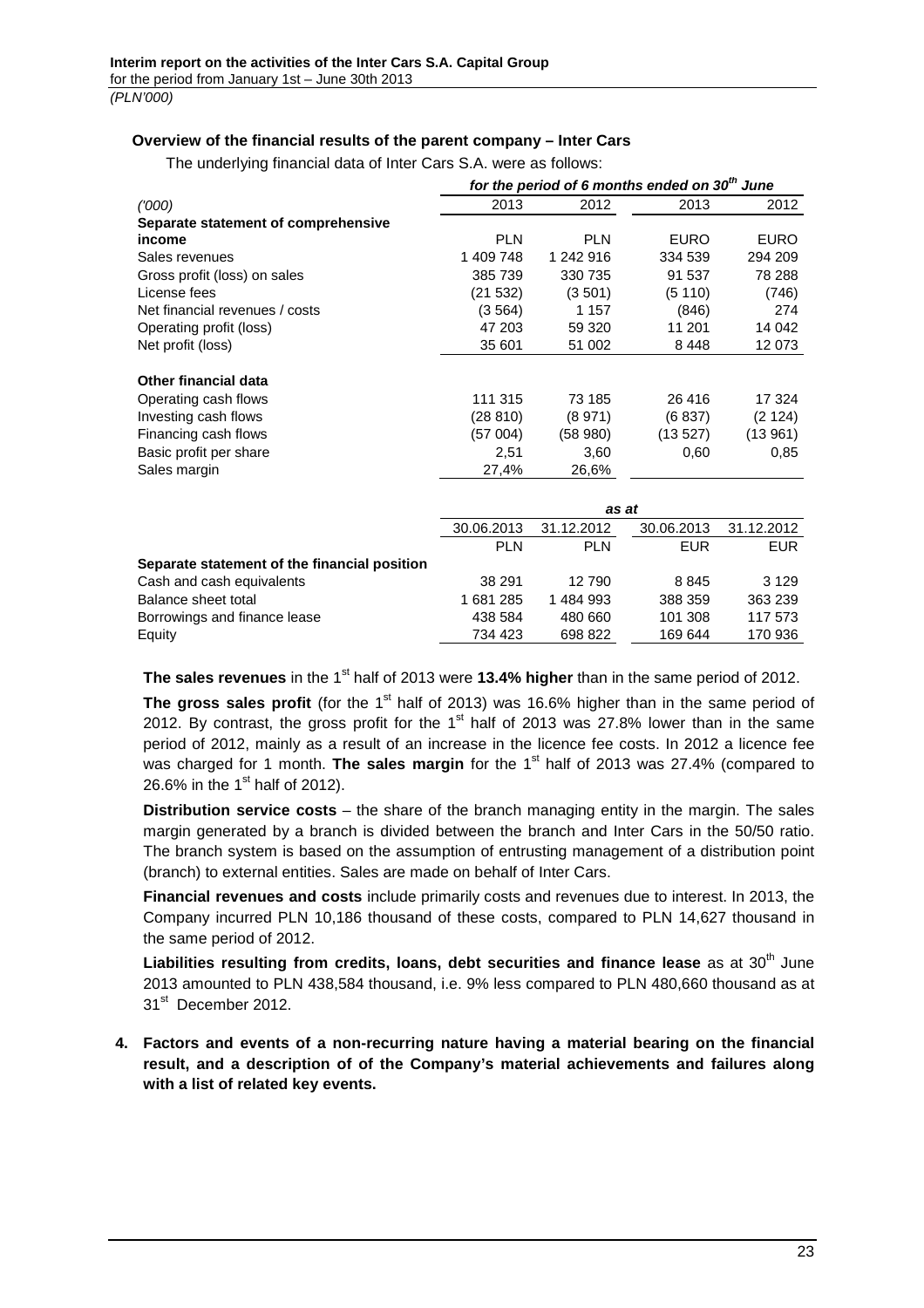# **The major events affecting the current and future business activity**

- Consolidated EBITDA for the period of 12 months cumulatively for the period ended on  $30<sup>th</sup>$ June 2013 was PLN 198,791 thousand (cumulatively, as operating profit plus depreciation) and was higher by PLN 467 thousand compared to 2012.
- The net debt /EBITDA ratio was 1.91 compared to 2.05 as at 30<sup>th</sup> June 2012.
- The newly created company ILS renders top level logistics and warehousing services mainly to the Inter Cars Group companies and the Group's business partners (suppliers of spare parts). The competitive advantage of ILS sp. z o.. is its vast logistics chain covering Eastern and Central European Countries, and the frequency of deliveries.
- In July 2013, the sales revenues of Inter Cars S.A. reached a record amount of PLN 283 m (the highest monthly sales in the Company's history). The highest revenues in history were recorded also by companies in Ukraine, Slovakia, Latvia, Romania and Bulgaria.

# **5. The effects of changes in the composition of the entity**

During the reporting period, there were no significant changes to the composition of the Inter Cars Group other than the in-kind contribution made to ILS Sp. z o.o., in which the Company holds 100% interest.

On 19<sup>th</sup> October 2012, Inter Cars S.A. formed a logistics company under the name of ILS Sp. z o.o. The company was created not only to perform services for the group, but also to perform logistics services as a consignment warehouse to spare parts manufacturers. This activity supports the performance of the business objectives of the Inter Cars Group, including the building of a new model of managing regional warehouses.

On 2<sup>nd</sup> April 2013, Inter Cars S.A. sold to ILS Sp. z o.o. with its registered seat in Kajetany (a wholly-owned subsidiary of Inter Cars S.A.) an organized part of its enterprise, i.e. a separate Logistics Division. The sale was effected by way of a transfer by Inter Cars S.A. of a contribution to fully cover the PLN 56,995,000.00 share capital Increase of ILS Sp. z o.o., made on  $2^{nd}$  April 2013, with ILS Sp. z o.o. remaining a wholly-owned subsidiary of Inter Cars S.A.

On 27<sup>th</sup> February 2013, Inter Cars S.A. purchased shares of Inter Cars Malta Holding Limited, with its registered seat in Malta.

# **6. The Management Board's standpoint on the feasibility of meeting the previously published forecasts of financial results for 2013.**

The Capital Group Inter Cars S.A. did not publish any forecasts of financial results.

# **7. The List of shareholders holding at least 5% of the total number of votes as at the date of release of these statements.**

| <b>Shareholder</b>                      | Number of<br>shares /<br>votes | Total<br>nominal<br>value<br>(in PLN) | Percentage<br>of share<br>capital held<br>$(\% )$ | Percentage of<br>total vote held<br>$(\%)$ |
|-----------------------------------------|--------------------------------|---------------------------------------|---------------------------------------------------|--------------------------------------------|
| Krzysztof Oleksowicz                    | 4 4 8 2 2 7 1                  | 8 9 64 542                            | 31.64%                                            | 31,64%                                     |
| Andrzej Oliszewski                      | 1 352 370                      | 2 704 740                             | 9,55%                                             | 9,55%                                      |
| Amplico OFE                             | 850 000                        | 1 700 000                             | 6.00%                                             | 6,00%                                      |
| <b>ING</b>                              | 1 214 728                      | 2 429 456                             | 8.57%                                             | 8.57%                                      |
| <b>AVIVA Otwarty Fundusz Emerytalny</b> | 1429607                        | 2859214                               | 10.09%                                            | 10.09%                                     |
| AXA OFE                                 | 943 491                        | 1886982                               | 6,66%                                             | 6,66%                                      |
| <b>Total</b>                            | 10 272 467                     | 20 544 934                            | 72.50%                                            | 72,50%                                     |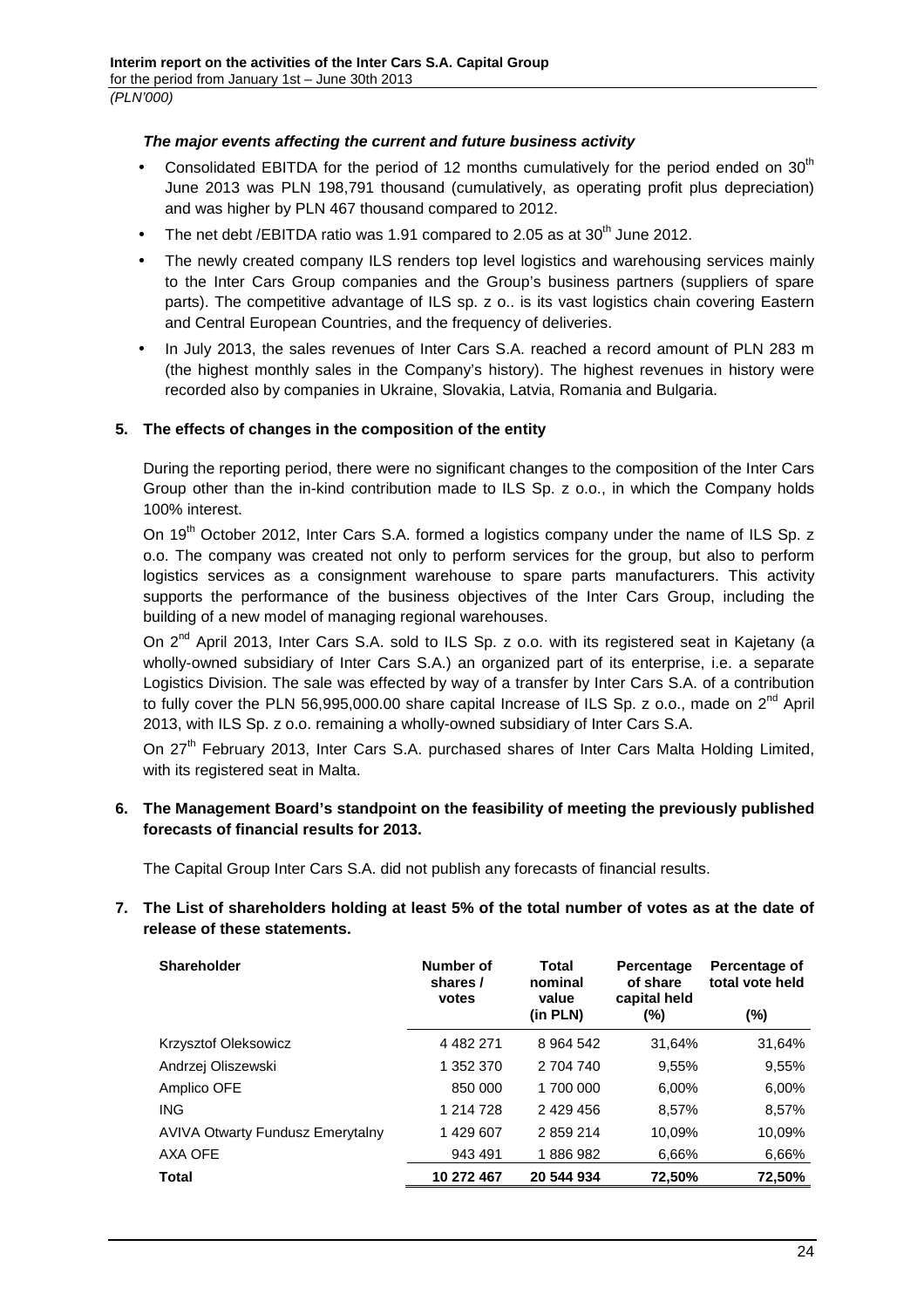By the date of release of these financial statements, the Company has not received any other shareholding notifications

### **8. Changes in major holdings of the Company shares**

There were no changes in major holdings of the Company shares since the date of the most recent quarterly report

# **9. Changes in the number of shares and rights to shares (options) in Inter Cars S.A. held by the Company's Management and supervisory personnel since the publication of the most recent quarterly report**

The Company's supervisory and managing personnel hold a total of 5,877,809 shares, constituting 41.49 of the total vote at the General Shareholders Meeting of Inter Cars.

The managing and supervisory personnel hold no shares in the subsidiaries of Inter Cars.

| <b>Shareholder</b>     | Number of<br>shares | <b>Total nominal</b><br>value | Percentage of<br>share capital<br>held | Percentage of<br>total vote held |
|------------------------|---------------------|-------------------------------|----------------------------------------|----------------------------------|
|                        |                     | (zł)                          | (%)                                    | (%)                              |
| Krzysztof Oleksowicz   | 4 4 8 2 2 7 1       | 8 9 64 5 42                   | 31.64%                                 | 31,64%                           |
| Andrzej Oliszewski     | 1 352 370           | 2 704 740                     | 9,55%                                  | 9,55%                            |
| <b>Robert Kierzek</b>  | 29 834              | 59 668                        | 0,21%                                  | 0,21%                            |
| Krzysztof Soszyński    | 9834                | 19668                         | 0.07%                                  | 0.07%                            |
| Wojciech Milewski      | 2 500               | 5 0 0 0                       | 0.02%                                  | 0.02%                            |
| <b>Witold Kmieciak</b> | 1 0 0 0             | 2 0 0 0                       | 0.01%                                  | 0.01%                            |
| <b>Total</b>           | 5877809             | 11 755 618                    | 41.49%                                 | 41.49%                           |

Changes in ownership of the Company shares held by the Company's management and supervisory personnel since the publication of the most recent quarterly report:

| <b>Shareholder</b>     | <b>Shares held</b><br>as at<br>15.05.2013 | <b>Increases</b> | <b>Decreases</b> | <b>Shares held</b><br>as at<br>28.08.2013 |
|------------------------|-------------------------------------------|------------------|------------------|-------------------------------------------|
| Krzysztof Oleksowicz   | 4 4 8 2 2 7 1                             |                  | ۰                | 4 4 8 2 2 7 1                             |
| Andrzej Oliszewski     | 1 402 370                                 |                  | 50 000           | 1 352 370                                 |
| <b>Robert Kierzek</b>  | 29 834                                    |                  | -                | 29 834                                    |
| Krzysztof Soszyński    | 9834                                      |                  |                  | 9834                                      |
| Wojciech Milewski      | 2 500                                     |                  | ۰                | 2 500                                     |
| <b>Witold Kmieciak</b> | 1 000                                     |                  |                  | 1 000                                     |
| Total                  | 5927809                                   |                  | 50 000           | 5877809                                   |

## **10. Information on court, arbitration and administrative proceedings**

In 2013, no proceedings have been brought before any court or administrative body with respect to any liabilities or claims of Inter Cars S.A. or its subsidiary undertakings, whose aggregate value would represent 10% or more of the Company's equity.

Furthermore, no proceedings are pending before any court or administrative body with respect to any liabilities or claims of Inter Cars S.A. or its subsidiary undertakings whose aggregate value would represent 10% or more of the Company's equity.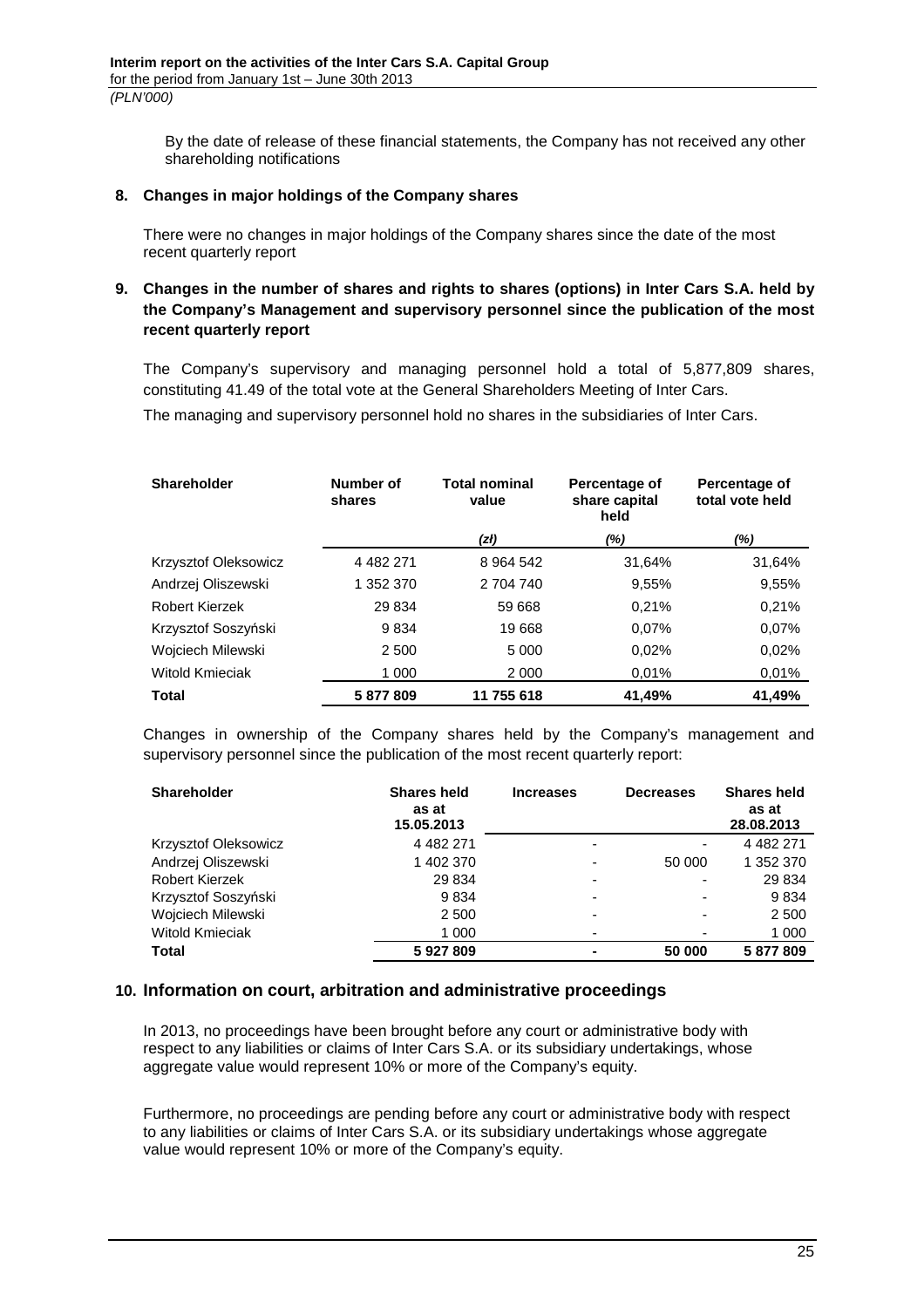# **11. Other information which the Company deems relevant for the assessment of its personnel, assets, financial position and financial result or changes in any of the foregoing, and for the assessment of the Company's ability to perform its obligations.**

This information is included in the section entitled "Factors and events of a non-recurring nature having a material bearing on the financial result, and a description of the Company's material achievements and failures along with a list of related key events."

# **12. Factors which in the Company's opinion will affect its financial results in the period covering at least the next quarter**

Factors which in the Management Board's opinion will affect the Company's financial results in Q3 2013 include:

- $\checkmark$  trends in the foreign exchange rates, mainly EUR, USD and YEN against PLN, UAH, HUF, CZK, SKK, LTL, HRK, RON, BGN and LTV;
- $\checkmark$  trends in the demand from export customers, related mainly to political and legal situation in Ukraine;
- $\checkmark$  changes in interest rates, which will determine the amount of interest on contracted loans and thus affect the financial expenses ;
- $\checkmark$  planned improvement in the stock turnover, which should reduce the financial costs by lowering the requirement for inventory financing ;
- $\checkmark$  optimization of logistics processes related to cost reductions;
- $\checkmark$  enhanced awareness of the Inter Cars brand and obtaining new customers, which will contribute to the development of operating activities.

# **13. Key threats and risks affecting the remaining months of the financial year**

The risks regarding Q3 2013, specified by the Management Board affect also the other months of 2013, as specified in section 12.

**14. Information on conclusion by the Company or its subsidiaries of a single or more transactions with related entities if such transactions are jointly or separately material and were not concluded at arm's length.** 

All transactions with related entities were concluded at arm's length.

**15. Information on sureties issued by the Company or its subsidiary in respect of loans or borrowings or guarantees issued – jointly to a single entity or its subsidiary, where the total value of such sureties or guarantees is equivalent to at least 10% of the Company's equity.**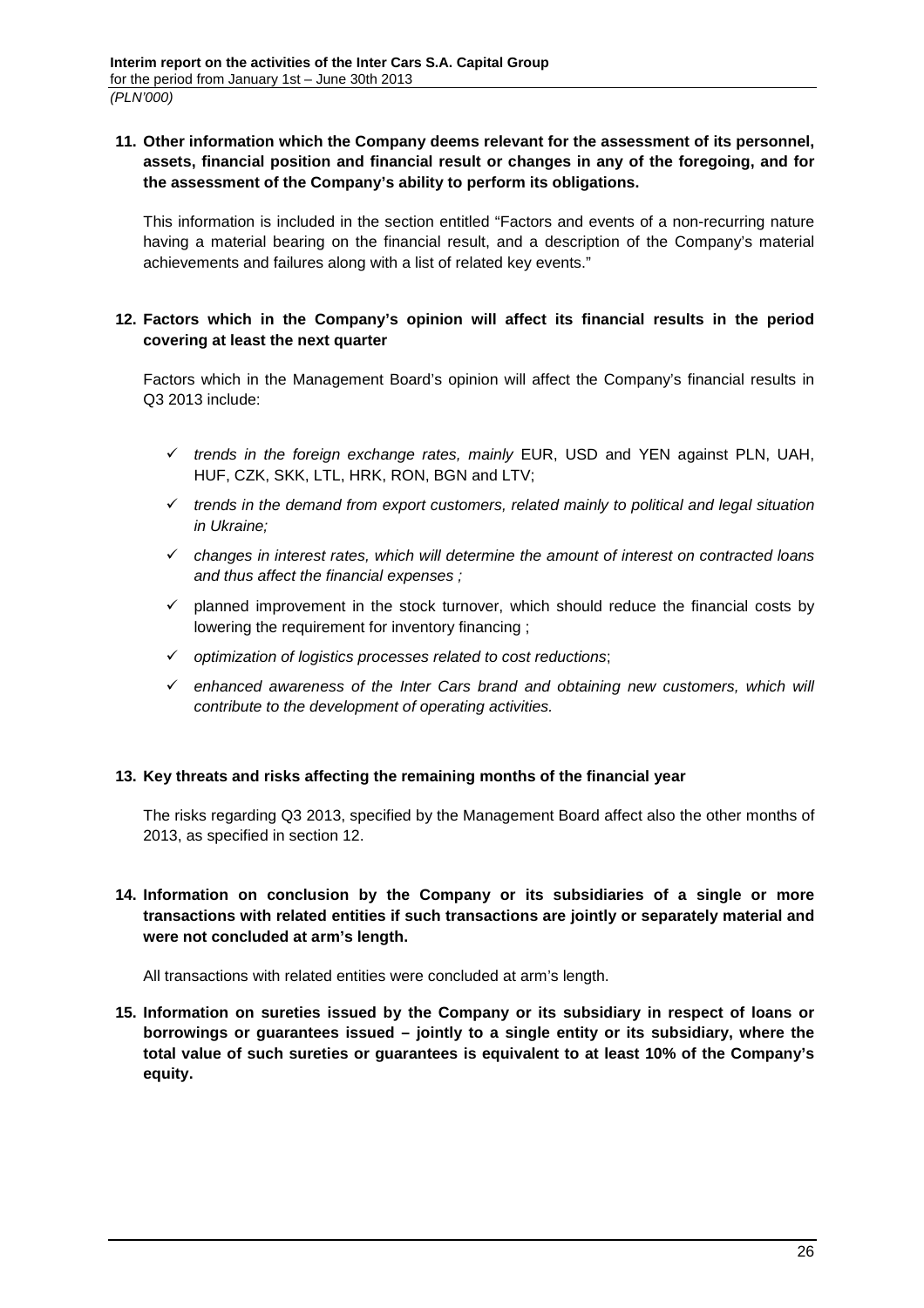| (PLN'000)                |                | Status as at |                          |
|--------------------------|----------------|--------------|--------------------------|
| To:                      | Period covered | 30.06.2013   | 31.12.2012               |
| Inter Cars Hungaria Kft. | 2016-01-31     | 2 3 7 1      | 2 2 8 9                  |
| Lauber Sp. z o.o.        | 2014-01-13     | 197          | 197                      |
| Feber Sp. z o.o.         | Indefinitely   | 952          | 899                      |
| Inter Cars Ukraina       | 2013-12-27     | 216          | 204                      |
| Q-Service Sp. z o.o.     | 2013-12-31     | 1 2 9 9      | 1 2 2 6                  |
| Feber Sp. z o.o.         | 2013-12-20     | 2 5 9 8      |                          |
| Inter Cars Bulgaria Ltd. | 2015-07-05     | 272          | 257                      |
| Inter Cars Ukraina       | 2013-12-31     | 649          | $\overline{\phantom{0}}$ |
| Inter Cars Latvija       | 2013-12-31     | 216          | ٠                        |
|                          |                | 8770         | 5072                     |

All guarantees were issued by the parent entity to its subsidiaries free of charge. Only the guarantee issued to INTER CARS Hungária Kf. was issued to collateralize a bank loan repayment. This bank loan was granted by Uni Credit Bank Hungary Zrt. for the total amount of CHF 676 thousand. The guarantee issued by Inter Cars S.A. was for the same amount as the bank loan. Other guarantees are aimed at securing the repayment of other trade liabilities.

**Warsaw, 28th August 2013** 

.

Robert Kierzek Krzysztof Soszyński

President of the Management Board Vice-President of the Management Board

<u>Krzysztof Oleksowicz</u> Witold Kmieciak

Member of the Management Board Member of the Management Board

Wojciech Twaróg

Member of the Management Board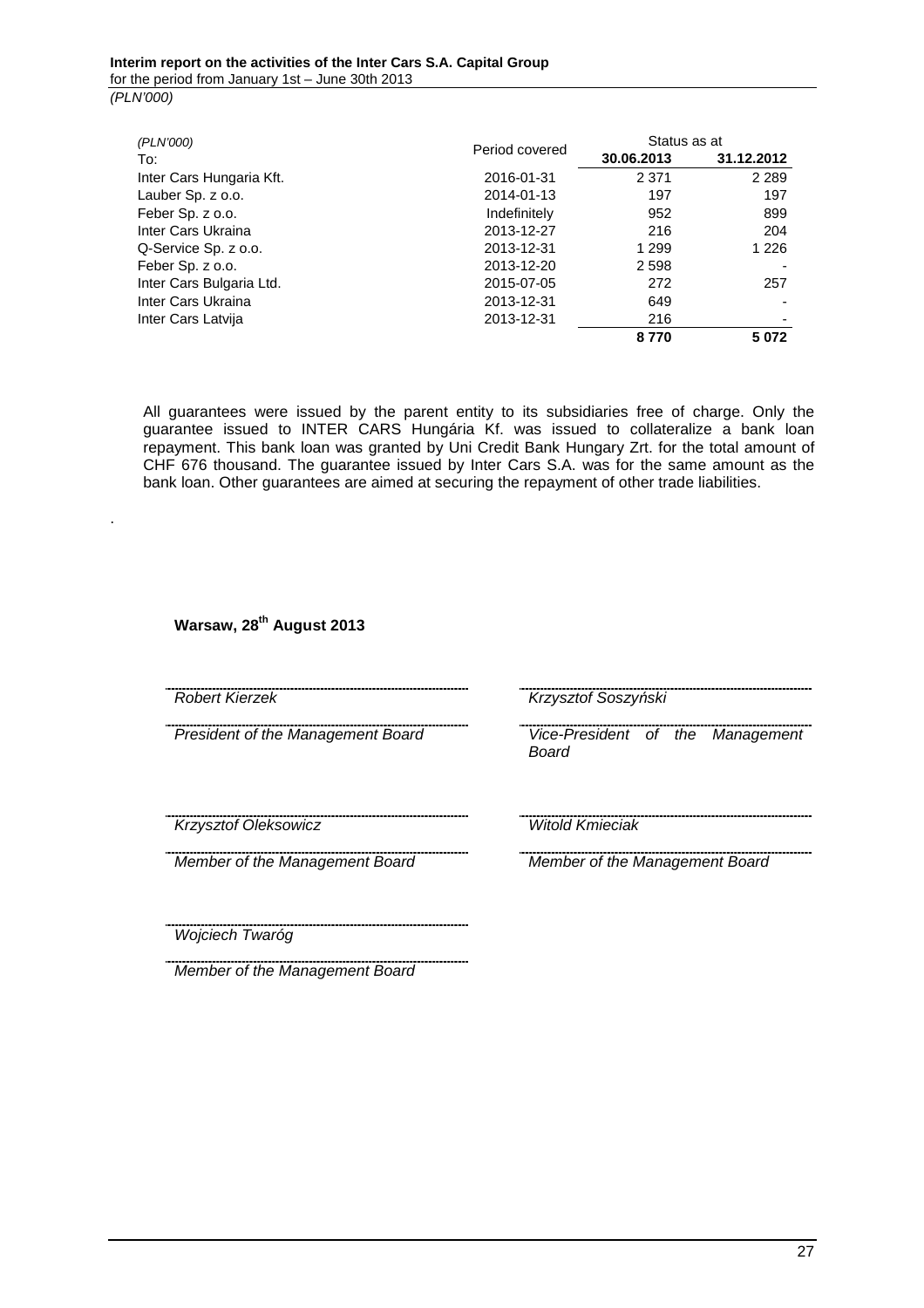#### **INTERIM CONDENSED SEPARATE FINANCIAL STATEMENTS OF INTER CARS S.A. FOR THE PERIOD FROM JANUARY 1st – 30th JUNE 2013**

### **Separate statement of financial position**

| (in PLN'000)                                       | 30.06.2013<br><b>Not audited</b> | 31.12.2012 |
|----------------------------------------------------|----------------------------------|------------|
| <b>ASSETS</b>                                      |                                  |            |
| <b>Non-current assets</b>                          |                                  |            |
| Property, plant and equipment                      | 139 564                          | 166 050    |
| Intangible assets                                  | 151 373                          | 134 904    |
| Investment property                                | 2 1 2 1                          | 2 1 2 1    |
| Investments in subsidiaries                        | 154 007                          | 111 699    |
| Investments available for sales                    | 258                              | 258        |
| Receivables                                        | 19832                            | 23 313     |
|                                                    | 467 155                          | 438 345    |
| <b>Current assets</b>                              |                                  |            |
| Inventory                                          | 669 045                          | 582 224    |
| Trade and other receivables                        | 506 794                          | 451 634    |
| Cash and cash equivalents                          | 38 291                           | 12790      |
|                                                    | 1 214 130                        | 1 046 648  |
| <b>TOTAL ASSETS</b>                                | 1681285                          | 1 484 993  |
| <b>LIABILITIES</b><br><b>Equity</b>                |                                  |            |
| Share capital                                      | 28 336                           | 28 336     |
| Share premium account                              | 259 530                          | 259 530    |
| Statutory reserve funds                            | 404 697                          | 332 196    |
| Other capital reserves                             | 5935                             | 5935       |
| Retained earnings                                  | 35 925                           | 72825      |
|                                                    | 734 423                          | 698 822    |
| <b>Long-term liabilities</b>                       |                                  |            |
| Loan, borrowing and finance lease liabilities      | 22718                            | 21 286     |
| Deferred corporate income tax reserve              | 502                              | 2857       |
|                                                    | 23 2 20                          | 24 143     |
| <b>Short-term liabilities</b>                      |                                  |            |
| Trade and other liabilities                        | 507 320                          | 298 272    |
| Loans, borrowings, debt security and finance lease |                                  |            |
| liabilities                                        | 415 866                          | 459 374    |
| Employee benefits                                  | 456                              | 2659       |
| Deferred corporate income tax                      |                                  | 1723       |
|                                                    | 923 642                          | 762 028    |
| <b>TOTAL LIABILITIES</b>                           | 1681285                          | 1 484 993  |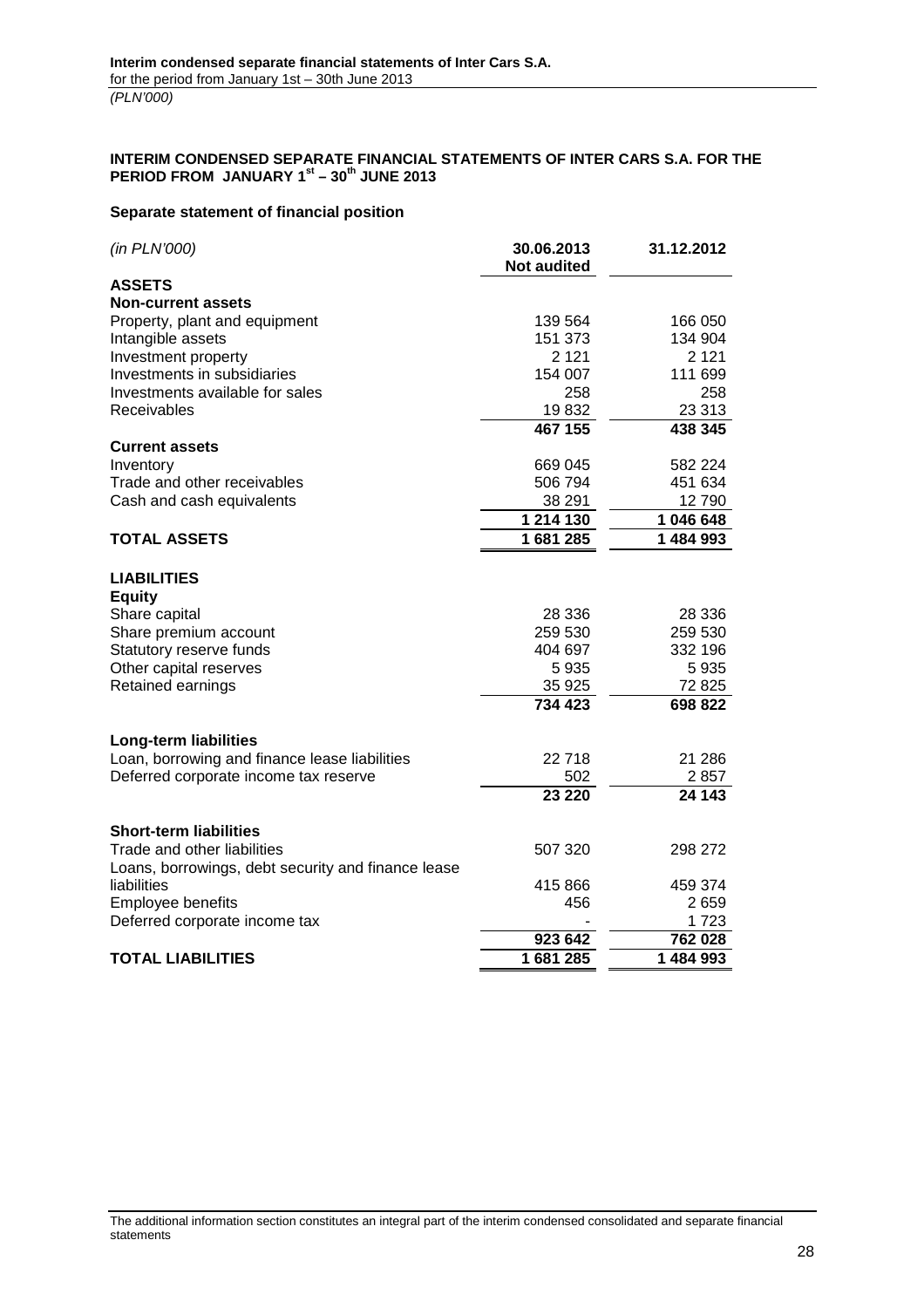#### **Separate statement of comprehensive income**

|                                                    | $1.01.2013 -$<br>30.06.2013 | $1.01.2012 -$<br>30.06.2012 |
|----------------------------------------------------|-----------------------------|-----------------------------|
|                                                    | Not audited                 | Not audited                 |
| Sales revenue                                      | 1 409 748                   | 1 242 916                   |
| Cost of sales                                      | (1024009)                   | (912 181)                   |
| <b>Gross profit on sales</b>                       | 385 739                     | 330 735                     |
| Other operating income                             |                             | 1 637                       |
| Selling costs, general and administration expenses | (167 678)                   | (144882)                    |
| Costs of distribution services                     | (140666)                    | (120 884)                   |
| License fees                                       | (21532)                     | (3501)                      |
| Other operating expenses                           | (8660)                      | (3785)                      |
| <b>Operating profit</b>                            | 47 203                      | 59 3 20                     |
| Financial income                                   | 10868                       | 17717                       |
| Foreign exchange gains/losses                      | (230)                       | (780)                       |
| <b>Financial expenses</b>                          | (14202)                     | (15 780)                    |
| <b>Profit before tax</b>                           | 43 639                      | 60 477                      |
| Corporate income tax                               | (8038)                      | (9 475)                     |
| Net profit                                         | 35 601                      | 51 002                      |
| <b>OTHER COMPREHENSIVE INCOME</b>                  |                             |                             |
| Total other comprehensive income, net              |                             |                             |
| <b>COMPREHENSIVE INCOME</b>                        | 35 601                      | 51 002                      |
|                                                    |                             |                             |
| Net profit                                         | 35 601                      | 51 002                      |
| Weighted-average number of ordinary shares         | 14 168 100                  | 14 168 100                  |
| Earnings per ordinary share (in PLN)               | 2,51                        | 3,60                        |
| Weighted-diluted number of ordinary shares         | 14 168 100                  | 14 168 100                  |
| Diluted earnings per ordinary share (in PLN)       | 2,51                        | 3,60                        |
|                                                    |                             |                             |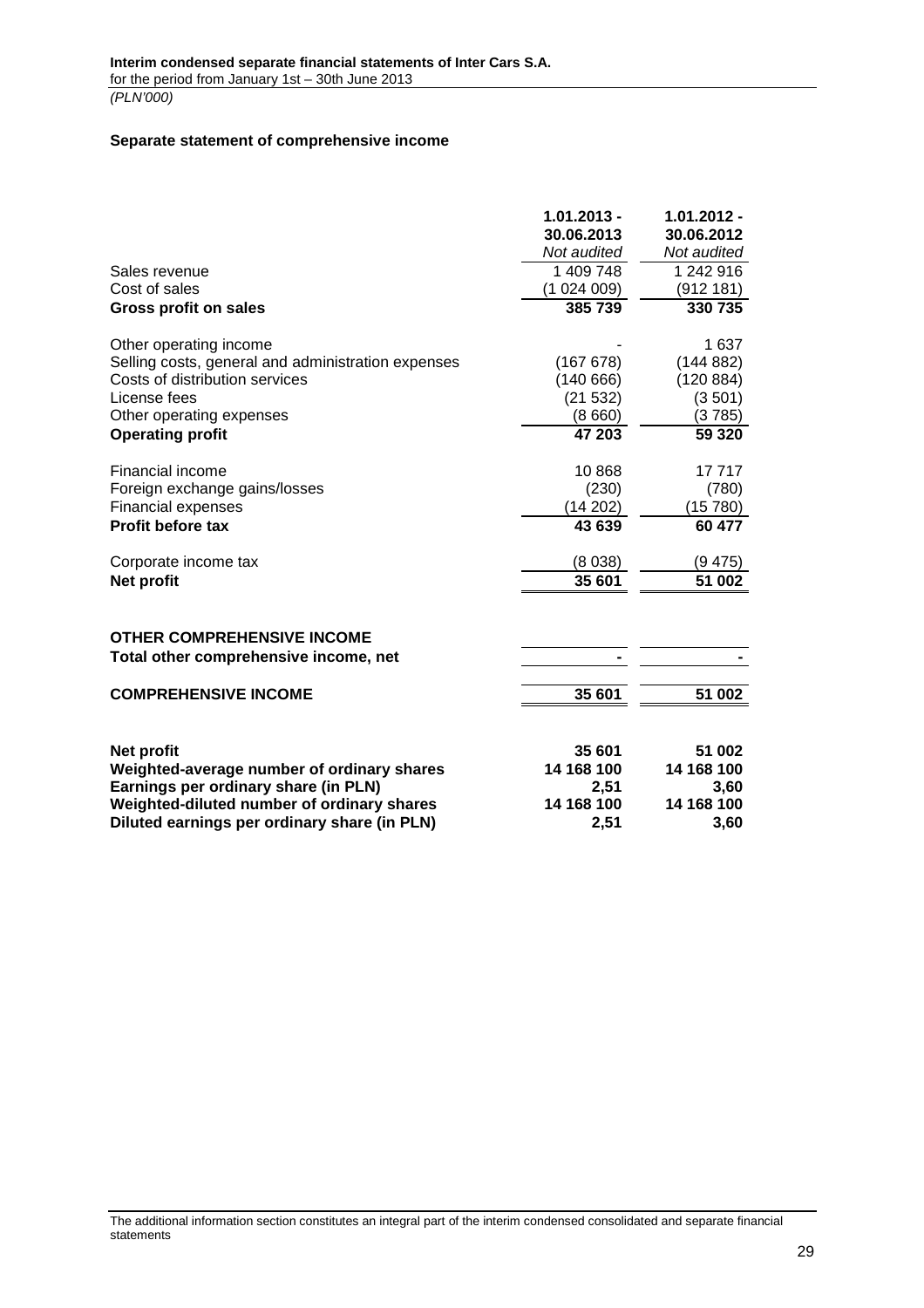# **Interim condensed separate financial statements of Inter Cars S.A.**

for the period from January 1st – 30th June 2013

(PLN'000)

## **Separate statement of changes in equity**

# **for the period from 1st January 2013 to 30th June 2013**

| (in PLN'000))                                                                                                                                               | Share capital | Share premium<br>account | Statutory<br>reserve capital | Other capital<br>reserves | <b>Retained profit</b> | Total   |
|-------------------------------------------------------------------------------------------------------------------------------------------------------------|---------------|--------------------------|------------------------------|---------------------------|------------------------|---------|
| As at 1 January 2013                                                                                                                                        | 28 336        | 259 530                  | 332 196                      | 5935                      | 72825                  | 698 822 |
| <b>Statement of comprehensive</b><br>income                                                                                                                 |               |                          |                              |                           |                        |         |
| Net profit in the reporting period                                                                                                                          |               |                          |                              |                           | 35 601                 | 35 601  |
| Total comprehensive income                                                                                                                                  |               |                          |                              |                           | 35 601                 | 35 601  |
| <b>Transactions with shareholders</b><br>Distribution of prior period profit --<br>allocation to reserve capitals<br>Distribution of prior period profit -- |               |                          |                              |                           |                        |         |
| dividend                                                                                                                                                    |               |                          | 72 501                       |                           | (72501)                |         |
|                                                                                                                                                             |               |                          |                              |                           |                        |         |
| As at 30 June 2013 (not audited)                                                                                                                            | 28 336        | 259 530                  | 404 697                      | 5935                      | 35 925                 | 734 423 |

# **for the period from 1st January 2012 to 30th June 2012**

| (in PLN'000)                                                                   | Share capital | Share premium<br>account | Statutory<br>reserve capital | Other capital<br>reserves | Retained profit | Total   |
|--------------------------------------------------------------------------------|---------------|--------------------------|------------------------------|---------------------------|-----------------|---------|
| As at 1 <sup>st</sup> January 2012                                             | 28 336        | 259 530                  | 232 108                      | 5935                      | 104 662         | 630 571 |
| <b>Statement of comprehensive</b><br>income                                    |               |                          |                              |                           |                 |         |
| Net profit in the reporting period                                             |               |                          |                              |                           | 51 002          | 51 002  |
| <b>Total comprehensive income</b>                                              |               |                          | -                            |                           | 51 002          | 51 002  |
| <b>Transactions with shareholders</b><br>Distribution of prior period profit - |               |                          |                              |                           |                 |         |
| allocation to reserve capitals<br>Distribution of prior period profit -        |               |                          | 100 088                      |                           | (100 088)       |         |
| dividend<br>As at $30th$ June 2012 (not                                        |               |                          |                              |                           | (4250)          | (4250)  |
| audited)                                                                       | 28 336        | 259 530                  | 332 196                      | 5935                      | 51 326          | 677 323 |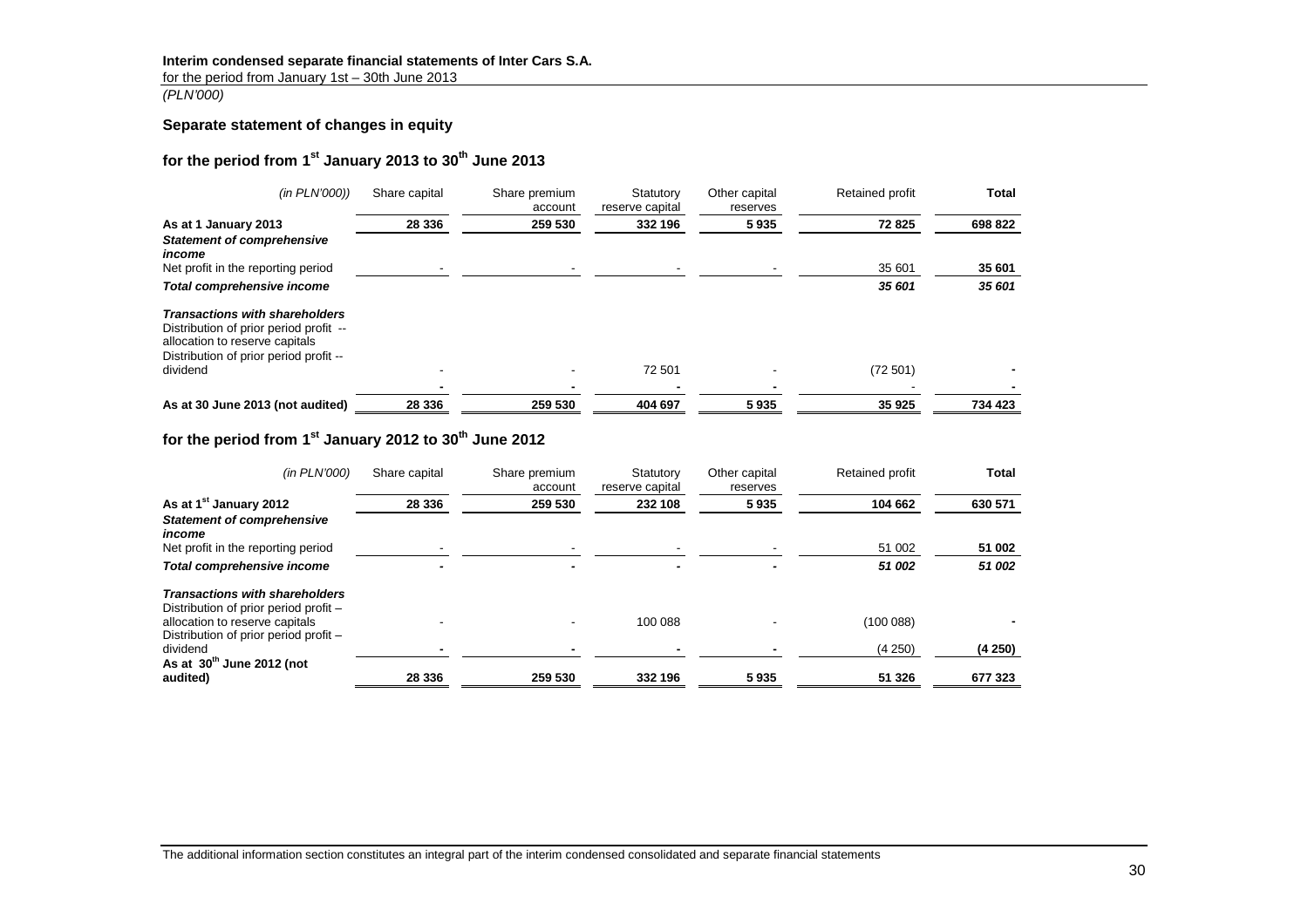for the period from January 1st – 30th June 2013 (PLN'000)

# **Separate statement of cash flows**

| (in PLN'000)                                                        | $1.01.2013 -$<br>30.06.2013<br>Not audited | 1.01.2012 -<br>30.06.2012<br>Not audited |
|---------------------------------------------------------------------|--------------------------------------------|------------------------------------------|
| <b>Operating cash flows</b>                                         |                                            |                                          |
| Profit before tax                                                   | 43 639                                     | 60 477                                   |
| Adjustments:                                                        |                                            |                                          |
| Depreciation and amortization                                       | 10 963                                     | 11 862                                   |
| Foreign exchange gains /losses                                      | (562)                                      | (721)                                    |
| (Profit)/ loss on the sale of property, plant and equipment         | (291)                                      | (43)                                     |
| Net interest                                                        | 8879                                       | 12 405                                   |
| Net dividends                                                       | (9356)                                     | (15159)                                  |
| Other adjustments, net                                              | 5 307                                      |                                          |
| Operating profit before changes in the working capital              | 58 579                                     | 68 821                                   |
| Change in inventories                                               | (85 629)                                   | (40236)                                  |
| Change in receivables                                               | (56 042)                                   | 11 514                                   |
| Change in short-term liabilities                                    | 204 810                                    | 47 875                                   |
| Cash generated by operating activities                              | 121 718                                    | 87974                                    |
| Corporate income tax paid                                           | (10 402)                                   | (14 789)                                 |
| Net cash from operating activities                                  | 111 315                                    | 73 185                                   |
| Cash flow from investing activities                                 |                                            |                                          |
| Proceeds from the sale of plant, property, equipment and intangible |                                            |                                          |
| assets                                                              | 2510                                       | 1472                                     |
| Purchase of plant, property, equipment and intangible assets        | (20 534)                                   | (22 620)                                 |
| Purchase /(sale) of shares in affiliated and subordinated entities  | 156                                        | 2 200                                    |
| Repayment of loans granted                                          | 5 1 2 9                                    | 195                                      |
| Loans granted                                                       | (4950)                                     | (5020)                                   |
| Interest received                                                   | 497                                        | 153                                      |
| Dividends received                                                  | 9 3 5 6                                    | 15 159                                   |
| Other items, net                                                    | (20975)                                    | (510)                                    |
| <b>Cash from investing activities</b>                               | (28 810)                                   | (8 971)                                  |
| Cash flow from financing activities                                 |                                            |                                          |
| Interest paid                                                       | (10 186)                                   | (14 572)                                 |
| Payment of finance lease liabilities                                | (2007)                                     | (3596)                                   |
| (Repayments)/ proceeds from credits and loans                       | (44 811)                                   | (40 812)                                 |
| Net cash from financing activities                                  | (57 004)                                   | (58980)                                  |
|                                                                     |                                            |                                          |
| Net change in cash and cash equivalents                             | 25 501                                     | 5 2 3 4                                  |
| Cash and cash equivalents at the beginning of the period            | 12790                                      | 18 147                                   |
| Cash and cash equivalents at the end of the period                  | 38 291                                     | 23 381                                   |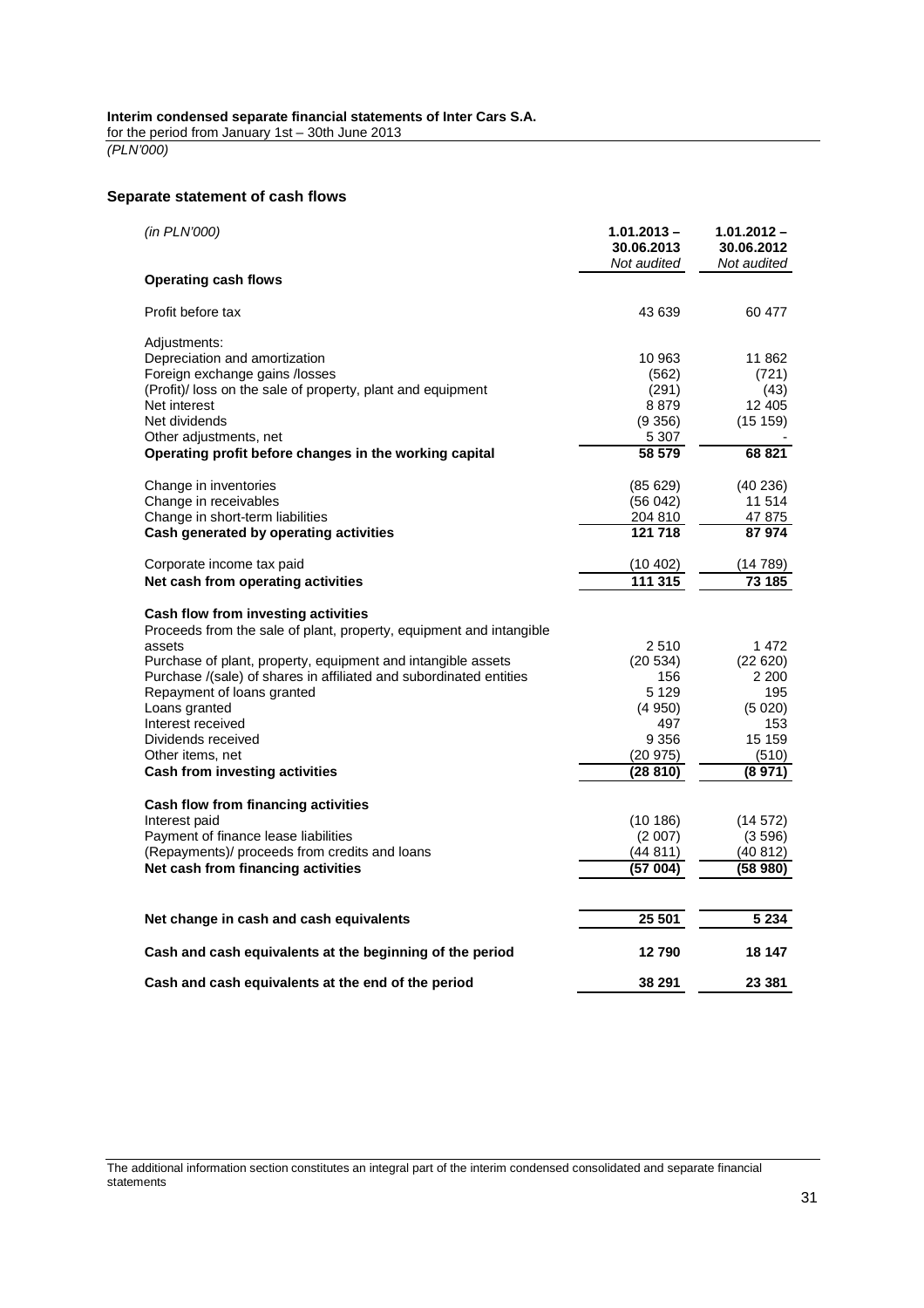for the period from January 1st – 30th June 2013 (PLN'000)

#### **Explanatory information to the abbreviate standalone financial statements prepared for the period of 6 months ended on 30 June 2013**

#### **1.1. Accounting principles**

The accounting principles applied by Inter Cars are the same as those applied by the Group, with the exception of interest in subsidiaries, valued at the historical costs minus revaluation write-downs.

#### **1.2. Investments in subordinated entities**

| Investments in subordinated entities as at 31.12.2012  | 111 699 |
|--------------------------------------------------------|---------|
| Write-down on shares of Frenoplast                     | (3 782) |
| Reversal of the write-down on shares                   | 683     |
| Purchase of shares in INTER CARS MALTA HOLDING LIMITED | 19      |
| In-kind contribution to ILS Sp. z o.o.                 | 45 388  |
| Investments in subordinated entities as at 30.06.2013  | 154 007 |

In the opinion of the Managements Board there were grounds to create a write-down on shares and receivables due to a loan of PLN 5,338 thousand granted to Frenoplast, a related entity.

#### **1.3. Transactions with related entities in the condensed separate financial statements**

|                                          | Sales income              |                           |                           | Purchase of goods and<br>services |
|------------------------------------------|---------------------------|---------------------------|---------------------------|-----------------------------------|
|                                          | 01.01.2013-<br>30.06.2013 | 01.01.2012-<br>30.06.2012 | 01.01.2013-<br>30.06.2013 | 01.01.2012-<br>30.06.2012         |
| Inter Cars Ukraine LLC                   | 13 106                    | 9525                      |                           |                                   |
| Q-Service Sp. z o.o.                     | 1 0 7 4                   | 3 2 2 3                   | 34 113                    | 33 458                            |
| Lauber Sp. z o.o.                        | 2419                      | 3 3 3 5                   | 11 410                    | 10 980                            |
| Inter Cars Ceska Republika               | 31 067                    | 27 093                    | 1 2 2 1                   | 2 1 6 2                           |
| Inter Cars Slovenska Republika           | 33 496                    | 29 470                    | 2 5 2 8                   | 385                               |
| Feber Sp. z o.o.                         | 359                       | 370                       | 18 397                    | 8 1 1 9                           |
| Inter Cars Lietuva UAB                   | 45 276                    | 37 657                    | 3877                      | 1 3 9 2                           |
| IC Development & Finance Sp. z o.o.      |                           |                           | 568                       | 655                               |
| JC Auto s.r.l.                           | 3 9 4 1                   | 4 3 6 6                   | 2 2 5 5                   | 985                               |
| Inter Cars d.o.o.                        | 13916                     | 10 131                    | 382                       | 6                                 |
| JC Auto S.A.                             | 162                       | 1                         | 2 10 6                    | 1 0 7 3                           |
| INTER CARS Hungária Kf.                  | 10738                     | 6 1 6 8                   | 794                       | 540                               |
| Inter Cars Romania s.r.l.                | 47 363                    | 30 463                    | 4 4 6 7                   | 1860                              |
| Armatus sp. z o.o.                       | 26                        | 58                        |                           | 808                               |
| Cleverlog Autoteile BmbH                 | 105                       | 30                        |                           |                                   |
| Inter Cars Latvija SIA                   | 11 277                    | 6 1 3 0                   | 104                       | 53                                |
| Inter Cars Bulgaria Ltd.                 | 1733                      | 729                       | 189                       |                                   |
| Inter Cars Marketing Services Sp. z o.o. | 43                        | 3                         | 27 371                    | 3 2 0 5                           |
| $ILS$ Sp. $z$ 0.0.                       | 3509                      |                           | 28 4 63                   |                                   |
|                                          | 219 610                   | 168752                    | 138 245                   | 66 681                            |

The additional information section constitutes an integral part of the interim condensed consolidated and separate financial statements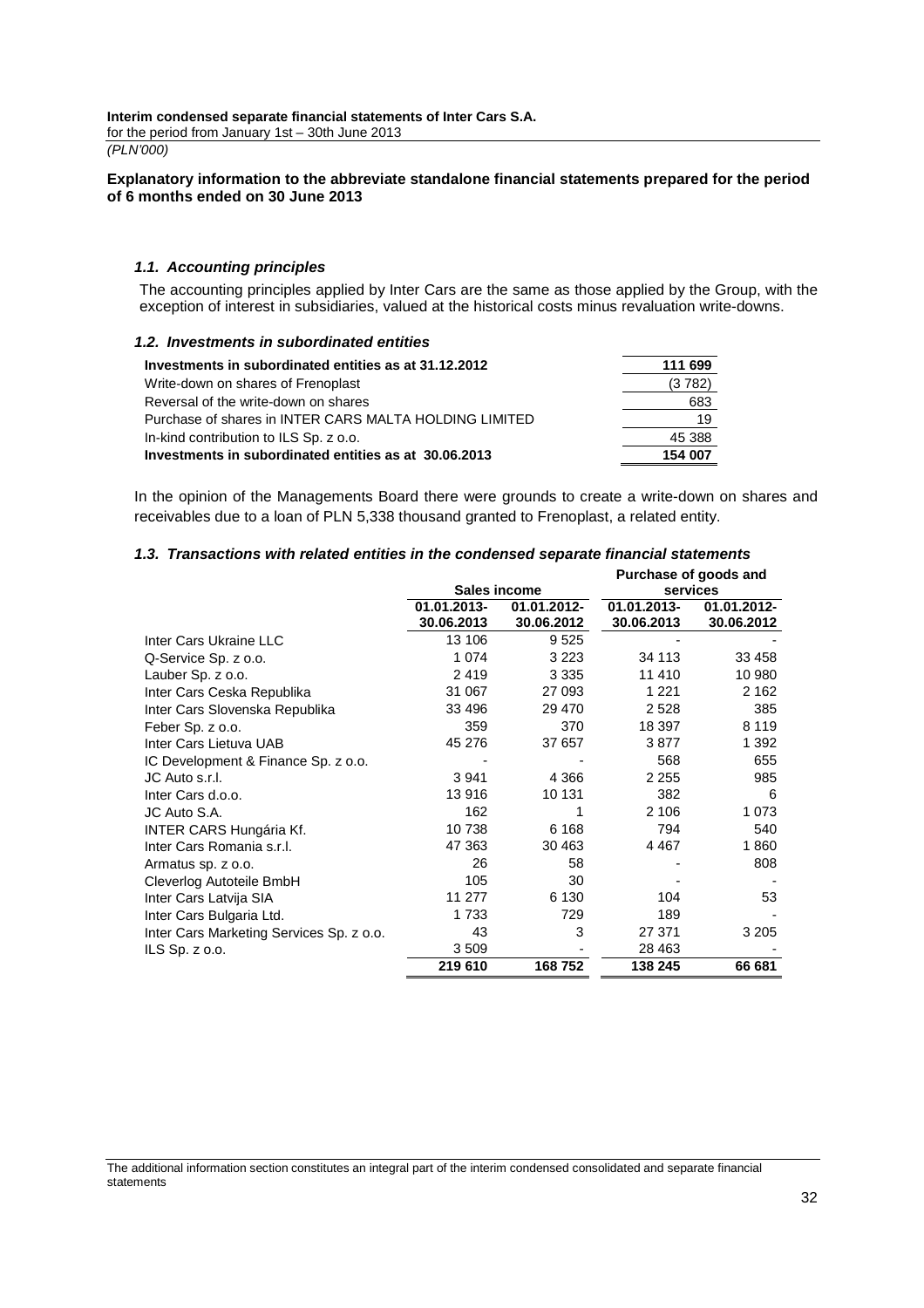for the period from January 1st – 30th June 2013

(PLN'000)

| <b>Settlements</b>                       | Receivables as at |            |                | Liabilities as at |
|------------------------------------------|-------------------|------------|----------------|-------------------|
|                                          | 30.06.2013        | 31.12.2012 | 30.06.2013     | 31.12.2012        |
| Inter Cars Ukraine LLC                   | 15 608            | 13817      |                |                   |
| Q-service Sp. z o.o.                     | 339               | 4915       | 53 451         | 46 911            |
| Lauber Sp. z o.o.                        | 2058              | 2 1 7 7    | 1 1 9 1        | 2 4 0 8           |
| Inter Cars Ceska Republika               | 18 087            | 17416      | 104            | 850               |
| Inter Cars Slovenska Republika           | 7 0 24            | 4870       | 59             | 267               |
| Feber Sp. z o.o.                         | 5 1 7 7           | 5 2 9 9    | 2 0 4 8        | 1 3 6 0           |
| Inter Cars Lietuva UAB                   | 12 279            | 14 25 6    | 1 530          | 179               |
| Armatus sp. z o.o.                       | 5                 | 77         | 123            |                   |
| IC Development & Finance Sp. z o.o.      |                   |            | 243            | 467               |
| JC Auto s.r.l.                           | 9973              | 7624       | 617            |                   |
| Inter Cars d.o.o.                        | 39 857            | 34 621     | 393            | 110               |
| JC Auto S.A.                             |                   | 1891       | 588            | 1796              |
| <b>INTER CARS Hungária Kft.</b>          | 30 390            | 19 996     | 83             | 42                |
| JC Auto s.r.o.                           | 4 1 8 5           | 3952       |                |                   |
| Inter Cars Romania s.r.l.                | 79 557            | 64 292     | 2 4 2 6        | 672               |
| Inter Cars Latvija SIA                   | 5937              | 4 0 5 5    | 19             | 4                 |
| Inter Cars Cyprus Ltd.                   |                   |            | 3 2 9 8        | 3 1 1 0           |
| Cleverlog-Autoteile GmbH                 | 96                | 51         |                |                   |
| Inter Cars Bulgaria Ltd.                 | 3705              | 2 1 8 3    | $\overline{2}$ | 3                 |
| Inter Cars Marketing Services Sp. z o.o. | 34                | 512        | 33 068         | 26 223            |
| ILS Sp. z o.o.                           | 820               |            | 23 137         |                   |
| Inter Cars Malta Holding Limited         | 19                |            |                |                   |
| Inter Cars Malta Limited                 | 5801              |            |                |                   |
| Gross receivables from subsidiaries      | 240 951           | 202 004    | 122 380        | 84 402            |
| Impairment provision for receivables (JC |                   |            |                |                   |
| Auto s.r.o.)                             | (4 185)           | (3951)     |                |                   |
| Net receivables from subsidiaries        | 236 766           | 198 053    | 122 380        | 84 402            |
|                                          |                   |            |                |                   |
| Settlements on loans and borrowings      |                   |            |                |                   |
| Receivables from subsidiaries            | 30.06.2013        |            | 31.12.2012     |                   |

| Receivables from subsidiaries                 | 30.06.2013 | 31.12.2012 |
|-----------------------------------------------|------------|------------|
| Lauber Sp. z o.o.                             | 8786       | 6787       |
| Feber Sp. z o.o.                              | 23 849     | 23 4 15    |
| IC Development & Finance Sp. z o.o.           | 26 734     | 27 1 24    |
| SMIOC FRENOPLAST Bułhak i Cieślawski S.A      | 1557       | 3 0 0 0    |
| Inter Cars Bulgaria Ltd.                      | 1 0 5 9    | 1 0 0 2    |
| Gross receivables on loans and borrowings     | 61 985     | 61 328     |
| Impairment provision for loans and borrowings | (1 557)    |            |
| Net receivables on loans and borrowings       | 60 428     | 61 328     |
| Liabilities to subsidiaries                   |            |            |
| Armatus Sp. z o.o.                            | 159        | 469        |
|                                               | 159        | 469        |

The additional information section constitutes an integral part of the interim condensed consolidated and separate financial statements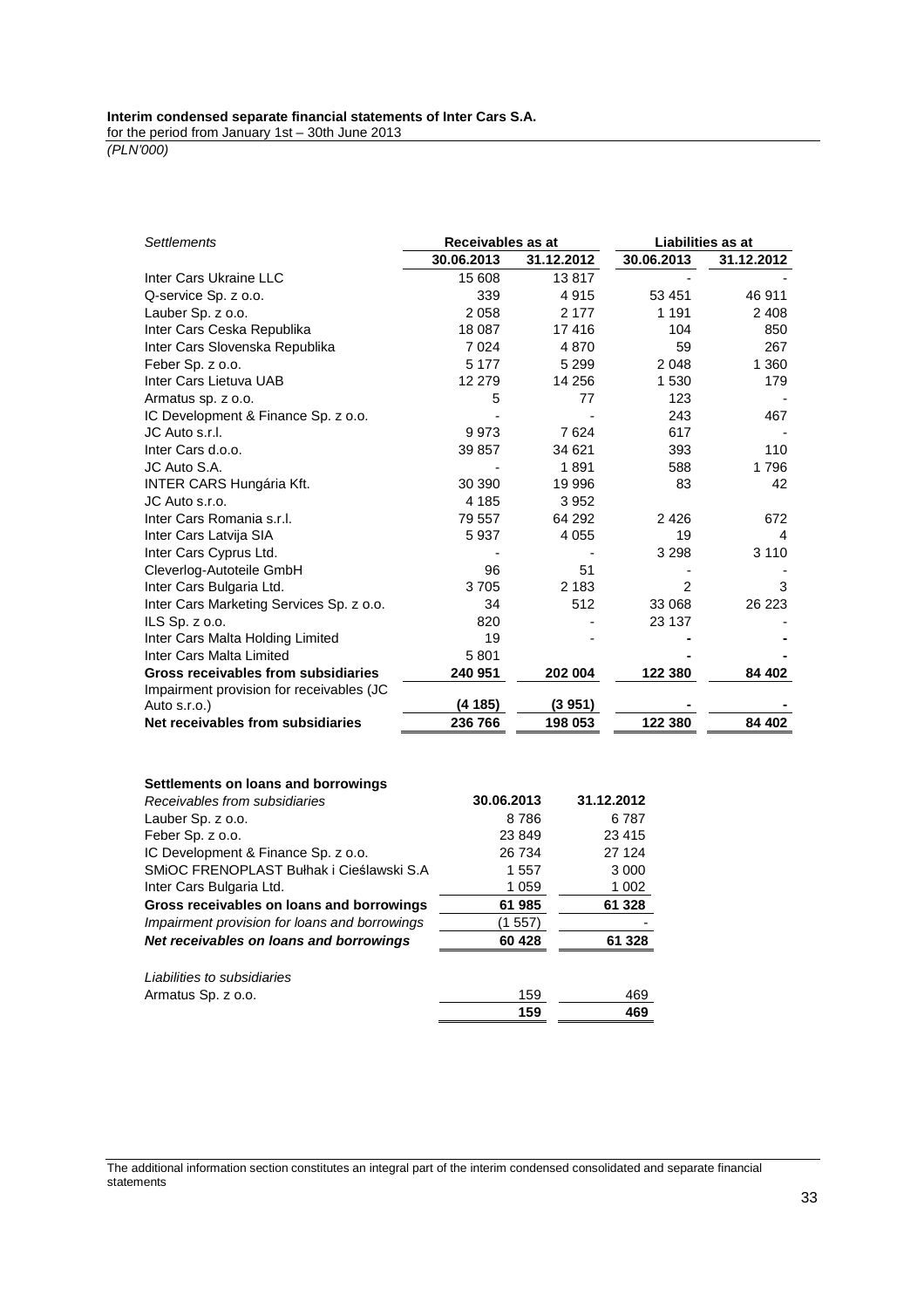#### **Guarantees and sureties granted by Inter Cars S.A. to related entities.**

| (in PLN'000)             |                | Status as at |            |
|--------------------------|----------------|--------------|------------|
| To:                      | Period covered | 30.06.2013   | 31.12.2012 |
| Inter Cars Hungaria Kft. | 2016-01-31     | 2 3 7 1      | 2 2 8 9    |
| Lauber Sp. z o.o.        | 2014-01-13     | 197          | 197        |
| Feber Sp. z o.o.         | Indefinitely   | 952          | 899        |
| Inter Cars Ukraina       | 2013-12-27     | 216          | 204        |
| Q-Service Sp. z o.o.     | 2013-12-31     | 1 2 9 9      | 1 2 2 6    |
| Feber Sp. z o.o.         | 2013-12-20     | 2 5 9 8      |            |
| Inter Cars Bulgaria Ltd. | 2015-07-05     | 272          | 257        |
| Inter Cars Ukraina       | 2013-12-31     | 649          |            |
| Inter Cars Latvija       | 2013-12-31     | 216          | -          |
|                          |                | 8770         | 5072       |

**Transactions with the members of the Supervisory Board and the Management Board and members of their families.** 

|                                                                           | $1.1.2013 -$<br>30.06.2013 | $1.1.2012 -$<br>30.06.2012 |
|---------------------------------------------------------------------------|----------------------------|----------------------------|
| Transactions with related entities<br>Income on sales to related entities | 760                        | 858                        |
| Purchase of goods and services from related entities                      | 4416                       | 6 1 3 8                    |
|                                                                           | 30.06.2013                 | 30.06.2012                 |
| Settlements with related entities<br>Receivables from related entities    | 709                        | 445                        |
| Liabilities to related entities                                           | 49                         | 225                        |

**Warsaw, 28th August 2013** 

President of the Management Board Member of the Management Board

Krzysztof Soszy*ń*ski Witold Kmieciak

Vice-President of the Management Board Member of the Management Board

<u>wojciech Twaróg III (IIII (IIII (IIII - Julita Pałyska)</u>

Member of the Management Board Chief Accountant

Robert Kierzek Krzysztof Oleksowicz<br>Robert Kierzek Krzysztof Oleksowicz

The additional information section constitutes an integral part of the interim condensed consolidated and separate financial statements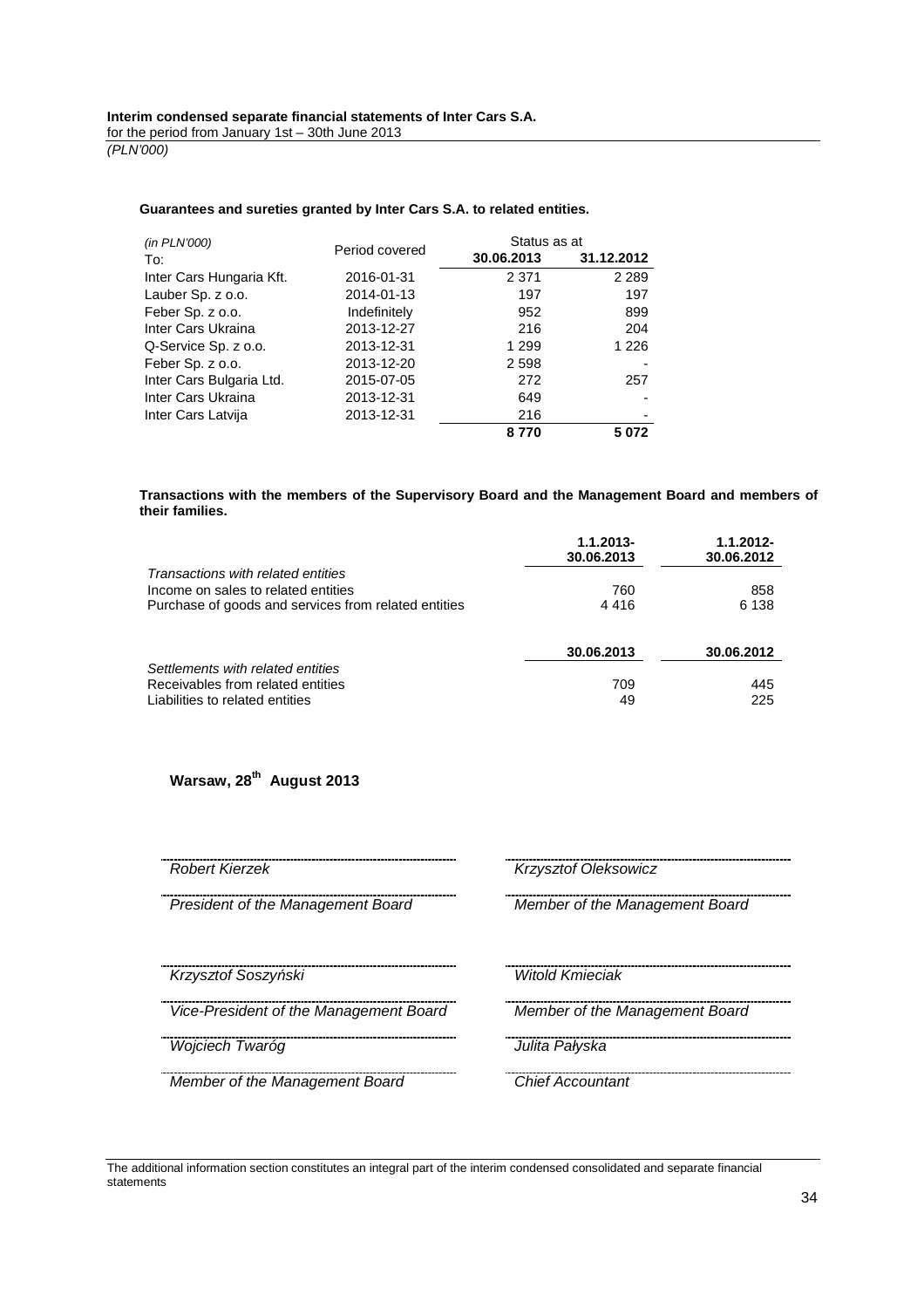

KPMG Audyt Spółka z ograniczoną odpowiedzialnością sp.k. ul. Chłodna 51 00-867 Warszawa Poland

Telefon +48 22 528 11 00<br>Fax +48 22 528 10 09 Fax +48 22 528 10 09<br>F-mail knmg@knmg pl kpmg@kpmg.pl Internet www.kpmg.pl

*This document is a free translation of the Polish original. Terminology current in Anglo-Saxon countries has been used where practicable for the purposes of this translation in order to aid understanding. The binding Polish original should be referred to in matters of interpretation.*

# **INDEPENDENT AUDITORS' REPORT ON REVIEW OF THE INTERIM FINANCIAL STATEMENTS FOR THE PERIOD FROM 1 JANUARY 2013 TO 30 JUNE 2013**

To the Shareholders of Inter Cars S.A.

#### *Introduction*

We have reviewed the accompanying 30 June 2013 condensed consolidated interim financial statements of Inter Cars S.A. Capital Group with its parent company's registered office in – Warsaw, ul. Powsińska 64 ("the condensed consolidated interim financial statements"), which comprise:

- the condensed consolidated statement of financial position as at 30 June 2013,
- the condensed consolidated statement of comprehensive income for the six-month period ended 30 June 2013,
- the condensed consolidated statements of changes in equity for six- month period ended 30 June 2013,
- the condensed consolidated statements of cash flows for six-month period ended 30 June 2013, and
- notes to the interim financial statements.

Management of the Parent Entity is responsible for the preparation and presentation of these condensed consolidated interim financial statements in accordance with the IAS 34 *Interim Financial Reporting* as adopted by the European Union. Our responsibility is to express a conclusion on these condensed consolidated interim financial statements, based on our review.

#### *Scope of Review*

We conducted our review in accordance with the National Standard on Auditing no. 3 *General principles of review of the financial statements/condensed financial statements and conducting of other assurance services* issued by the National Council of Certified Auditors and the International Standard on Review Engagements 2410 *Review of Interim Financial Information Performed by the Independent Auditor of the Entity*. A review of interim financial statements consists of making inquiries, primarily of persons responsible for financial and accounting matters, and applying analytical and other review procedures. A review is substantially less in scope than an audit conducted in accordance with national standards on auditing and

1

KPMG Audyt Spółka z ograniczoną odpowiedzialnością sp.k., a Polish limited liability partnership and a member firm of the KPMG network of independent member firms affiliated with KPMG International Cooperative ("KPMG International"), a Swiss entity.

KPMG Audyt Spółka z ograniczoną odpowiedzialnością sp.k. jest polską spółką komandytową i członkiem sieci KPMG składającej się z niezależnych spółek członkowskich stowarzyszonych z KPMG International Cooperative ("KPMG International"), podmiotem prawa szwajcarskiego.

Spółka zarejestrowana w Sądzie Rejonowym dla m.st. Warszawy w Warszawie, XII Wydział Gospodarczy Krajowego Rejestru Sądowego.

KRS 0000339379 NIP 527-261-53-62 REGON 142078130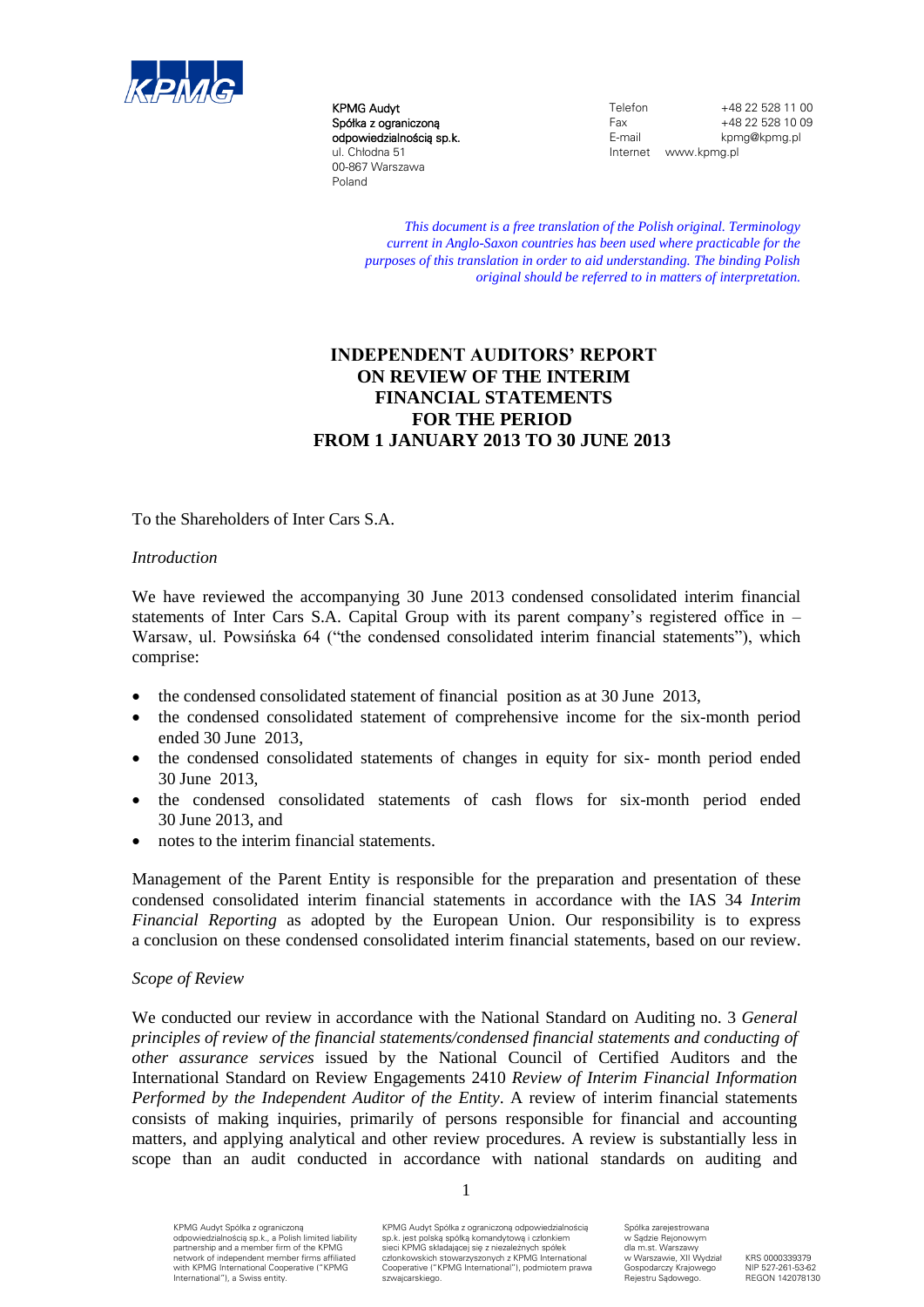

International Standards on Auditing and consequently does not enable us to obtain assurance that we would become aware of all significant matters that might be identified in an audit. Accordingly, we do not express an audit opinion.

#### *Conclusion*

Based on our review, nothing has come to our attention that causes us to believe that the accompanying 30 June 2013 condensed consolidated interim financial statements are not prepared, in all material respects, in accordance with IAS 34 *Interim Financial Reporting* as adopted by the European Union*.*

On behalf of KPMG Audyt Spółka z ograniczoną odpowiedzialnością sp.k. registration number 3546 ul. Chłodna 51, 00-867 Warsaw

*Signed on the Polish original*

.........................................................

Mirosław Matusik Key Certified Auditor Registration No. 90048 Limited Liability Partner with power of attorney

28 August 2013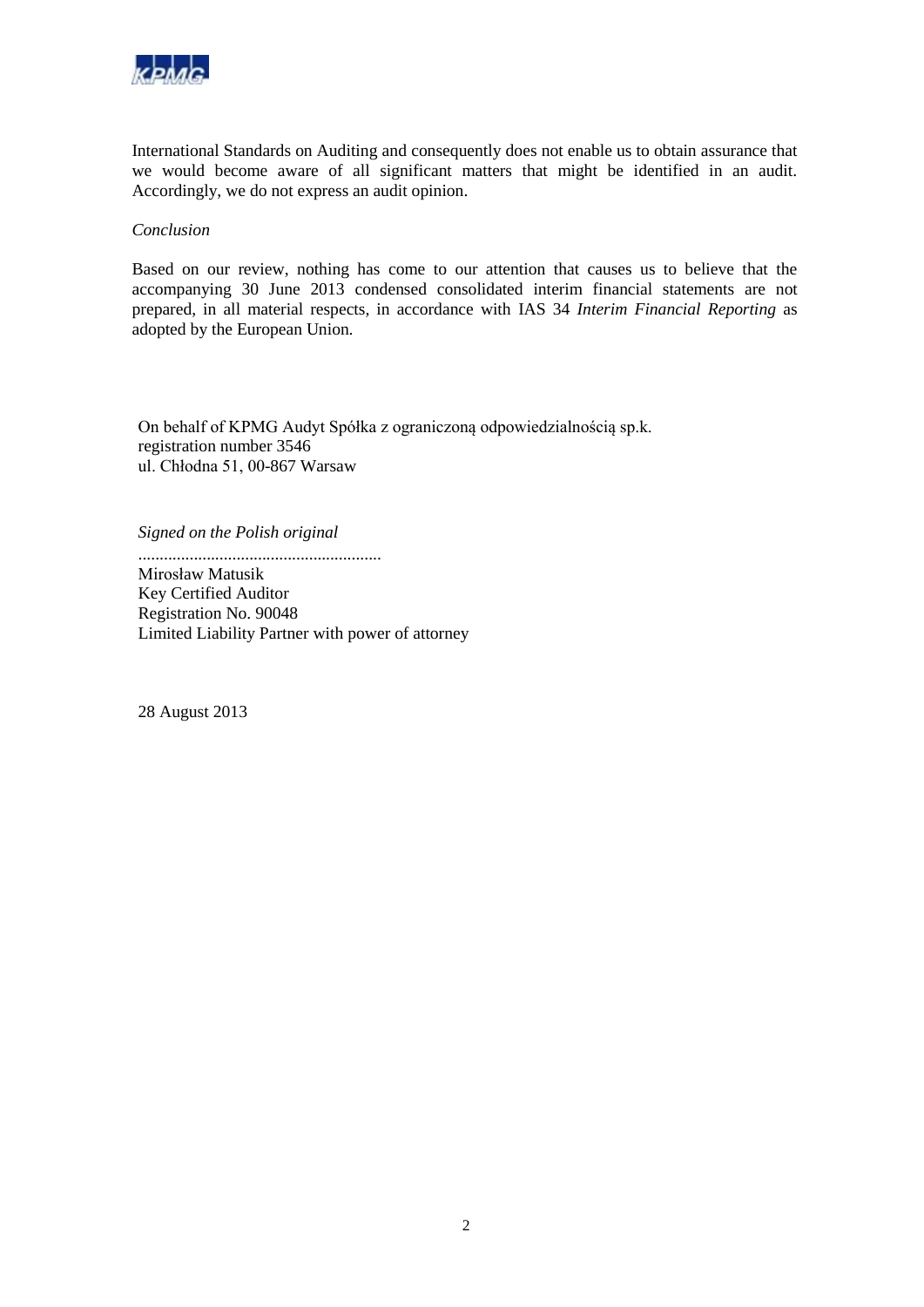

**KPMG Audyt Spółka z ograniczoną odpowiedzialnością sp.k.** ul. Chłodna 51 00-867 Warszawa Poland

Telefon +48 22 528 11 00<br>Fax +48 22 528 10 09 Fax +48 22 528 10 09<br>E-mail kpmg@kpmg.pl kpmg@kpmg.pl Internet www.kpmg.pl

*This document is a free translation of the Polish original. Terminology current in Anglo-Saxon countries has been used where practicable for the purposes of this translation in order to aid understanding. The binding Polish original should be referred to in matters of interpretation.*

# **INDEPENDENT AUDITORS' REPORT ON REVIEW OF THE INTERIM FINANCIAL STATEMENTS FOR THE PERIOD FROM 1 JANUARY 2013 TO 30 JUNE 2013**

To the Shareholders of Inter Cars S.A.

## *Introduction*

We have reviewed the accompanying 30 June 2013 condensed separate interim financial statements of Inter Cars S.A., with its registered office in Warsaw, ul. Powsińska 64 ("the condensed separate interim financial statements"), which comprise:

- the condensed separate statement of financial position as at 30 June 2013,
- the condensed separate statement of comprehensive income for the six-month period ended 30 June 2013,
- the condensed separate statements of changes in equity for six- month period ended 30 June 2013,
- the condensed separate statements of cash flows for six-month period ended 30 June 2013, and
- notes to the interim financial statements.

Management of the Entity is responsible for the preparation and presentation of these condensed separate interim financial statements in accordance with the IAS 34 *Interim Financial Reporting* as adopted by the European Union. Our responsibility is to express a conclusion on these condensed separate interim financial statements, based on our review.

#### *Scope of Review*

We conducted our review in accordance with the National Standard on Auditing no. 3 *General principles of review of the financial statements/condensed financial statements and conducting of other assurance services* issued by the National Council of Certified Auditors and the International Standard on Review Engagements 2410 *Review of Interim Financial Information Performed by the Independent Auditor of the Entity*. A review of interim financial statements consists of making inquiries, primarily of persons responsible for financial and accounting matters, and applying analytical and other review procedures. A review is substantially less in

KPMG Audyt Spółka z ograniczoną odpowiedzialnością sp.k. jest polską spółką komandytową i członkiem sieci KPMG składającej się z niezależnych spółek członkowskich stowarzyszonych z KPMG International Cooperative ("KPMG International"), podmiotem prawa<br>szwajcarskiego.

1

Spółka zarejestrowana w Sądzie Rejonowym dla m.st. Warszawy w Warszawie, XII Wydział Gospodarczy Krajowego Rejestru Sądowego.

KRS 0000339379 NIP 527-261-53-62 REGON 142078130